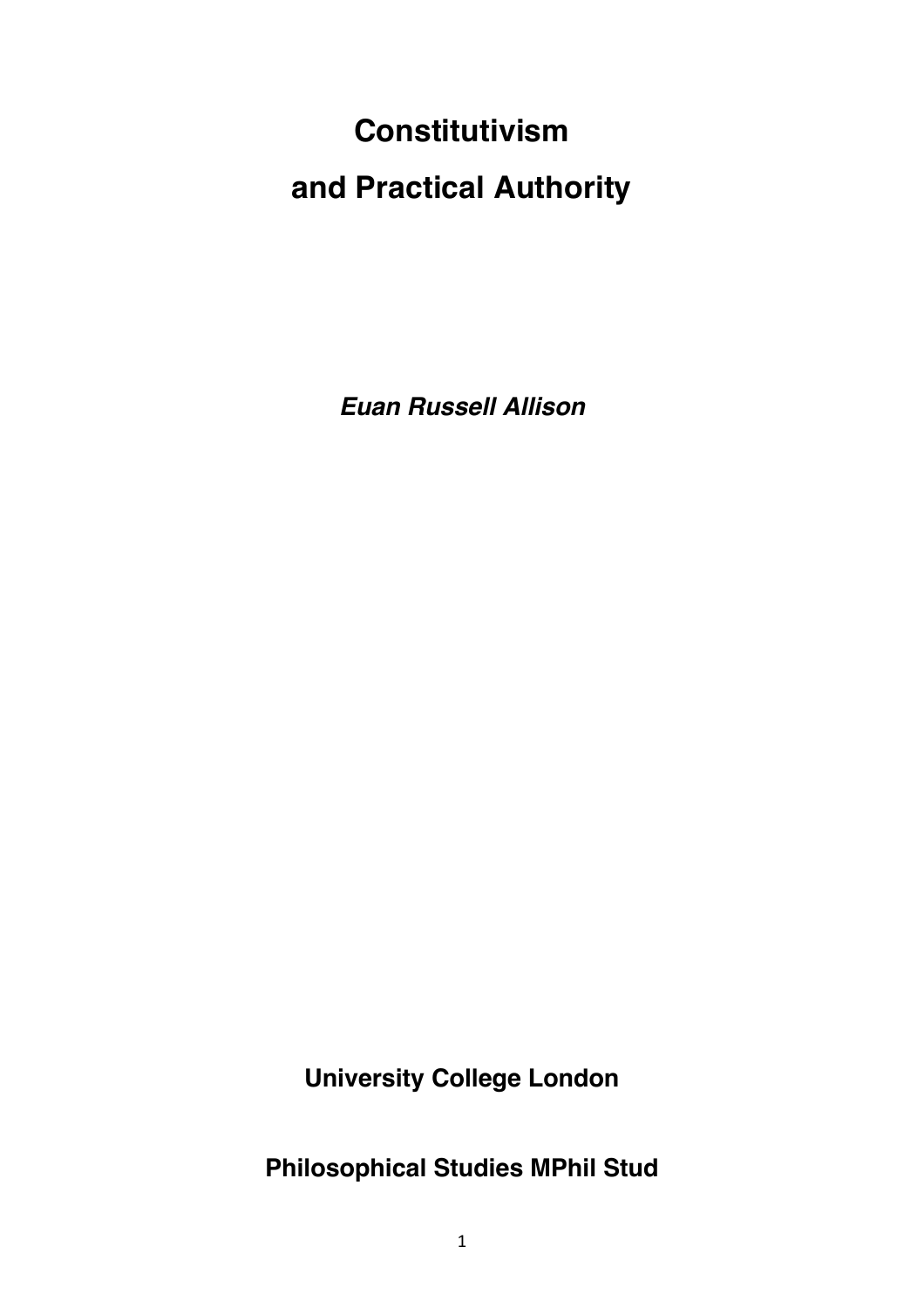# **Declaration**

I, Euan Russell Allison, confirm that the work presented in this thesis is my own. Where information has been derived from other sources, I confirm that this has been indicated in the thesis.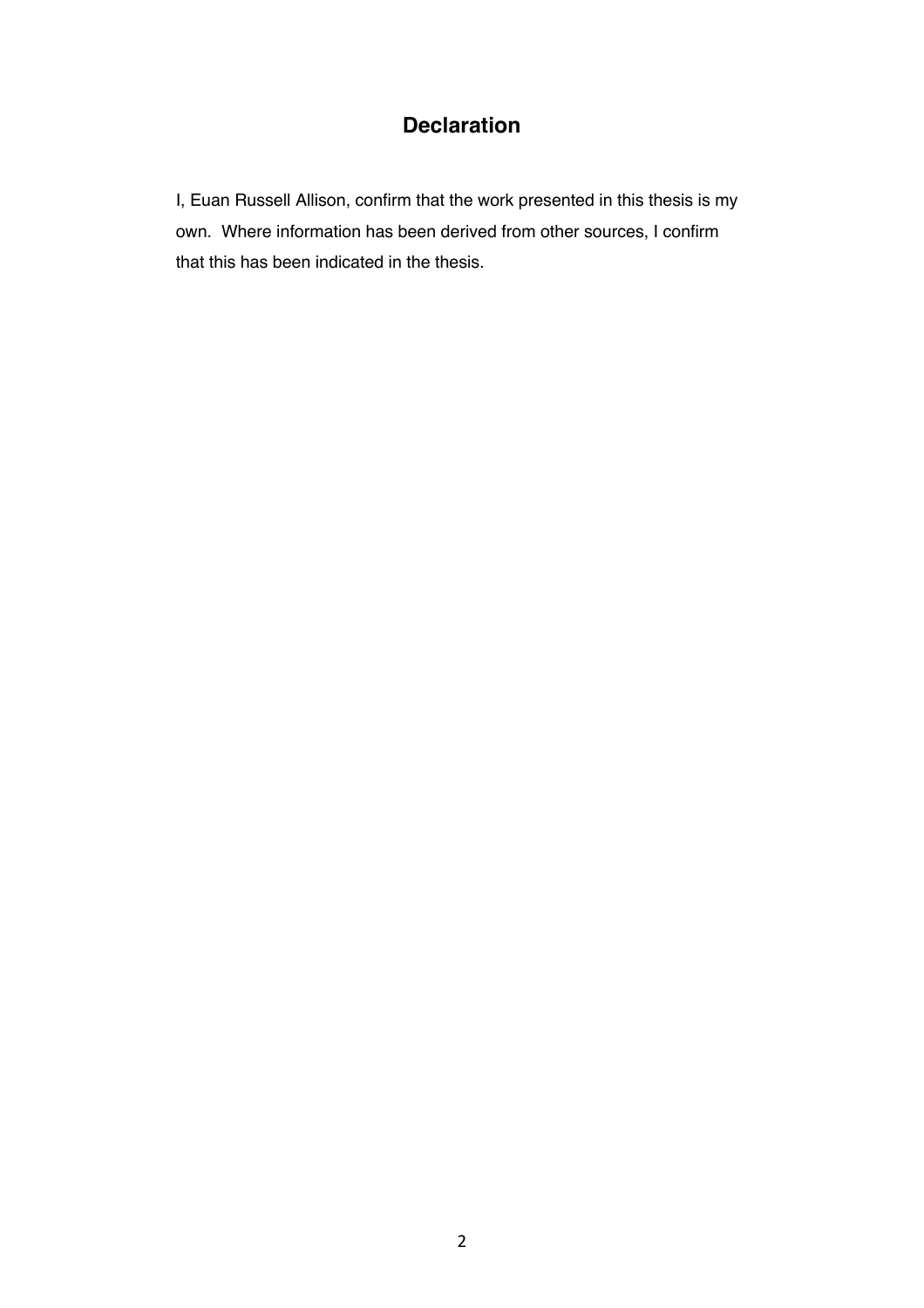# **Abstract**

I offer a restatement of 'Kantian constitutivism' – the position articulated by Korsgaard in her *Sources* (1996) *–* and argue that it can be defended against recent challenges (e.g. Enoch 2006). Chapter One provides some motivations for pursuing this account by rejecting major competitors. I claim that 'realist' interpretations of practical reasons cannot explain why, insofar as we are rational, conclusive reasons will motivate us. But it is difficult, once we accept an alternative 'desire-based' account, to accommodate the existence of unconditional reasons (I focus particularly on moral reasons, a subset of such reasons). Chapter Two begins to develop the constitutivist view, which explains *both* how there are unconditional reasons *and* how conclusive reasons will motivate rational agents. This is a desire-based view, but one which denies that the content of our desires is entirely contingent. *If* we care about some things insofar as we are agents, these will ground reasons which apply, necessarily, to all. To vindicate this, I explain why the authority of considerations bearing on constitutive features of agency need not depend upon whether we want to be agents. Chapter Three demonstrates that commitment to certain attitudes *is* constitutive of agency. This issue is pursued via another question which confronts desire-based theories: since desiring something does not by itself make it good, what determines that we should treat certain desires as reasons? Following Korsgaard, I show that agents are committed to valuing the capacity for practical reason itself, and do not need further reasons for doing so. This provides the criterion by which other evaluative attitudes can be selected as reasons, with distinctively moral implications. Finally, I explore an apparent tension between this conclusion and my strategy in Chapter Two, where I suggested we can *dis*value our agency yet this does *not* undermine the authority of its constitutive standards.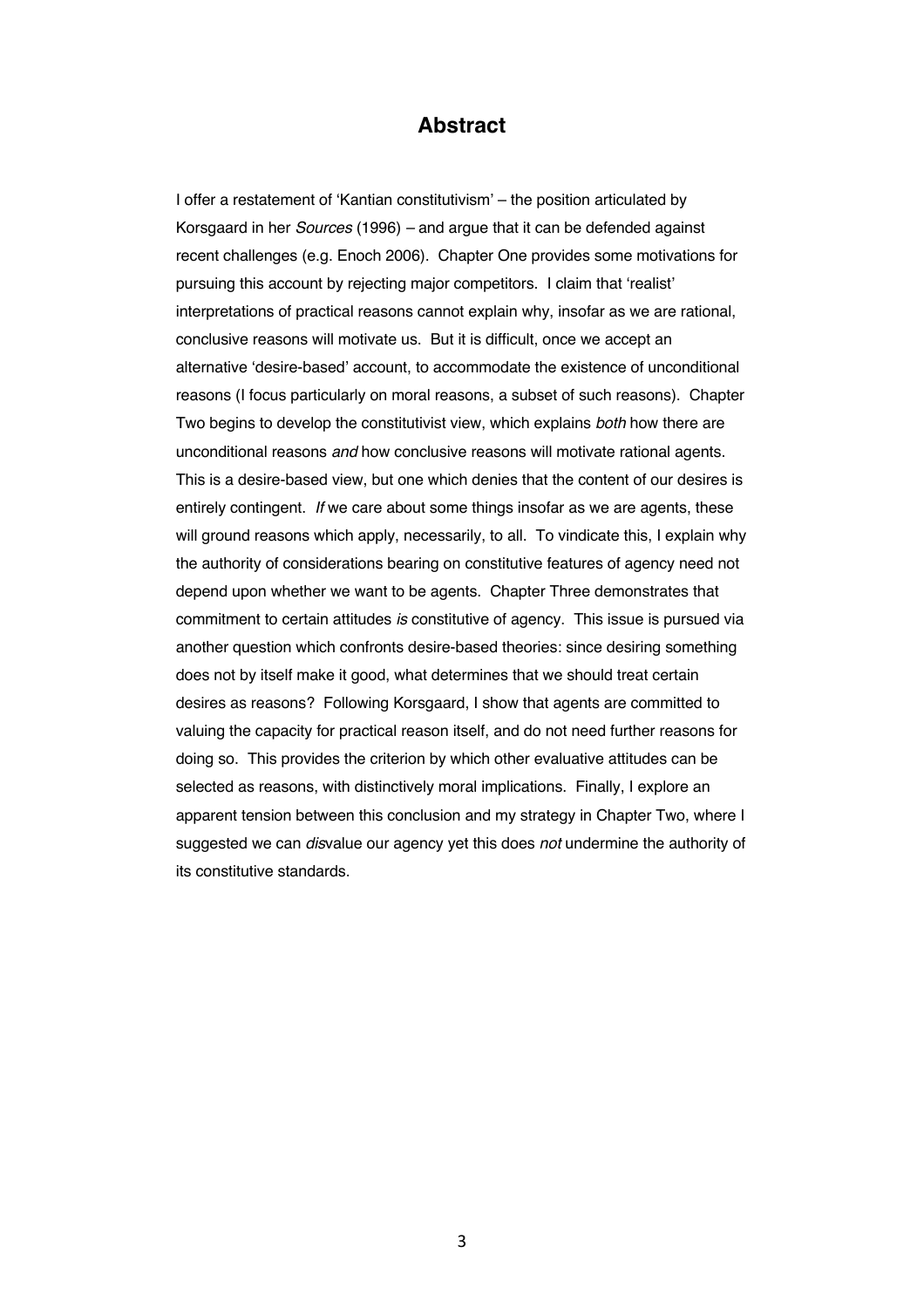# **Impact Statement**

This research develops an account of practical reasons according to which they are based in *constitutive* standards of action. The impact this work might have within academic philosophy is far reaching. If the account is worth serious consideration, this suggests that a certain methodological approach in the philosophy of action may be called into question. This is because if the account is true, it follows that the metaphysics and normativity of action are not discrete topics of enquiry – we could not settle what an action *is* independently of determining what makes an action *good* (in the sense of supported by reasons). Thus, teaching and research in the philosophy of action which tacitly assumes their discreteness risks confusion. Impact within academic philosophy, both nationally and internationally, could be brought about through publication in journals, as well as presenting at, or organising, conferences and seminar series on related themes. In this way it will be possible to engage with individual teachers and researchers, and so over time affect the practice of the discipline as a whole.

Outside academia, the main benefits I see occurring are in practical ethics, particularly in health and social care contexts. There is much focus in these sectors on the autonomy of patients and clients, and how care provision should be responsive to the demand that their autonomy be respected. The ideas which my research deals with intersect with questions about what it is to act *autonomously* – and thus what it is to *be* autonomous, or at least *capable of* autonomous action. Hence, they are of direct consequence for people working in the aforementioned sectors who want to better understand certain features of human life which place ethical demands on them, and how these interact with their particular professional environment. I think impact is most likely to be brought about here by reaching out to individuals and smaller organisations operating in the sector at a regional and local level. Opening an informal dialogue on these issues could provide a platform for knowledge exchange. This might impact how care professionals conceive their roles, and further academic research could be informed by developing an insight into their experiences of working in a context where concern for autonomy is to the forefront. Both benefits could occur immediately.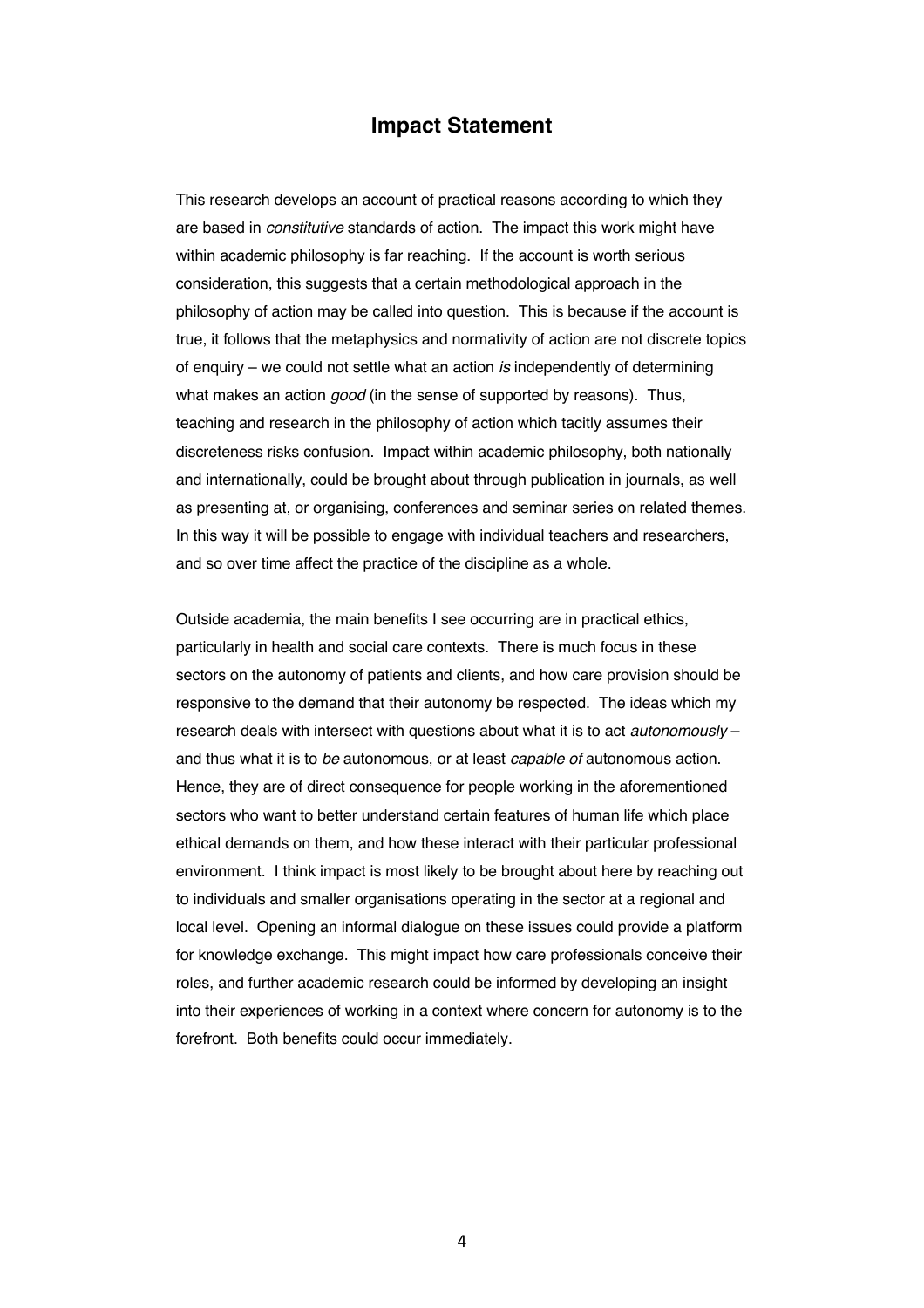# **Contents**

| 1.2 The Relationship Between Normative and Explanatory Reasons  7 |
|-------------------------------------------------------------------|
| 1.3 What I mean by 'practical authority' via Williams  12         |
|                                                                   |
|                                                                   |
|                                                                   |
|                                                                   |
|                                                                   |
| 2.2 The Constitutivist Account of Practical Authority  32         |
|                                                                   |
|                                                                   |
|                                                                   |
|                                                                   |
|                                                                   |
|                                                                   |
|                                                                   |
| 3.3 The Moral Character of the Constitutive Aim of Agency  49     |
|                                                                   |
|                                                                   |
|                                                                   |
|                                                                   |
|                                                                   |
|                                                                   |
| 3.5 The Value of Agency and Regret about Agency  63               |
|                                                                   |
|                                                                   |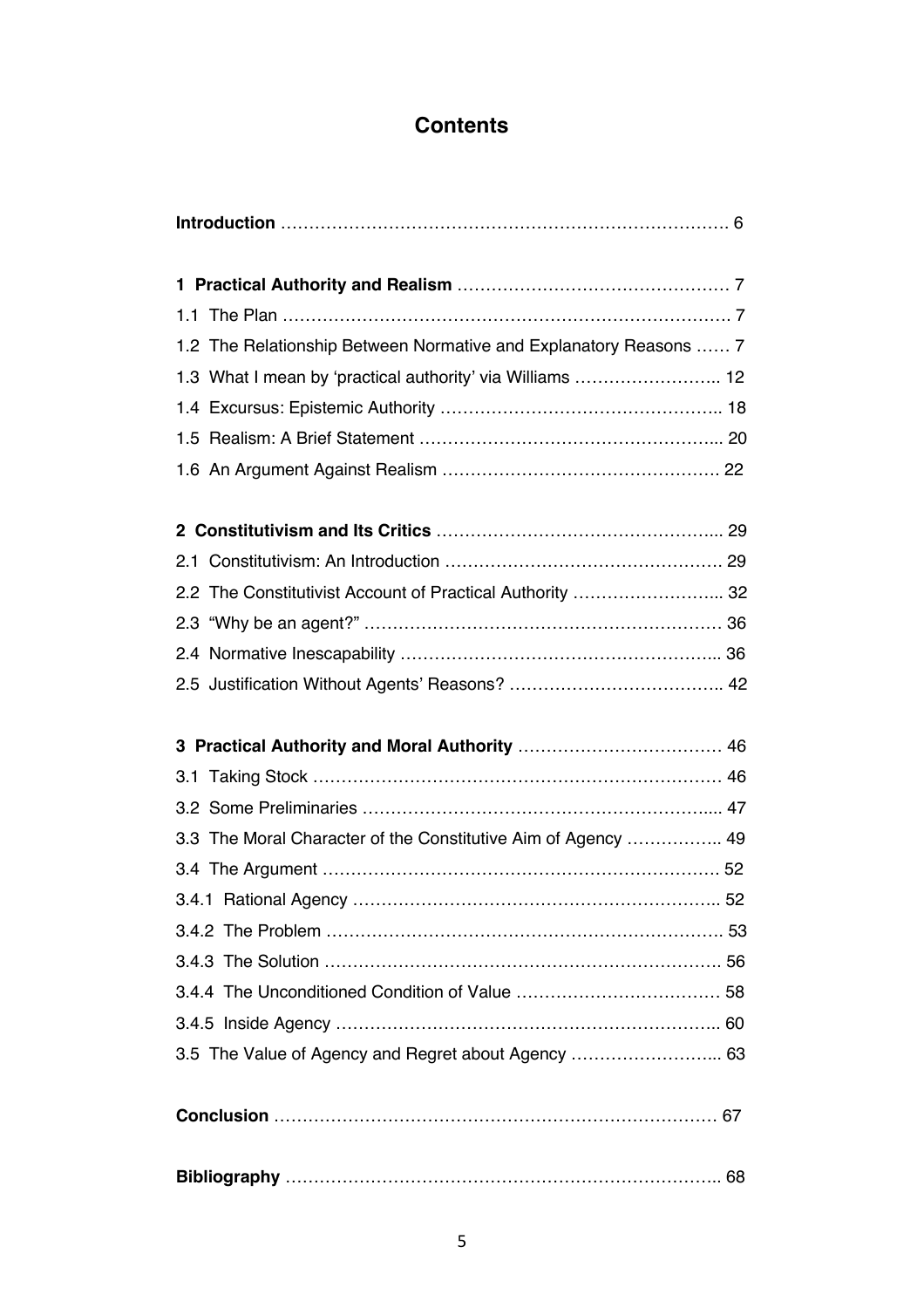### **Introduction**

My first task here is to show that two leading accounts of the nature of practical reasons – 'realism' and certain 'desire-based' views – are inadequate. Neither fully captures what it is to be subject to reasons. This dialectical predicament appears particularly desperate given that the grounds for rejecting either one of these positions provides *prima facie* support for the other. I propose a 'constitutivist' theory as a "middle way" through this impasse. I argue that it deals with the problems of the other views without losing anything in the process.

Having put things in this schematic form, we can now turn to what is both interesting and important here by gesturing at how the case will develop. Chapter One describes the phenomenon I call 'practical authority'. This includes a certain conception of how normative reasons are related to the explanation of action – specifically how they are related to motives. It also includes the idea that certain considerations are relevant to how we should act *irrespective* of how we happen to feel about them (for example, that your action will cause someone pain matters for whether you should do it, whether you think it does or not). In other words, there are unconditional reasons. The task of explaining practical authority is, I think, part of the task of explaining how any consideration makes a claim on our actions.

I will also argue in Chapter One that neither realism nor certain desire-based views explain practical authority. The former because it fails to illuminate the relationship between normative reasons and the explanation of action; the latter because they cannot accommodate unconditional reasons. The alternative is this. We should agree with desire-based views that reasons are necessarily related to antecedent motives – retaining their plausible account of the relationship between normative reasons and the explanation of action. But we should deny that the content of our motives is always contingent – thus allowing for unconditional reasons. We are committed to certain attitudes insofar as we are agents.

Chapter Two defends this account in conditional form – *if* certain attitudes are constitutive of agency (in the above sense) then they give us unconditional reasons. I respond to Enoch's (2006; 2011) objection that this is false because we might fail to care about being agents. Chapter Three shows there *is* an attitude which is constitutive of agency – following Korsgaard (1996), *valuing the capacity for practical reason*. I discuss what might, therefore, be unconditionally important, and how the conclusion interacts with the possibility of regret about agency.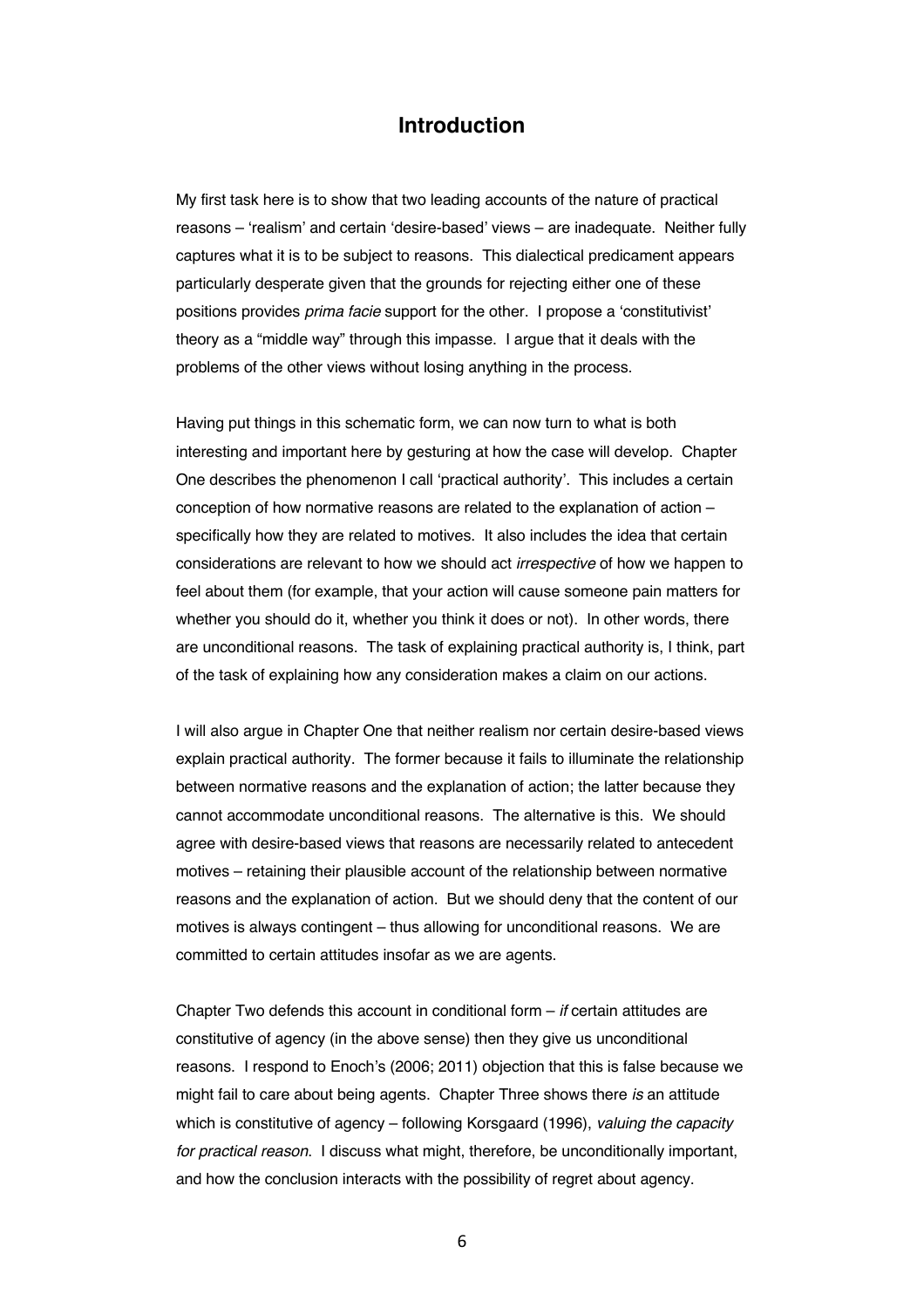# **Practical Authority and Realism**

#### **1.1 The Plan**

This essay concerns what we, rational agents, and our reasons must be like in order that the latter are authoritative for the former. This chapter articulates the claims that comprise the thesis that reasons are authoritative for us – 'practical authority' – and shows they are implicit in practical thought (1.2 and 1.3). This first requires an exploration of the relationship between normative and explanatory reasons (1.2). I also set up a dilemma of sorts, to be resolved in subsequent chapters. I argue that 'realist' accounts of reasons cannot explain why conclusive reasons will motivate us insofar as we are rational and so are inadequate accounts of reasons (1.5 and 1.6).<sup>1</sup> This suggests that, contrary to realism, there is a necessary connection between reasons and antecedent motivations. But, and leaving aside other misgivings2, at least one prominent view which accepts this (Williams 1981b, 1995) rejects the existence of unconditional reasons (1.3). The existence of unconditional reasons – alongside the claim about how reasons are capable of motivating us – is included in the idea of practical authority. So neither realism nor (seemingly) its contrary account for practical authority.

#### **1.2 The Relationship Between Normative and Explanatory Reasons**

Statements with the form "X has a reason to  $\phi$ " attribute *normative* reasons to agents. Normative reasons are considerations that count in favour of performing certain actions. Our concept of a reason also admits of a separate *explanatory*  function. Indeed, we often cite normative reasons for this purpose. If X were to  $\phi$ intentionally, then one way her  $\phi$ -ing can be made intelligible is by articulating the normative reasons she (correctly) believed she had for  $\phi$ -ing.<sup>3</sup> But more generally, a distinction between normative and explanatory reasons is appropriate because the considerations which explain action need not also justify them – indeed, actions

<sup>1</sup> The claim that conclusive reasons *will* do this is developed in 1.2.

<sup>2</sup> See 3.4.2.

<sup>&</sup>lt;sup>3</sup> I am focusing just on the cases of intentional action which are also actions done for reasons. Unless otherwise stated, 'action' refers to actions done for reasons, and 'agency' refers to the sort of agency that issues in this sort of action.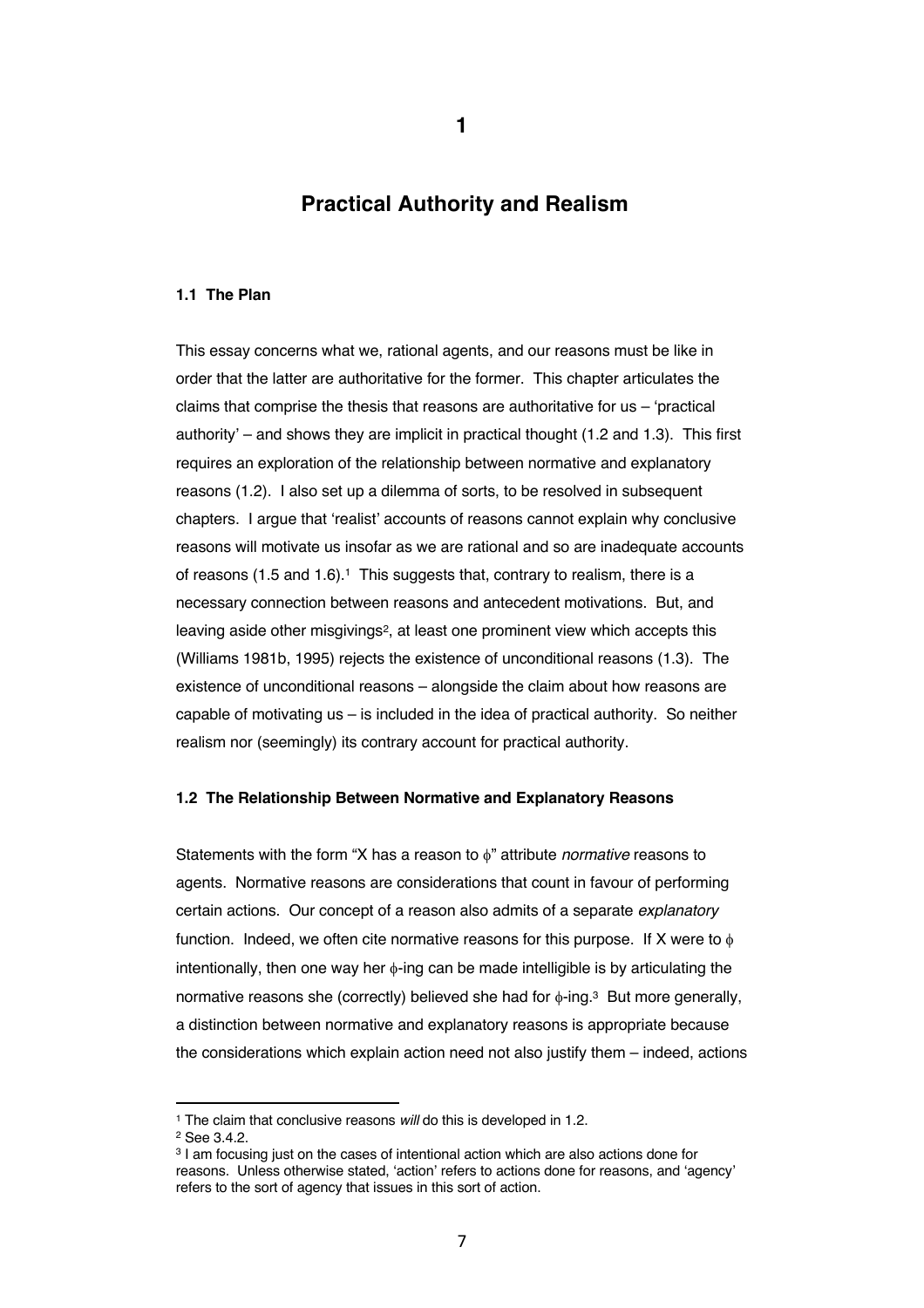may not be justified at all, though we can explain them. That I believe the train leaves at 3pm might account for why I arrive at the station at 3pm. It was not – since the train left at 2pm – a *good* reason for doing so (or rather, no reason at all in the normative sense).

How close is the connection between normative and explanatory reasons? Is it exhausted by what I have said – that it is sometimes possible to cite normative reasons in explanations of action? I claim the relationship is closer. Normative reasons are, necessarily, potential explanatory reasons – for any *true* attribution of a normative reason to an agent, it must be possible that the reason could feature in an explanation of her actions. Some work is needed to explicate the sense of possibility this formula appeals to. But we cannot approach this issue without first understanding why there is *any* conceptual connection between normative and explanatory reasons. Consider first the role that the concept of a reason plays in human life, and how it interfaces with certain attitudes and practices that exist therein. That is, why do we have the concept at all? What features of human life supply it with the content it has – content which we feel is significant for how to act? Here is one hypothesis. Human action is subject to a distinctive form of assessment, namely, normative assessment. We think we should recognize certain considerations for the purposes of guiding our actions – those suitable to the task. This requires that we recognize these considerations *qua* considerations of that kind. The preceding goes beyond the idea that we assess outcomes of actions as good or bad, since this need not appeal to whether actions are motivated by considerations which are recognized by the agent as appropriate. Our coming to recognize the appropriateness of considerations in this sense, which is part of the object of normative assessment, can always (in principle) arise from a deliberative process. 'Reasons' is the name we give to *what* we must deliberate with in order that we arrive at the right conclusion – at least one kind of failure would be to operate with what we wrongly believe are reasons. Thus, when an agent is motivated by considerations she ought not to be, she acts contrary to what she has *most* reason to do.4

If this is correct – the concept of a reason is bound up in this way with our being subject to normative assessment – then we may learn more about reasons by adding detail to our description of normative assessment. Notice, there is an intimate relation between the possibility of normative assessment and the

<sup>4</sup> This is not to imply that reasons are literally "weighed" according to their strengths, only that there is some kind of mediation between the inputs of deliberation which issues, at the all things considered level, in conclusions about what we should do.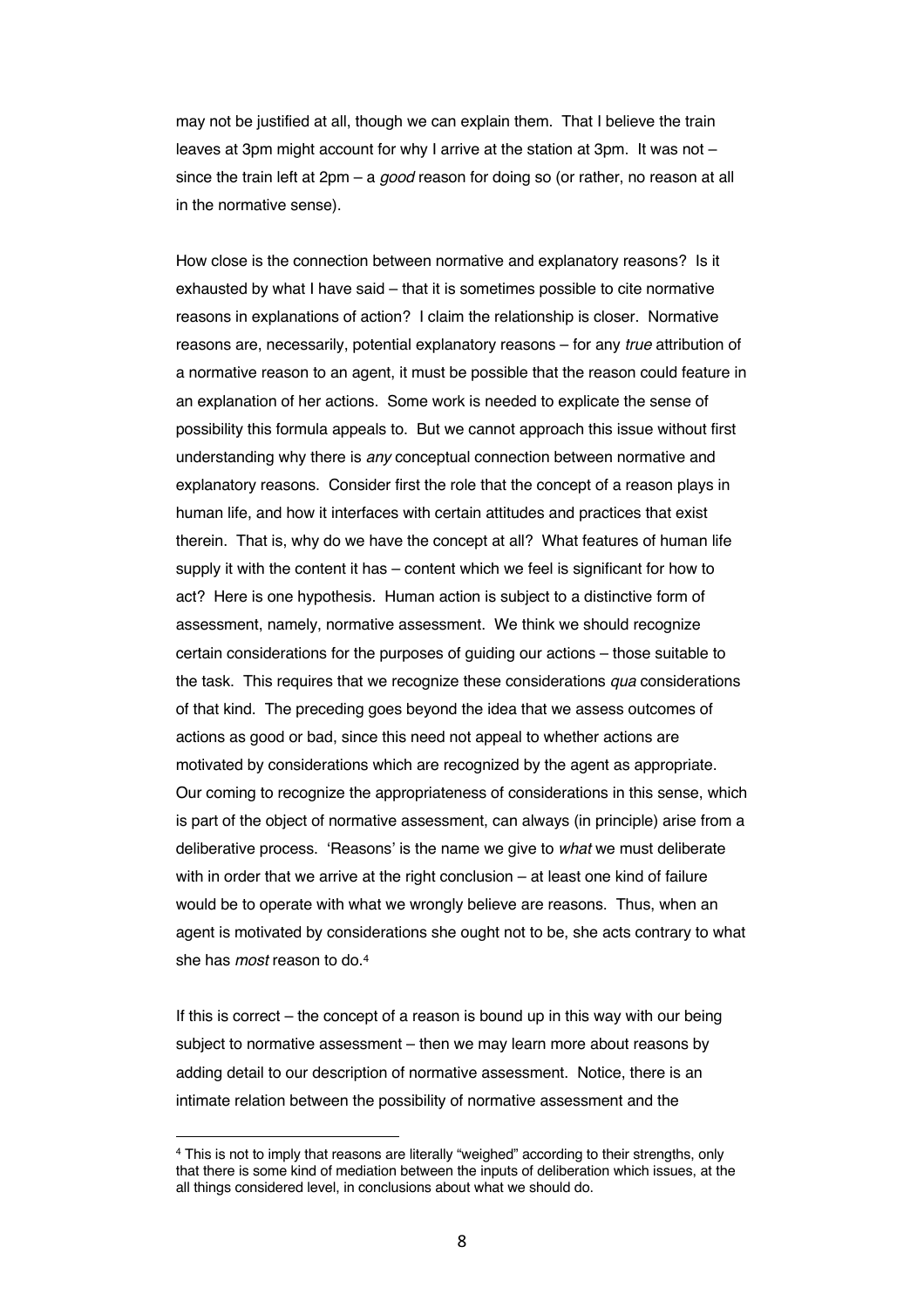appropriateness of praise and criticism.5 Helping ourselves to the hypothesis above, we can say that praising action is only appropriate when there was a reason to act that way; criticism of action is only appropriate when the agent had a reason to act otherwise; and both are unintelligible when there were no reasons for or against the act in question. The condition of the intelligibility of praise and blame is the possibility of normative assessment – of considering the action in light of reasons.

There is also an entailment which goes in the opposite direction. For this claim, all we need is the idea that whenever an agent acts contrary to what she has most reason to do, criticism is necessarily appropriate. So, the appropriateness of a certain kind of criticism is also a condition of the possibility of a form of normative assessment: that an agent had most reason to act otherwise than she did. This has significant implications for our understanding of the concept of a reason. If reasons are the proper inputs for deliberation, we have to assume they are relevant to the determination of what we have most reason to do – the conclusion of deliberation. Since they are independent considerations in favour of particular actions, I see no other way they could be relevant unless they could each, in principle, be part of the case for an action we have most reason to perform. This is not to say they might not, in current circumstances, be defeated – that is, part of the case for an action we do *not* have most reason to perform.6 But if some consideration would be defeated in all conceivable circumstances I think it could not be relevant to practical deliberation – it could not count as a reason. Now, if we do not do what we have most reason to do, we are criticisable. But we cannot be criticisable for failing to do what we cannot do. So we must be able to do what we have most reason to do. But all of our reasons could each, in principle, be part of the case for an action we have most reason to perform. So we must be able, in some conceivable circumstance, to do what we have *any reason at all* to do – and for those reasons. I can imagine an objection to this argument. Perhaps in the course of deliberation we learn we could never perform some action for which there is a reason. In which case, all this shows is that the reason could not have been part of a conclusive case for performing an action<sup>7</sup> – because that action is not one we could ever perform. This seems wrong. If it is conceded that the point

<sup>5</sup> I am not talking about *blame*. Agents may be criticisable for their actions in my sense, even when they have excuses for so acting that render blame inappropriate.

 $6$  And obviously, in this case, we are not criticisable for failing to perform that action.

<sup>7</sup> I will sometimes say reasons are 'conclusive'– by which I mean there is some action we have most reason to perform, the case for performing which may be made up of multiple reasons which need not be independently decisive. My claim is that for any reason at all there must be conceivable circumstances in which it is part of such a case.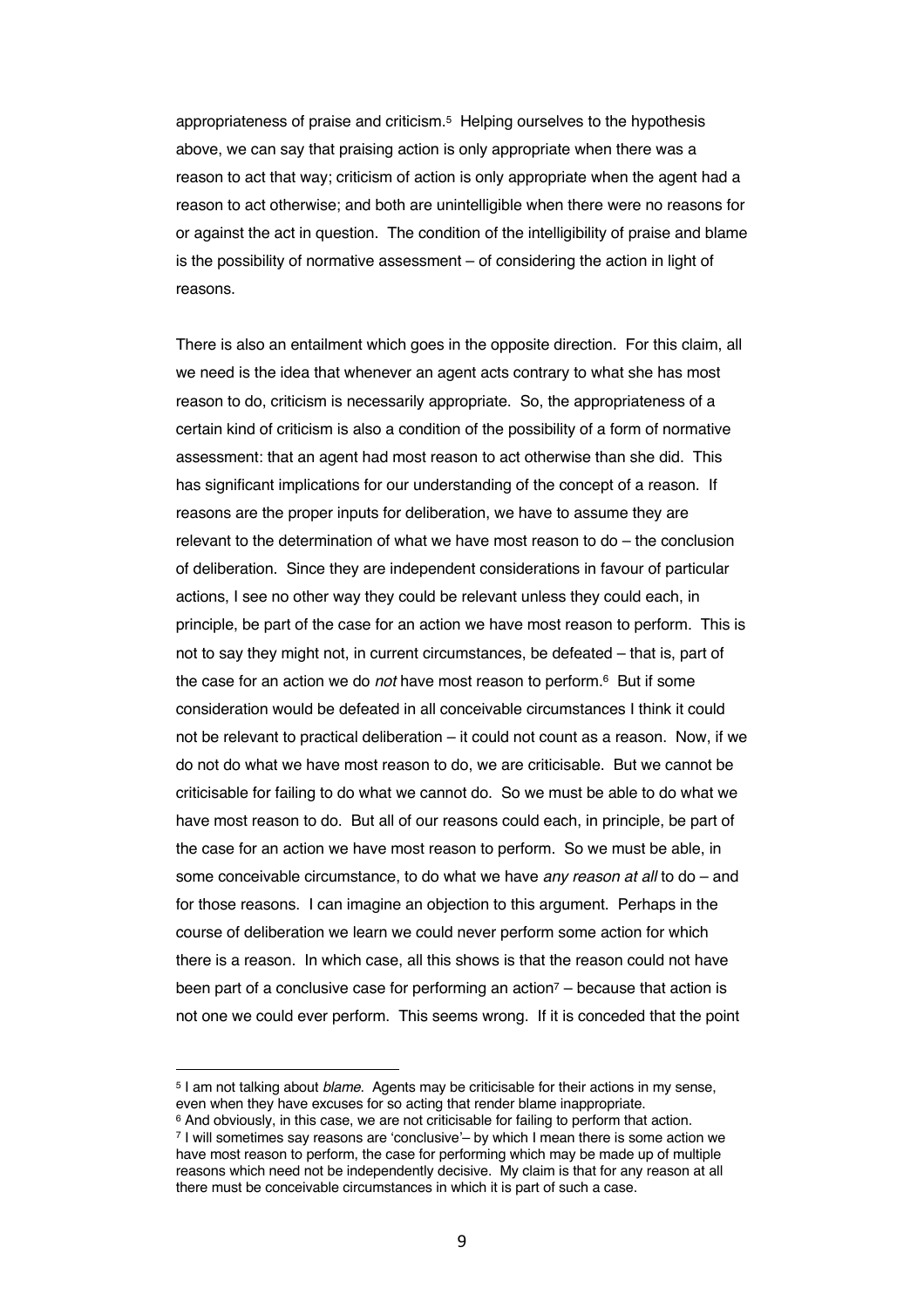of the concept of a reason is to account for what (rightly) goes into our deliberations, then the correct response to learning we could never act on some consideration, and so this could in no circumstance be what we should do all things considered, is to conclude that this consideration was not, after all, a reason.

So, normative reasons are, necessarily, potential explanatory reasons in the sense that we must be able, in some conceivable circumstance, to do what we have *any reason at all* to do – namely, in those circumstances in which those reasons are conclusive. Notice we arrived at this conclusion to account for the appropriateness of criticism for failing to act on conclusive reasons. Part of the object of this kind of normative assessment is the recognition we should act on certain considerations. Thus, the condition that we must be able to do what we have reason to do would not serve its purpose if it only imposed the restriction that we must be able to perform a series of bodily movements that mirrors the actions we have reason to perform. If normative reasons are capable of explaining action – and thus of inviting criticism when we act contrary to conclusive reasons – we must be capable of performing actions *because* we recognize the reasons supporting them.

This last point is important for how we should further unpack our initial formula that it must be possible for normative reasons to explain action. We may begin with a suggestion from Raz, and then consider how his view needs developing to accommodate our findings so far. Raz claims that the physical impossibility of performing an action excludes our having a reason to perform it if the impossibility is "deep" (if not quite *meta*physical):

It is not the case that I have reason to attend the symposium that was recorded by Plato in the dialogue of that name… but I have reason to go to the concert conducted by Abbado tonight even though I cannot as it is sold out. (2011: 143)

In addition, there are epistemic constraints on what actions can be done for (genuine) reasons. Suppose a meteorite is going to hit my house, and that the movements of the meteorite cannot, even in principle, be predicted – so nobody could know it is going to hit my house. In this case, I cannot leave my house *to avoid the meteorite* (Ibid: 34-35). Even if the bodily movements which would be involved in that action are easily performable – and even performable for some reason, say, to go shopping – the *action* itself is not performable. This is because, as we have seen, when normative reasons explain an agent's action they do so by highlighting the justification she rightly saw for performing it. But the consideration that the meteorite will hit my house – for which the action is done and which is included in its description – is not something which I could *rightly* take to support

10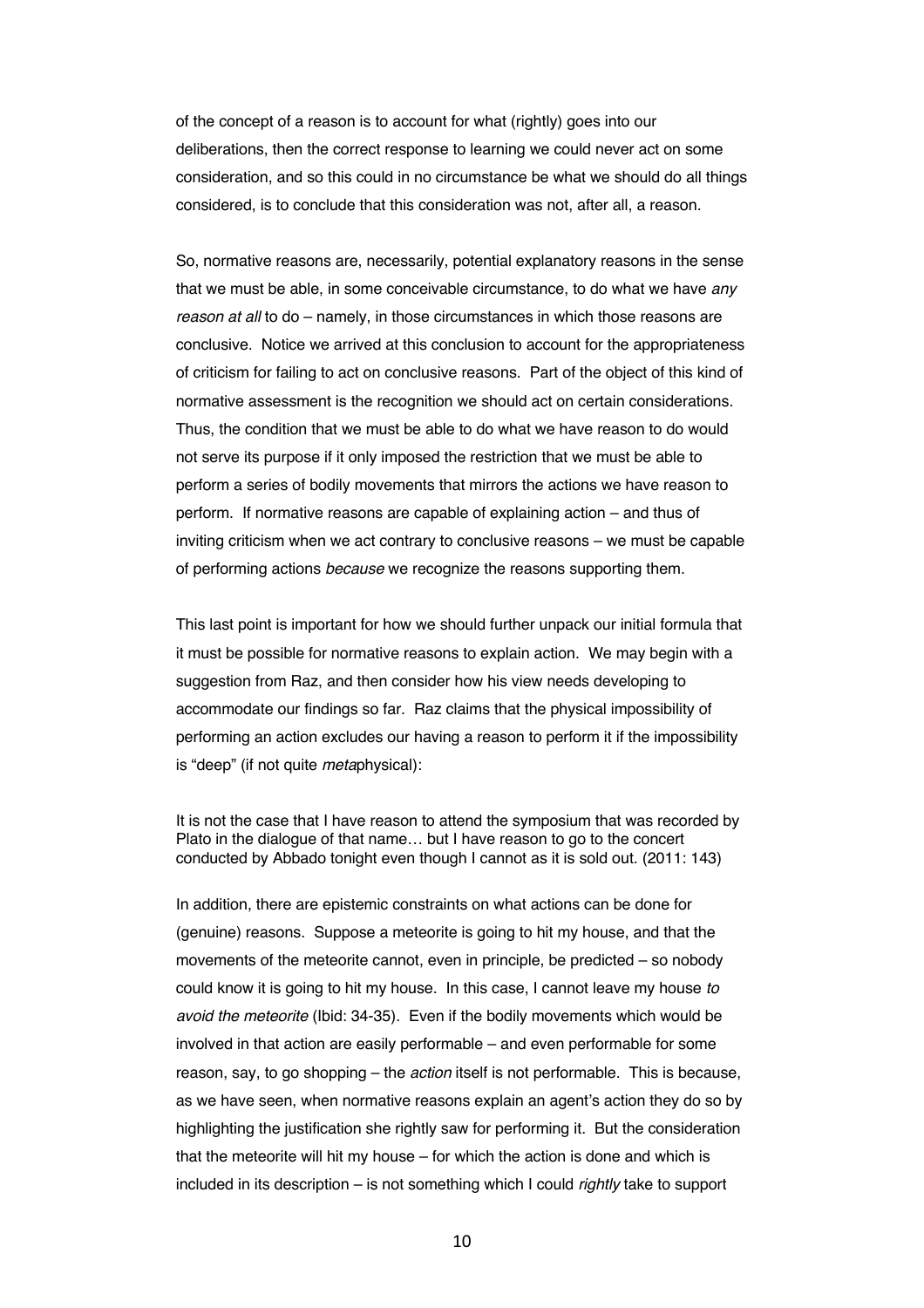an action, even allowing that it does actually support it. It is not a consideration which I could know applies at all. Thus, it cannot guide my actions in the way normative reasons do when they explain action – which is just to say it is *not* a normative reason.8

Do these constraints suffice as an elaboration of the idea that normative reasons are, necessarily, capable of explaining actions? The main omission becomes apparent if we suppose the considerations which support an action are knowable and accessible to me now. If a consideration which justifies my action also explains it, it cannot just be that I know it justifies the action. My awareness of this fact must *motivate* me to perform it. What would we say if I was unmoved by *conclusive* reasons which favour some action? Presumably that *I* am irrational.9 We would not say the considerations in question are not really reasons. Why is this? When conclusive reasons fails to be *actually* explanatory, we are entitled to resist the idea that they were not, after all, reasons because we can point to some condition of the *agent* which is compatible with the *considerations* still being *potentially* explanatory in the circumstance, e.g. it is physically possible to act on them but I am too tired to do so; they are knowable but I am ignorant. Something similar is needed in this case to explain why it is something about me, and not the putative reasons, which prevents the considerations from being explanatory. But of course this cannot be captured by Raz's constraints alone since we suppose I am aware of the considerations and that it is not "deeply" physically impossible for me to act on them – which is enough to satisfy his constraints. The solution is that it is *also* a requirement for considerations to be reasons that, when they are conclusive, they will motivate me insofar as I am *rational*.

This constraint needs some further explanation. It is obviously *not* rational to be motivated by every reason that applies to me on a given occasion. It is not

<sup>&</sup>lt;sup>8</sup> Consider cases in which the value-making features of an action are, in an ordinary sense, inaccessible to me in advance of performing it: I know that a dish will be good, because my friend (who is reliable on these matters) told me, but to know *why* it is good I need to try it for myself. Raz's epistemic condition is compatible with the features of the dish which make it good being reasons for me to eat it – they are not in principle unknowable (my friend knows them), so in circumstances in which I know them (I have already tried the dish) I can act on them. In advance of the action, however, they cannot be conclusive reasons for me, since I cannot now act on them (recall that I am criticisable for failing to act on conclusive reasons, but I cannot be criticisable for failing to do what I cannot do). If I now have conclusive reason to try the dish, this may be because I enjoy the surprise element of new experiences (which I know, at least, will be good).

<sup>9</sup> I am focusing on conclusive reasons because we have said it is because all reasons are potentially conclusive, and acting against conclusive reasons is always criticisable, that all reasons must be potentially explanatory. It is of course rational for agents to be unmoved by defeated reasons. See below.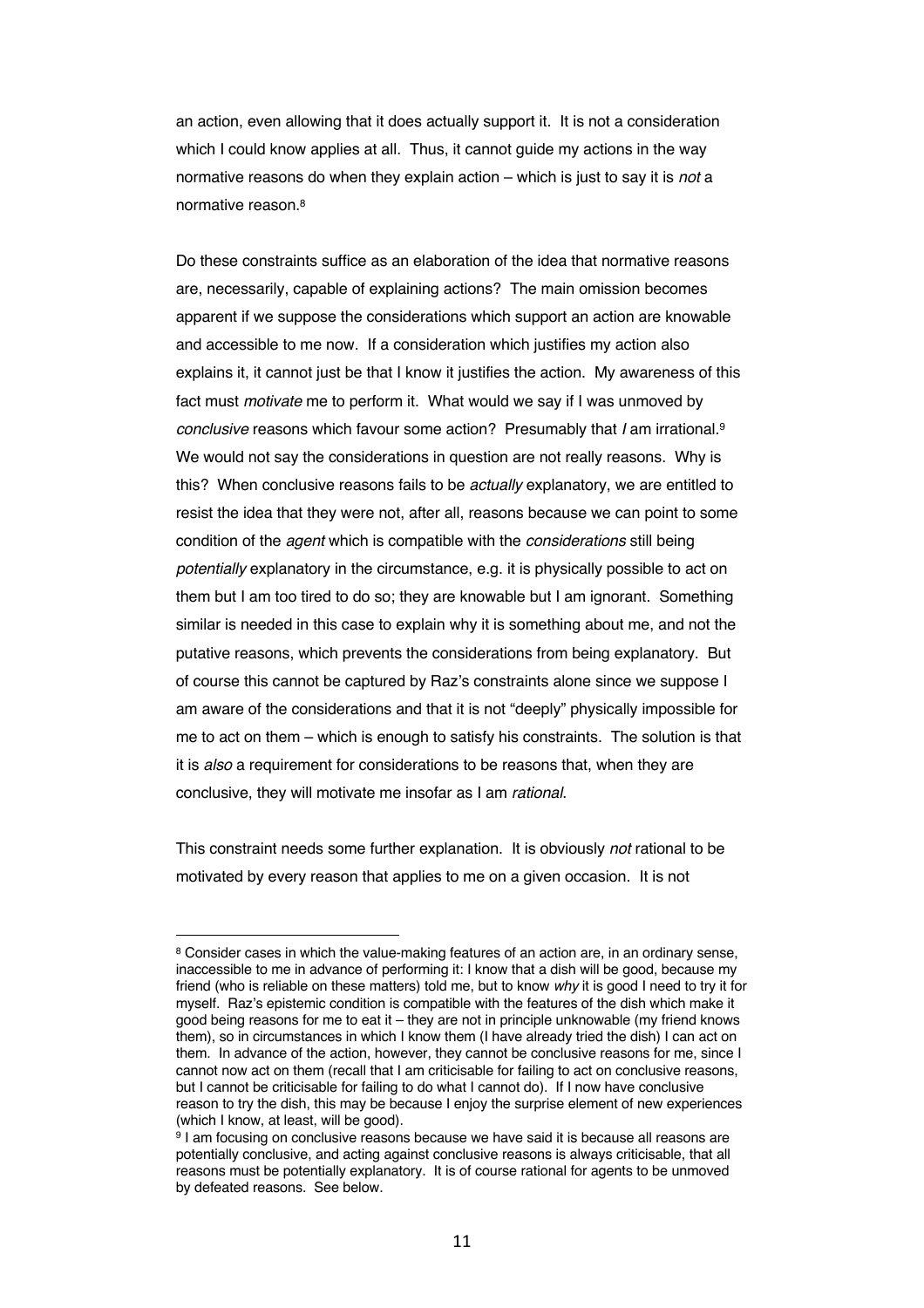rational, for example, to be motivated to pursue some end I have reason to pursue, when I now lack means to pursue it. So too, it would be hopelessly inefficient if I were motivated even by reasons which I take to be defeated – since this would act as an obstacle to my doing what I have most reason to do. More generally, the fact that the options which are available to us, and for which we have reasons, are incommensurable, shows it would be pointless to be motivated by all the reasons that apply to us: in the end we cannot do all we have reason to do.<sup>10</sup> This is why our formula requires of our reasons *only* that they would motivate us insofar as we are rational *when they are conclusive*. But why is this a constraint on any consideration being our reason and not simply a fact about how we are responsive to reasons that, in fact, are conclusive on a given occasion? Because, as I argued already, *for each of our reasons* there must be conceivable circumstances in which they are part of the case for an action we ought to perform. If reasons are the proper inputs for deliberation about what we ought to do, then it does not make sense to say something is our reason if it is irrelevant to what we ought to do – which it would be if it were defeated in every conceivable circumstance. But there could only be conceivable circumstances in which some reason is part of the case for an action we have most reason to perform if, in those circumstances, it would motivate us insofar as we are rational. This is because of the appropriateness of criticism for failing to act on conclusive reasons and the *in*appropriateness of criticism for failing to act in a way which we cannot. Hence, it matters to whether anything is our reason that, if it were conclusive, it would motivate us insofar as we are rational.11

#### **1.3 What I mean by 'practical authority' via Williams**

It follows from the claim that conclusive reasons will motivate us insofar as we are rational that agents who act on conclusive reasons satisfy a certain requirement of

<sup>10</sup> Ulrike Heuer has suggested to me that reasons pertaining to past states of affairs might also belong in this category of reasons it would be irrational to be motivated by. But the right response here is simply to deny that we can now have reasons concerning what we might have done in the past. They cannot explain our actions because of the "deep" physical impossibility of acting on them. We have some reasons to act now because of things which happened in the past, but those reasons pose no special problem. <sup>11</sup> It does not follow that supposing a consideration favours an action, and satisfies the various conditions upon being a reason, it is thereby a reason to pursue any end it might be taken to support. It would not, for example, be a reason to pursue ends that are "deeply" physically impossible to pursue. We do not have reasons to pursue those ends because the considerations which are taken to support them could not explain our pursuing them – nothing could. But these considerations are still be capable of explaining our pursuit of other ends and so are reasons for pursuing them.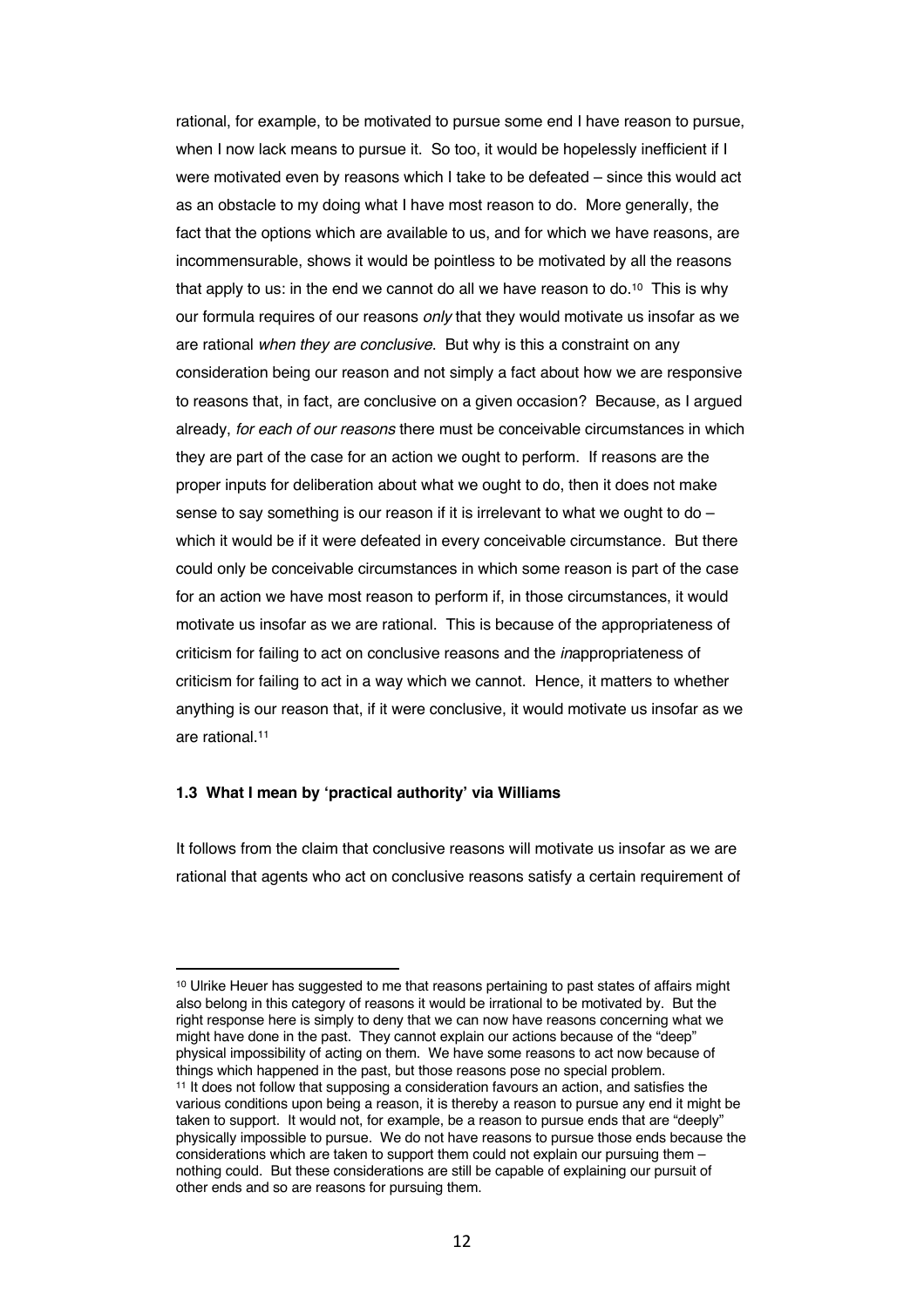rationality.12 How can it be rationally required that we are motivated by some consideration? This is both a question about the nature of practical rationality and about the nature of reasons. Minimally characterized, reasons are considerations which justify certain actions. Thus, questions like "R is a reason to  $\phi$ , but does it count in favour of  $\phi$ -ing?" and "R is a conclusive reason to  $\phi$ , but should I  $\phi$ ?" are unintelligible. If someone asks these questions we suppose they do not sincerely believe R is a reason to  $\phi$  – 'reason' would appear within scare quotes in direct reports of their utterances.13 Otherwise, such agents are conceptually confused. We can now add to these claims that an agent who affirms that R is a conclusive reason to  $\phi$  is irrational if she is unmoved by this judgement. What must the considerations that are *reasons* be like such that they are *rationally related* in these ways to our responses? We will not arrive at a satisfactory answer in this section, nor in the remainder of the chapter. But this is what I hope to achieve by the end of the essay. We may, provisionally, refer to the relationship between reasons and rationality which I have described as 'practical authority' – though we have not said enough yet to capture all the features of being subject to reasons which I intend this phrase to cover. To see this, I will set out one strategy for explaining this provisional notion of practical authority, exemplified by Williams (1981b, 1995), and consider what it does not account for in practical thought. Namely, Williams's account excludes the possibility of unconditional reasons. I think unconditional reasons exist – I shall try to explain why – and include this idea in the full notion of practical authority.

We can approach Williams's view via the "Humean" dogma that motivation always originates in the prior wants, wishes, dispositions, and so on of the agent – 'desires' or 'motives' to refer to them collectively.14 *Rational* motivation results from the application of some rational procedure to our antecedent desires. Since all our reasons will, when conclusive, motivate us insofar as we are rational, the motivation for acting on them must also originate in our antecedent desires, and the considerations which constitute our reasons must appeal – via some rational

<sup>12</sup> Unless their motivation is the result of hypnosis or other rationally deviant routes. Thus, I reject the idea that practical rationality is *simply* responding to genuine reasons. I should add that conclusive reasons will only motivate us if we *know* what our reasons are. Thus, having correct beliefs about reasons is itself a requirement of rationality. I leave aside the issue of how this requirement interacts with the requirement that we are motivated by conclusive reasons, given that our beliefs about reasons may be affected by false nonevaluative beliefs which are nonetheless rational (because our evidence is misleading). <sup>13</sup> Perhaps what they mean would be better expressed by "Society tells me this is a reason to  $\phi$ , but is society right?".

<sup>14</sup> In calling this thesis a 'dogma' I do not mean to prejudice the case against it. The important question is not whether it is a dogma, but rather whether it is a philosophically *useful* one.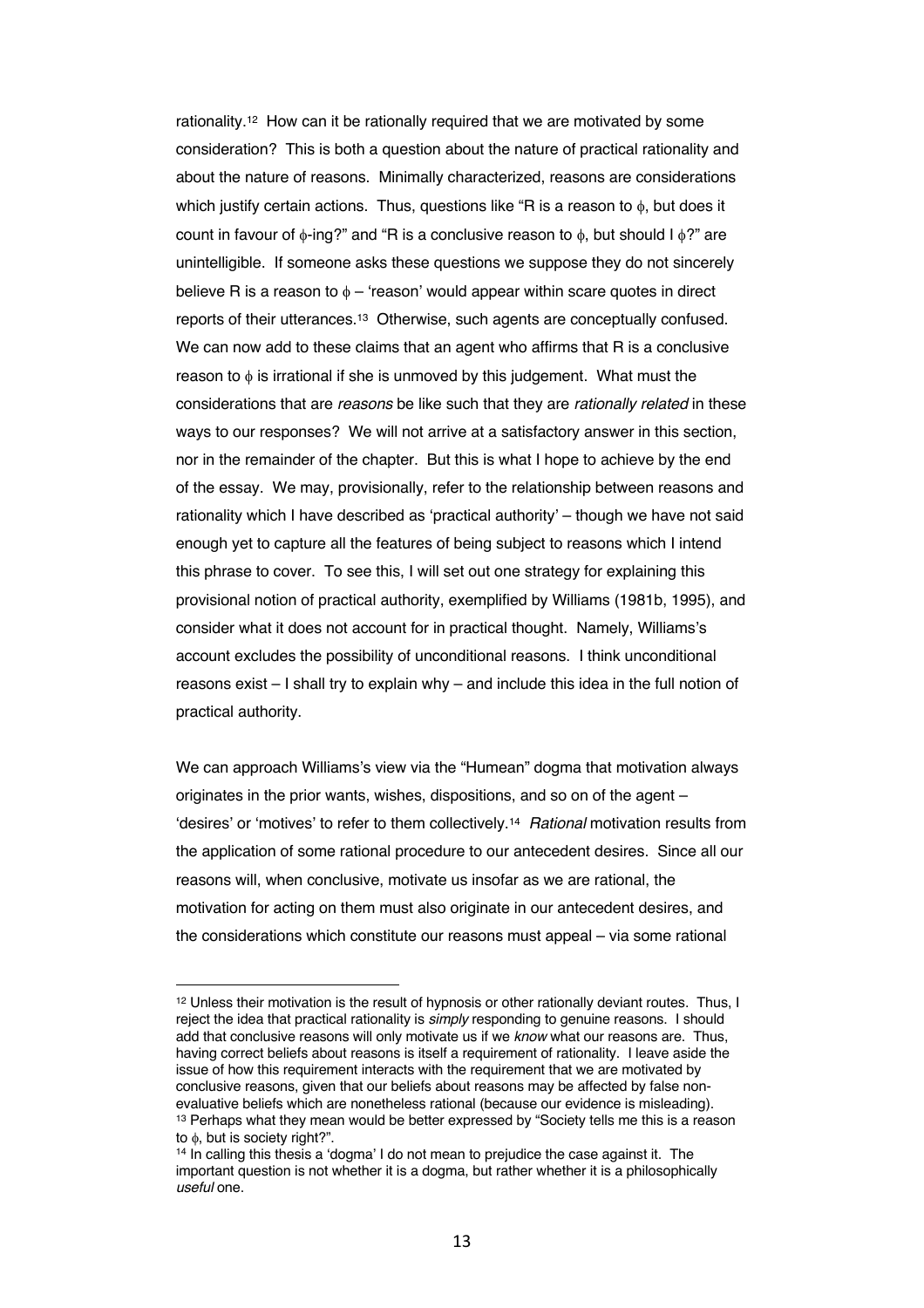connection – to them. Williams also accepts the idea that the content of our desires is ultimately contingent (1995: 36-37).15 This is true of those we can arrive at by deliberating rationally as well as of our antecedent motives. This is because, if we accept the Humean dogma, the motives which are conclusions of deliberation are partly determined by our antecedent motives which are its premises. It follows that the reasons we have are also ultimately contingent. I shall return to this shortly. But we can witness here the outlines of a dual analysis of the nature of reasons and rational deliberation which explains why conclusive reasons will motivate us insofar as we are rational.

Again, my aim is not to defend Williams's view in its entirety. But his basic insight that there is a necessary connection between reasons and prior motives must, I shall argue later (1.6), be sound. Hence, I must give the shape of a response to criticisms bearing on this point. Recall, when normative reasons explain action, the justification they provide for the action itself accounts for our performing it. This insight is preserved within the current framework if we simply *identify* reasons with motivating desires – those which actually move us to action. The justification for doing something is just *that we do it*. But this view eliminates the possibility of ever acting contrary to reason, and so is unacceptable. It must be possible to judge that we should have acted otherwise than we did and for that judgement, sometimes, to be *correct.* Suppose I correctly judge that I have a reason – it appeals to some desire I would have if I were rational. (We need not specify the rational procedure that is applied to my antecedent desires for our present purposes.) What we must allow is that I can make this judgement when not actually under the influence of the relevant desire – when I am not (yet) rational in this respect. The problem with conceding this emerges if we add an assumption about the process which determines motivating desires: that it essentially consists in desires of various strengths competing with one another. Ulrike Heuer has suggested to me that, on such an account, it would just be "serendipity" if I were motivated in accordance with reason. This is because to allow for the possibility of error, my judgement that I have a reason cannot partake in the process determining motivating desires. The explanation of my action when I act as I have most reason to is always just luck – and never, as I have suggested must be possible, the justification which I believe there is for so acting. The account of reasons is thus inadequate.

The mistake in this argument lies in the assumption about the nature of the process determining motivating desires. We can see this by adopting an

<sup>&</sup>lt;sup>15</sup> I show in Chapter Two that this is a separable feature of the framework.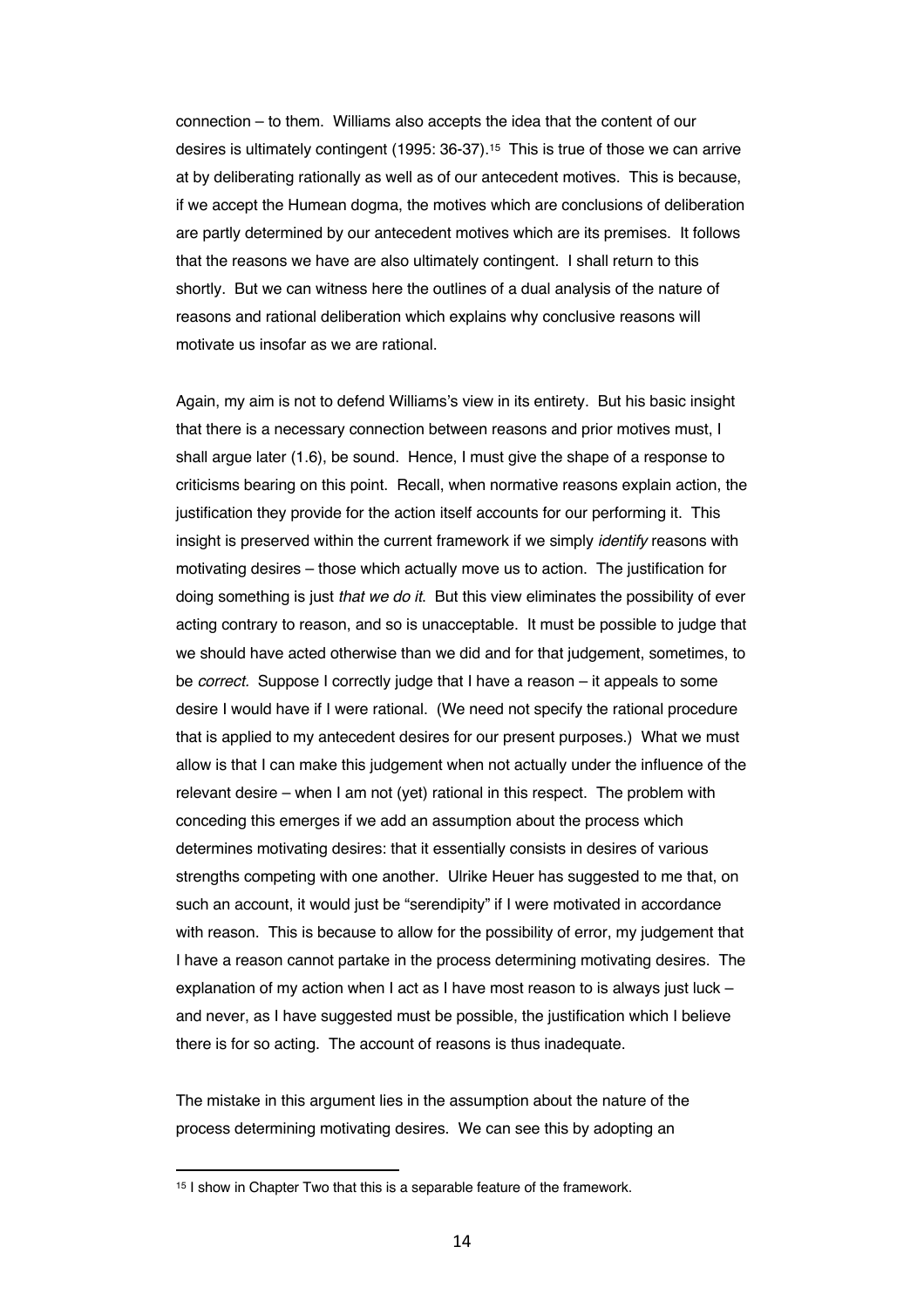instrument of Nagel's (1970: 29), the "motivated" desire. The idea is that, often, the motivat*ing* desires that are cited in explanations of action also require explanation – they are themselves motivat*ed*. It is hard to conceive of highly specific desires, e.g. to purchase a certain holiday package, as "just existing" in an agent. Nagel took this to support the view that desires are not essential to the explanation of action – that an agent's grasp of *reasons* for both desire and action is primary. But we need not accept this part of the analysis. It is at least consistent to hold onto the insight that some *cognitive* explanation why an agent has certain desires is needed, without accepting that the explanation must appeal to the grasp of reasons that are conceptually unrelated to prior motives. All we need is the idea that some of our most deeply ingrained motives can be highly general and subject to local or even global conflict. Sets of desires like this cannot issue in intelligible behaviour without the mediation of reasoning. In the most basic case, this will involve forms of instrumental thought, i.e. about what I can do to satisfy this desire now. In other cases, things are more complicated. If multiple, and equally strong, wants cannot be jointly satisfied on a given occasion, what am I to do? Williams suggests that changes in desire can intelligibly be brought about by "imagining" what is involved in fulfilling some desire and asking whether we would like it if this were to happen (1981b: 104-5). In this way, the conflict may dissolve.<sup>16</sup> Let us follow Williams in saying that when we apply these forms of thought to our antecedent motives we take a "sound deliberative route" (1995: 35). To the extent we are motivated by the conclusions of such deliberation we are rationally motivated – and when we are, this will be no accident. It will be these conclusions *qua* conclusions of rational deliberation which explain our actions. So, the way Williams avoids the objection above is to identify reasons with these conclusions: what we have most reason to do is just what we desire to do most after such deliberation; what we desire to do at all after such deliberation (though will not be motivated by if we are fully rational), we have *prima facie* reasons to do. It is easy to see that this view retains the idea – rejected by Nagel – that our reasons are necessarily connected to prior motives. This is because our reasons just are considerations directed towards desires we can arrive at by rational deliberation *from* antecedent motives, and thus are partly determined by them.

<sup>&</sup>lt;sup>16</sup> This is would show that one of the conflicting sets of wants did, after all, ground conclusive reasons (see below). It is possible that even after deliberating perfectly there are equally strong reasons to perform incompatible actions and there are no other actions which there are stronger reasons to perform. In this case, I assume it is rational to perform any of the actions that are best supported by reasons. That an agent who finds herself in this position has (on Williams's view) equally strong competing desires does a good job of explaining why acting is often hard in such situations. I thank Ulrike Heuer for bringing this case to my attention.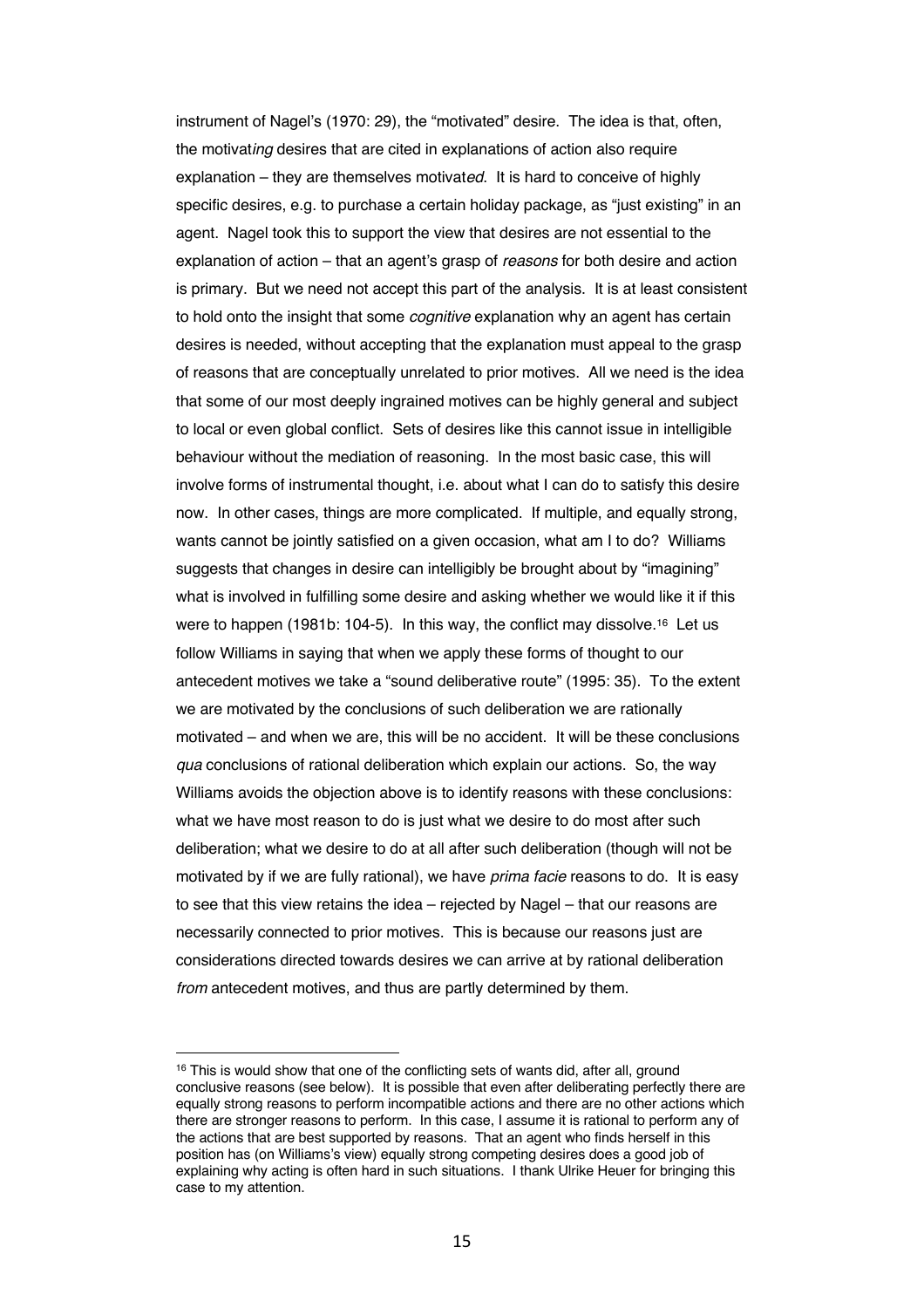Now to the larger significance of Williams's view for the argument of this essay. We will approach this circuitously. First, notice how we think something is amiss when a person admits that torturing animals (say) is immoral but engages in such activity uninhibited. We conclude that she is either being insincere, or she is not competent with moral concepts. Why do we do this? Because moral judgements are judgements about reasons. To judge that an action is immoral is to judge we have (or had) a reason to avoid performing it – and often an overriding one. Thus, as a class, moral judgements are only valid if moral considerations are potentially explanatory of action in the way outlined in 1.2. Given this, there are certain responses we might expect from an agent who makes a sincere and competent moral judgement – and so appreciates (in probably quite an inchoate fashion) the conceptual connection between her judgement and action.17 If she is not sufficiently motivated to perform the moral action, she is at least conflicted over its performance. This conflict manifests itself, characteristically, in the experience of guilt. She may express the wish that she did not have an inclination to perform the immoral action. In our example, we suppose neither of these things happens. We can see that whilst our evidence for rejecting the judgement as insincere or confused is empirical, it points to a connection which is conceptual: an agent cannot sincerely and competently make a certain kind of moral judgement (one that identifies overriding reasons) unless she will act on it insofar as she is rational.

Suppose the agent is trying and failing to deploy moral concepts – rather than being insincere. Perhaps "Torturing animals is immoral" in her mouth means what we express with statements like "Society judges we should not torture animals." That is, she has confused a normative statement – about what reasons she has – with a purely descriptive one – about what reasons people think we have. Operating with this hypothesis, we can see how the question "Torturing animals is immoral, but why should I not torture them?" might *seem* intelligible from the agent's perspective. But the question is not intelligible when interpreted in the usual way. The agent is certainly confused if she thinks her descriptive statements capture the *normative* phenomena we refer to using the language of 'reasons' and 'morality'. It is clear that the main obstacle to her being motivated by moral considerations is that she does not identify them through the medium of moral judgement to begin with. In this respect, her failure is similar (though more global, and distinctively *incoherent*) than an agent who fails to be motivated by a (conclusive) moral reason because she is ignorant of its existence.

<sup>17</sup> I assume the judgement identifies overriding reasons.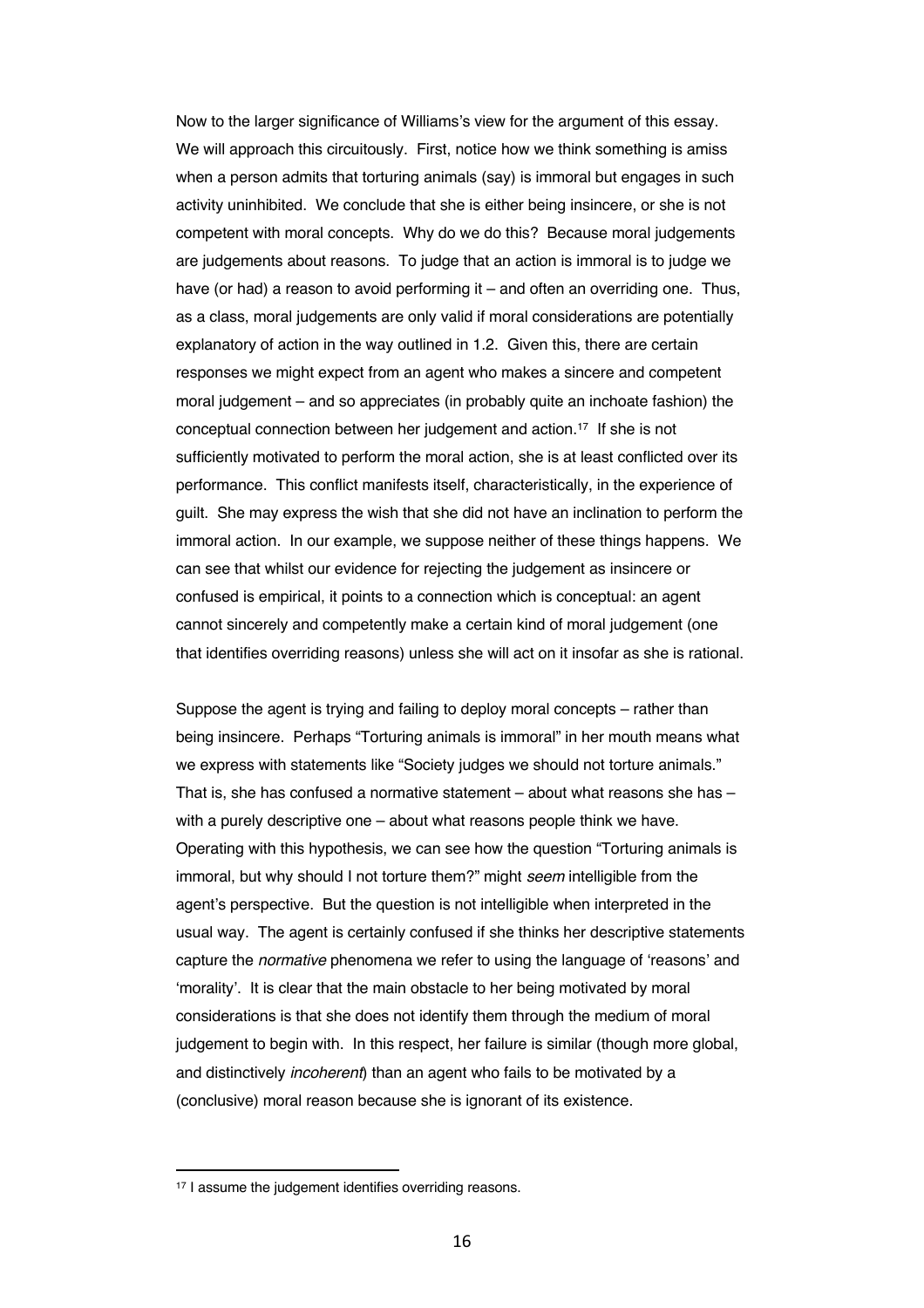Finally, suppose the agent who asks "Torturing animals is "immoral", but why be "moral"?" *does* understand that genuine moral judgements are judgements about reasons, and hence that it can be irrational to be unmoved by our own moral judgements. But if *that* is how moral concepts function, she protests, may she not simply refrain from making moral judgements? Perhaps other people will label her actions 'moral' or 'immoral'. But if they think the standards they invoke in such assessments are *normative* for her – that they give her reasons – they are mistaken. This is because, she claims, there is no guarantee that it is ever irrational for her to ignore "moral" standards – and as we have seen, something is only a reason if, when conclusive, it would motivate us *insofar as we are rational*. Of course, standards can be rationally binding on  $us - in$  a conditional sense  $-$  if we *want* to conform to them. There would be a *kind* of irrationality involved when agents who have moral action as their goal are indifferent to their moral judgements. But whether irrationality of this kind applies here depends upon whether we want to be moral – and what if we do not? Even if we all do, it would not follow that "moral" standards are normative *as such*. The objection may be expressed like this: the agent acknowledges there are "moral" standards, but she wants to know why they are *her* standards – standards she must take into account in deliberation. Given our claim about how moral concepts function, this comes to the same thing as questioning whether moral standards apply to her. Thus, her indifference to "moral" standards is not trivially irrational because her "moral" judgements are not judgements about moral reasons – *those* she denies having. Her question "Why be "moral"?" is not the offspring of incoherent requests to justify compliance with reasons.

But moral standards *are* normative as such. The suggestion that the skeptical challenge above must be taken seriously is deeply unattractive. This is something of a presupposition of this essay. However we can say a little more in its favour. In ordinary moral practice, people are held accountable no matter their particular aims or desires. But I have argued that criticism of action is only appropriate if the agent had a reason to act otherwise than she did. Thus, our practices of moral criticism cannot be appropriate if moral standards bind us, if at all, only conditionally, as a result of contingent purposes of agents. Practices of moral criticism detach entirely from facts about such purposes. The appropriateness of these practices thus depends upon moral standards being normative *as such*. They must give us reasons to act whether we want to conform with them or not. There are some standards, such as moral standards, about which we can *never* intelligibly say "But why conform with them?". Some reasons are unconditional. Since practices of moral criticism in which this idea is implicit are both deeply

17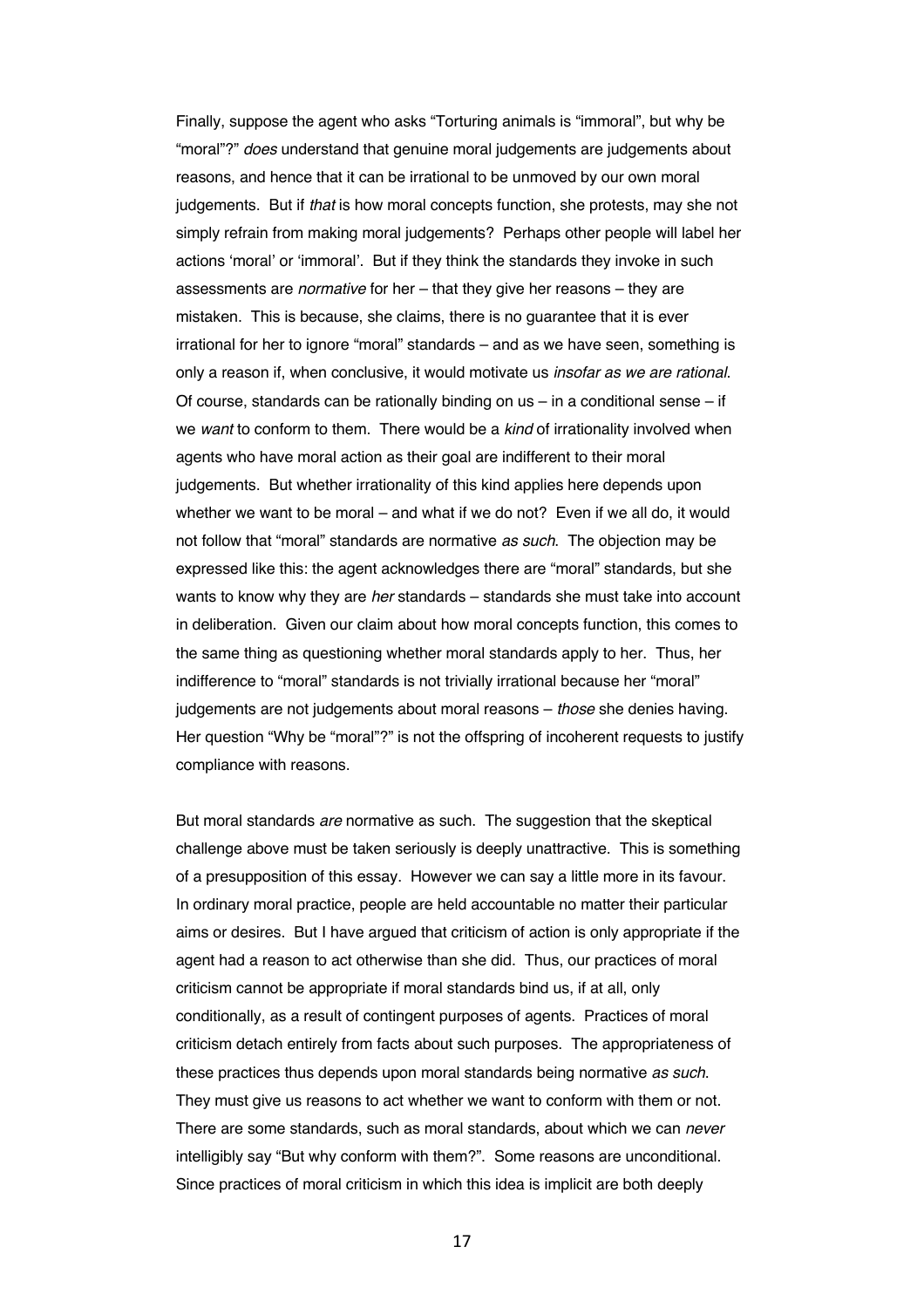ingrained in human society and largely held to be appropriate, this must create a presumption against its denial. Let us add it to the group of ideas – central to our being subject to reasons – under the heading 'practical authority'.18

Williams denies practical authority. His view is incompatible with the possibility of any unconditional reasons at all. This is, first, because he assumes the content of our desires is ultimately contingent. Therefore, there is nothing inconceivable about someone who does not, and could never rationally, care about acting morally, or whatever else. Further, Williams holds that motivation is always partly determined by antecedent desires. Finally, we have seen that any genuine reason will, when conclusive, motivate us insofar as we are rational. Taken together, these premises entail that it is possible some people might not be subject to moral reasons. For reasons adduced already, I reject this conclusion. Is there an alternative framework that explains practical authority? I will begin with the view that reasons are in no way a function of desire. I will show that this suggestion fails – so we are forced to accept an important aspect of Williams's view, namely that reasons are conceptually related to antecedent desires. This will motivate my own position which I begin to state in Chapter Two.

#### **1.4 Excursus: Epistemic Authority**

Readers will notice that practical reasons do not exhaust the category of normative reasons. For example, there are also epistemic reasons – constituted by evidence that favours having some belief – so mistakes are possible in doxastic as well as practical deliberation.19 It will help clarify my claims about the relationship between certain normative standards and action by asking whether similar claims can be made about epistemic standards and belief.

Shah claims that deliberation about whether to *believe* p is "transparent" (2003). Agents must regard such deliberation as *the same thing* as deliberation about whether p is *true*. Thus, the aim of truth provides the standard of correctness for such deliberations – we get things right if we form true beliefs. It also "constitutively" governs them – if agents do not take this to be the aim of doxastic

<sup>&</sup>lt;sup>18</sup> The preceding does not rely on any sharp distinction between moral and non-moral reasons – only on there being some normative standards with the unconditional character described. Standards of this kind may also yield reasons that are apparently non-moral in character (see 3.3 (n64)), or indeed reasons that are not obviously moral or non-moral. <sup>19</sup> There may be reasons to have certain beliefs that are unrelated to any evidence which supports them, e.g. because having them would be expedient. This is not my topic here since, as we shall see, they cannot figure in *epistemic* reasoning.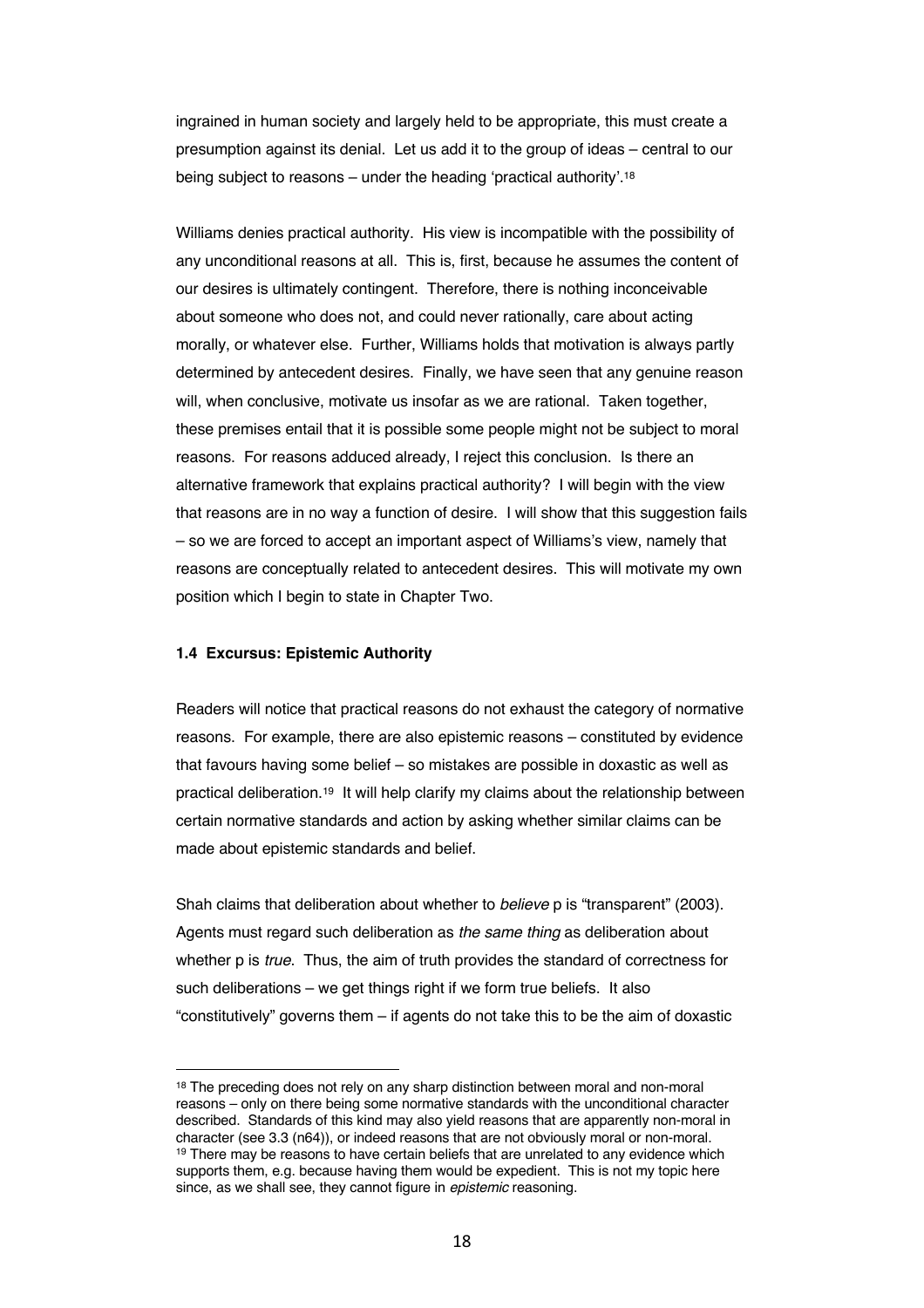deliberation, they lack the conceptual understanding which is needed to engage in such deliberations at all.<sup>20</sup> Shah argues that agents (insofar as they engage in doxastic deliberation) immediately recognize that considerations bearing on the truth of p settle the question of whether to believe p. This does not rule out mistakes about *which* considerations bear on the truth of p. But it does rule out the *rational* mistake of failing to recognize the conclusiveness of considerations bearing on the truth of p for the question of whether to believe p. We may also add, from the recognition that there is conclusive reason to believe p, the belief that p itself immediately follows – epistemic akrasia is impossible. This is also a product of the claim that insofar as considerations favour having a certain belief, they do so *only* by indicating that the belief is true. So, if an agent is inclined to follow epistemic reasons she acknowledges to be weaker, this is unintelligible: her aim is to ascertain the truth, if indeed she is engaged in epistemic deliberation, and she takes this aim to be better served by following other reasons.21 We are forced to say that this person does not recognize the conclusiveness of considerations bearing on the truth of p for whether she should believe p and so is not engaged in epistemic reasoning. The point again is that in order to make *mistakes* in epistemic reasoning – as epistemic akrasia would be – agents need to engage in such reasoning to begin with (albeit badly). But as Shah correctly observes, someone who does not recognize the conclusiveness of considerations bearing on the truth of p for whether to believe p is incapable of epistemic reasoning.

The relation of moral reasons – indeed unconditional reasons generally – to action is *weaker* than this relation of epistemic reasons to truth. No clearly defined class of consideration has a monopoly on the considerations which we may regard as bearing on how we should act. By contrast, considerations bearing on the truth of p are the only considerations we may regard as relevant to question of whether to believe p. We can deliberate practically under the assumption that, given a set of reasons serving competing aims, any one of them might provide sufficient grounds for action. Moreover, this is not qualified by the claim that explicitly moral reasons, when in play, are always recognized as overriding. For example, it is possible to

<sup>&</sup>lt;sup>20</sup> For avoidance of confusion later. Shah does not understand the constitutive relation between belief and truth as having a metaphysical basis – i.e. he does not think mental states necessarily fail to count as belief if they do not aim at truth. I will argue that action has a constitutive aim, but my account does not parallel Shah's views about belief, since I do claim that behaviours which (in the relevant sense) lack this aim fail to count as actions.  $21$  See Raz (2011: 42). Parallel conclusions are avoided in the practical domain because there are practical reasons serving competing aims (more on this below). Thus, it is somewhat intelligible, although irrational nonetheless, for an agent to be motivated by an acknowledged weaker reason which serves a *different* aim than her acknowledged conclusive reason.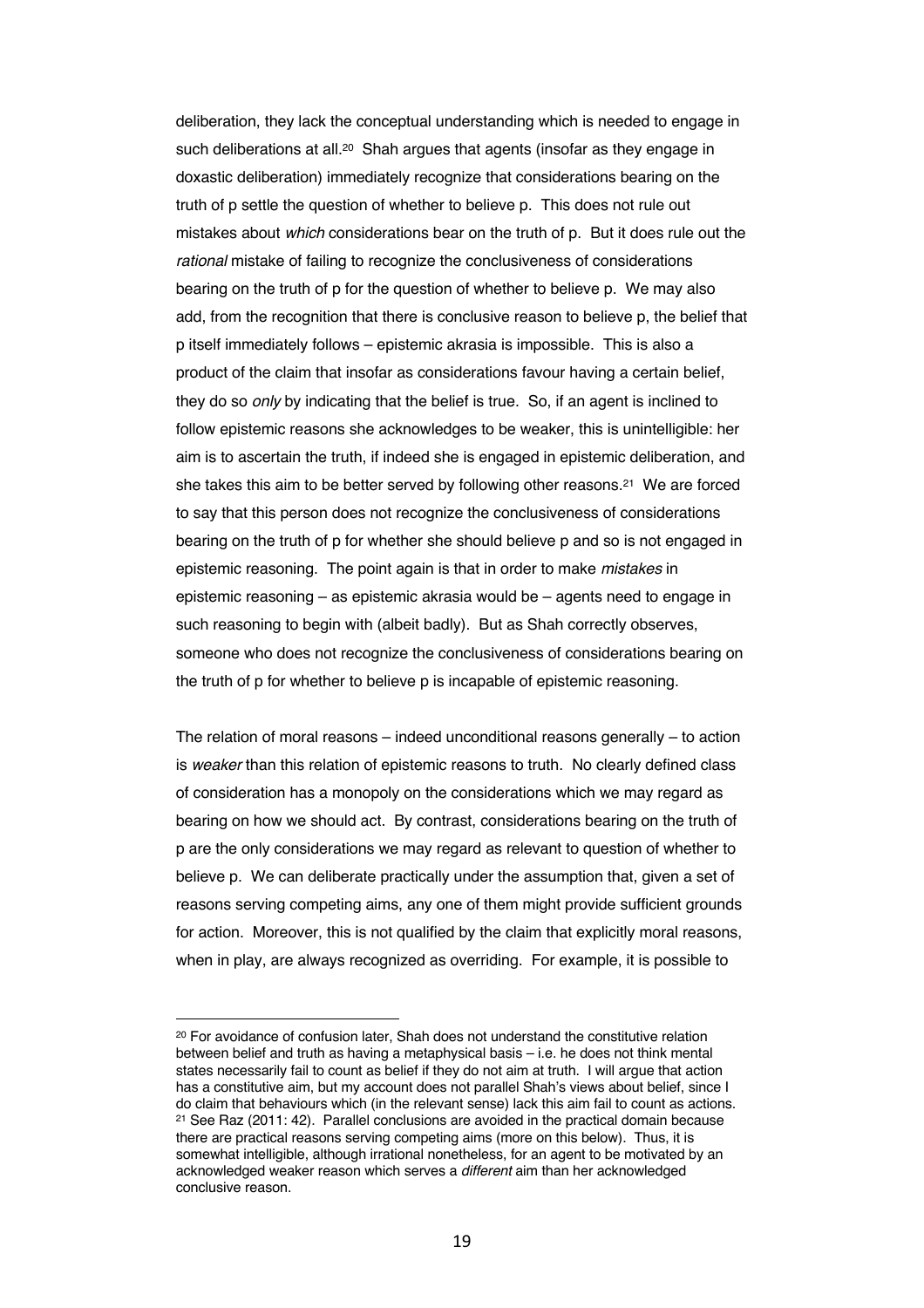ask ourselves whether we should do what is morally required or what is in our ordinary self-interest (i.e. serves some contingent purpose of ours; is not a selfregarding duty). This does, we may think, involve a rational error. We *should* see the consideration that something is morally required as conclusive in practical deliberation when the only countervailing considerations are the ones described. The point is that a failure to comply with this requirement does not lead to the conclusion that someone is not deliberating practically – no more than does simply being ignorant of moral requirements lead to that conclusion. Indeed this failure only counts as a *mistake* because we are deliberating practically. So, it is important to clarify that my thesis about the relationship between moral standards (and probably others) and action does not entail that agents always intend to do what they think these standards demand. That would be false. The phenomenon in need of explanation is just that all agents are *subject* to such reasons, from which it follows that, when conclusive, they will motivate them *insofar as they are rational*. So failures to recognize the significance of explicitly moral considerations, say, are usually just evidence of ignorance or irrationality – rather than evidence that someone is not reasoning at all.<sup>22</sup>

#### **1.5 Realism: A Brief Statement**

The rest of this chapter focuses on whether the view that reasons are in no way a function of desire – 'realism' – can explain why conclusive reasons will motivate us insofar as we are rational. Realism may be motivated by the same concern I expressed about Williams's account – it cannot accommodate unconditional reasons, but we *do* hold people to have acted wrongly irrespective of contingent facts about their motives. Their response to this difficulty is perhaps the most obvious: we reject Williams's claim that reasons, and so the facts of when we act wrongly, are conceptually dependent upon desire. That a reason exists (for an agent) is just a fact about the world "outside us".23 The explanation why some reasons apply to all agents independently of our individual purposes is just that this world from which stems our reasons is the same world for everyone – and it

<sup>22</sup> Whilst I will defend an account of practical reasons according to which they are conceptually related to antecedent desires, I think an analogous claim about epistemic reasons would be false. Epistemic reasons – our evidence – are not dependent upon (e.g.) what we wish were true. I cannot explore why this difference obtains, other than to note that it may have something to do with the other differences between the epistemic and practical domains just discussed.

<sup>&</sup>lt;sup>23</sup> Reference to the agent may occur in the statement of these facts if her location, competencies, culture, etc., are relevant to her reasons. The crucial point seems to be that these facts are not necessarily linked to how she happens to *think* and *feel* about her place in the world – and it is these, roughly speaking, highly contingent epistemic and motivational tendencies which are irrelevant to the content of her reasons.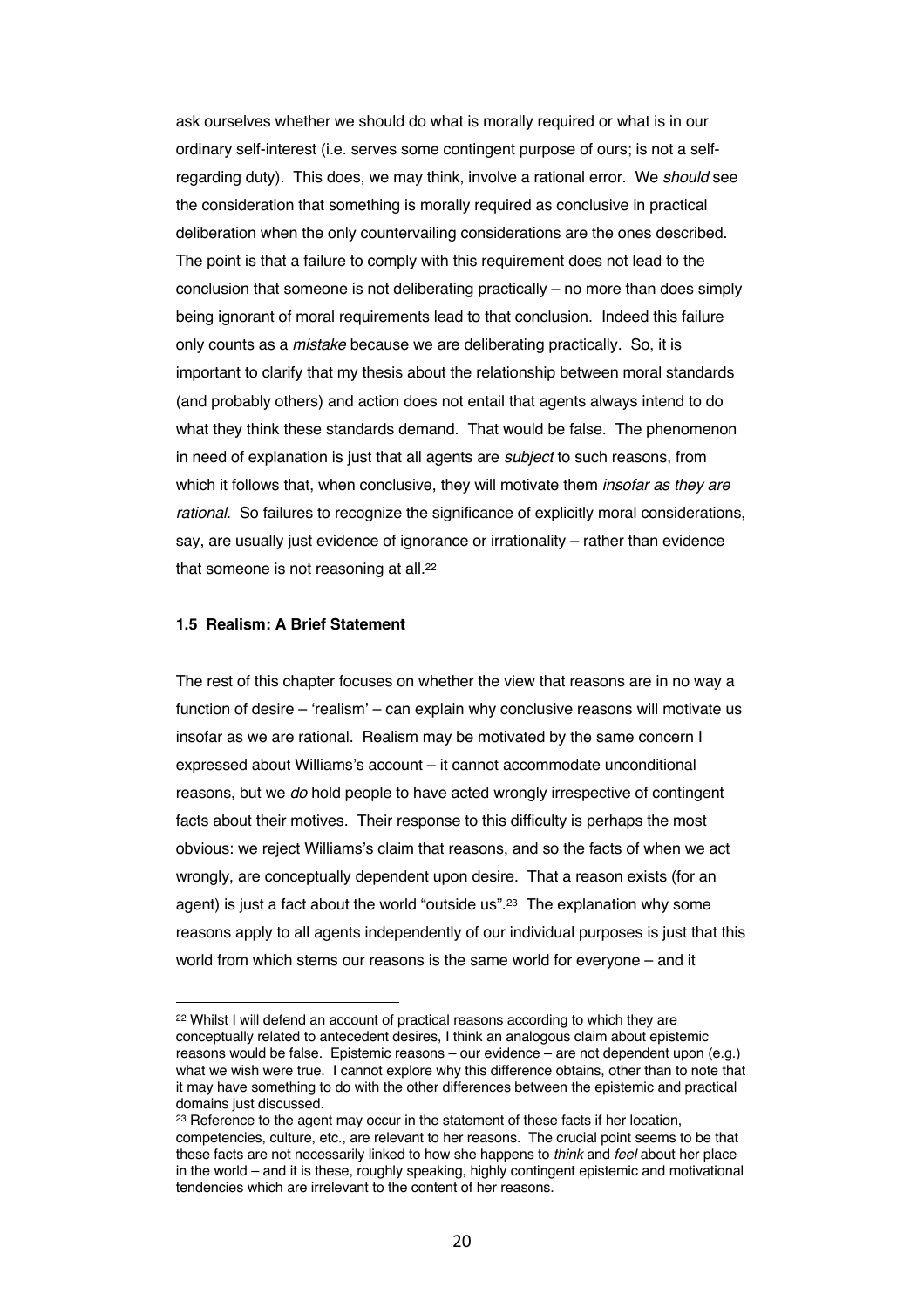contains facts which place like demands on us all. In judging the adequacy of realism as an account of the nature of reasons, we must ask whether it can be reconciled with another dimension of practical authority – which Williams's account explains – that normative reasons are also, necessarily, potential explanatory reasons.24 My argument *against* realism in 1.6 will be that it cannot provide an explanation why it would ever be irrational for us to be unmoved by reasons – construed as they are by realists – and so cannot explain why normative reasons are also, necessarily, potential explanatory reasons.

It will help to address this objection to a particular philosopher – namely, Raz. Though I will be unable to make the case here, I hope my conclusions generalize. Raz holds that reasons are facts about what is, or would be, valuable – so what we have reason to do is promote or act in otherwise appropriate ways towards things *of value*. These facts are conceptually independent from facts about what we happen *to value* (or facts about our desires). His view is, then, realist in the relevant sense. Nonetheless, Raz accepts that

… normative reasons must be capable of providing an explanation of an action: If that R is a reason to Φ then it must be possible that people Φ for the reason that R and when they do, that explains (is part of an explanation of) their action. (2011: 27)

So, whilst reasons are facts about value that have nothing to do with what we *actually* care about, it is a constraint on some such fact being our reason that it can explain our actions. I have argued that it follows from this that such facts, when they conclusively support an action, would motivate us *insofar as we are rational*.25 This all leaves space for the idea that we do not have reasons to bring about some state of affairs that would – nonetheless – be good when we cannot do so intentionally. This may be, for example, because it is "deeply" physically impossible for us to act on the consideration, or because it is impossible to know that some action could bring about the good outcome. In such cases there is no consideration that favours bringing about that outcome which could explain our action in the way that a normative reason must be capable of – by guiding us towards performing it in light of the justification the consideration provides for doing so. So Raz's view allows for the possibility that not every fact about value constitutes a reason for us. Thus, it also follows from his view that *even if* every

<sup>24</sup> Some views labelled 'realist' may reject this requirement.

<sup>&</sup>lt;sup>25</sup> Raz does not mention this specific interpretation of the general requirement (see 1.2). I assume it here.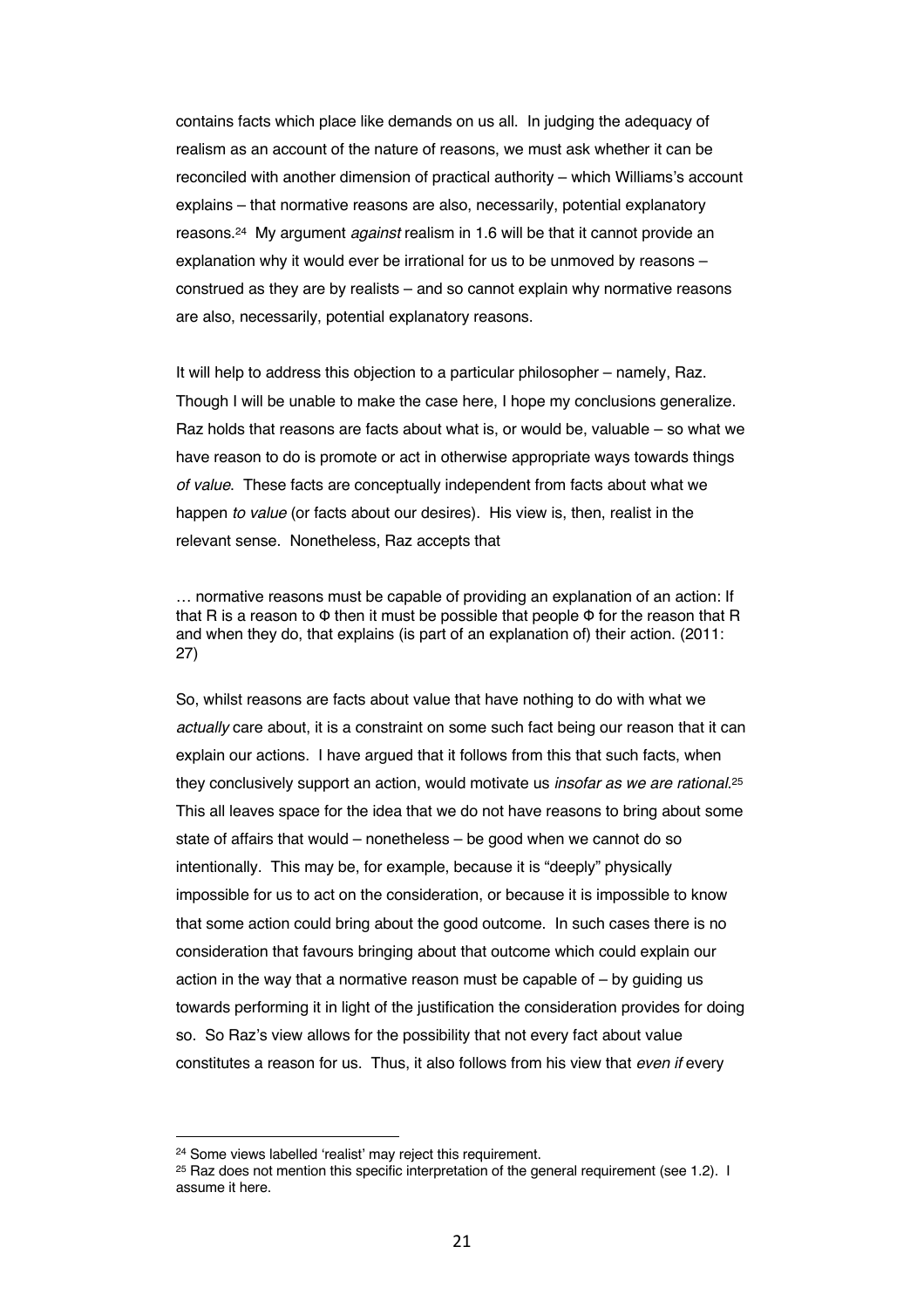fact about value could explain our action in the relevant way, the coincidence of all facts about value with reasons would be purely accidental.

#### **1.6 An Argument Against Realism**

How could Raz's view that reasons are conceptually independent of desires be consistent with the view that normative reasons are also, necessarily, potential explanatory reasons? Specifically, how is the former view compatible with the claim that conclusive reasons will motivate us insofar as we are rational? Recall that Williams explained this by holding (a) that antecedent motivations provide the starting point, and so partly determine the conclusions of, all rational deliberation, and (b) that reasons necessarily appeal to some motive we can arrive at by deliberating rationally from antecedent desires. It follows that insofar as we deliberate rationally (and also from true non-evaluative beliefs), we will be motivated by whichever of our reasons are conclusive. Raz's view, that reasons are conceptually independent of facts about desires, denies (b). This way of putting things helps clarify why Raz does not think that accepting normative reasons are also, necessarily, potential explanatory reasons leads to Williams's view that reasons are conceptually connected to antecedent motives. Heuer observes, "the answer has to do with his different understanding of our 'rational powers' (2011: 357)". This *must* be so for the following reason. If it were true, in line with Williams's conception of rational powers, that how we can rationally be motivated depends upon our antecedent desires, then the only way it could be necessary that a reason will motivate us insofar as we are rational is if reasons were conceptually linked to antecedent desires. An agent who was unmotivated by some consideration not related to her antecedent desires in the way expressed by (b), would not thereby be irrational. That is because the relevant rational requirement, on this view, is expressed by (a), from which it follows that an agent is rational (in the relevant sense) just if she has desires that are engaged by those considerations which are related, via her rational deliberations, to her antecedent motives. So one way of expressing the grounds for holding that (b) specifies a necessary condition – which Williams also holds to be sufficient – for some consideration to be our reason is this: if (a) is true, considerations which failed to satisfy the condition that (b) appeals to could not explain our actions in the way normative reasons must, because they will not necessarily, when conclusive, motivate us insofar as we are rational. Making this connection between Williams's claim about the nature of reasons and his conception of rational powers allows us to see that although the impossibility of unconditional reasons follows directly from the former – if we do not care (in the relevant sense) about acting morally, say, we

22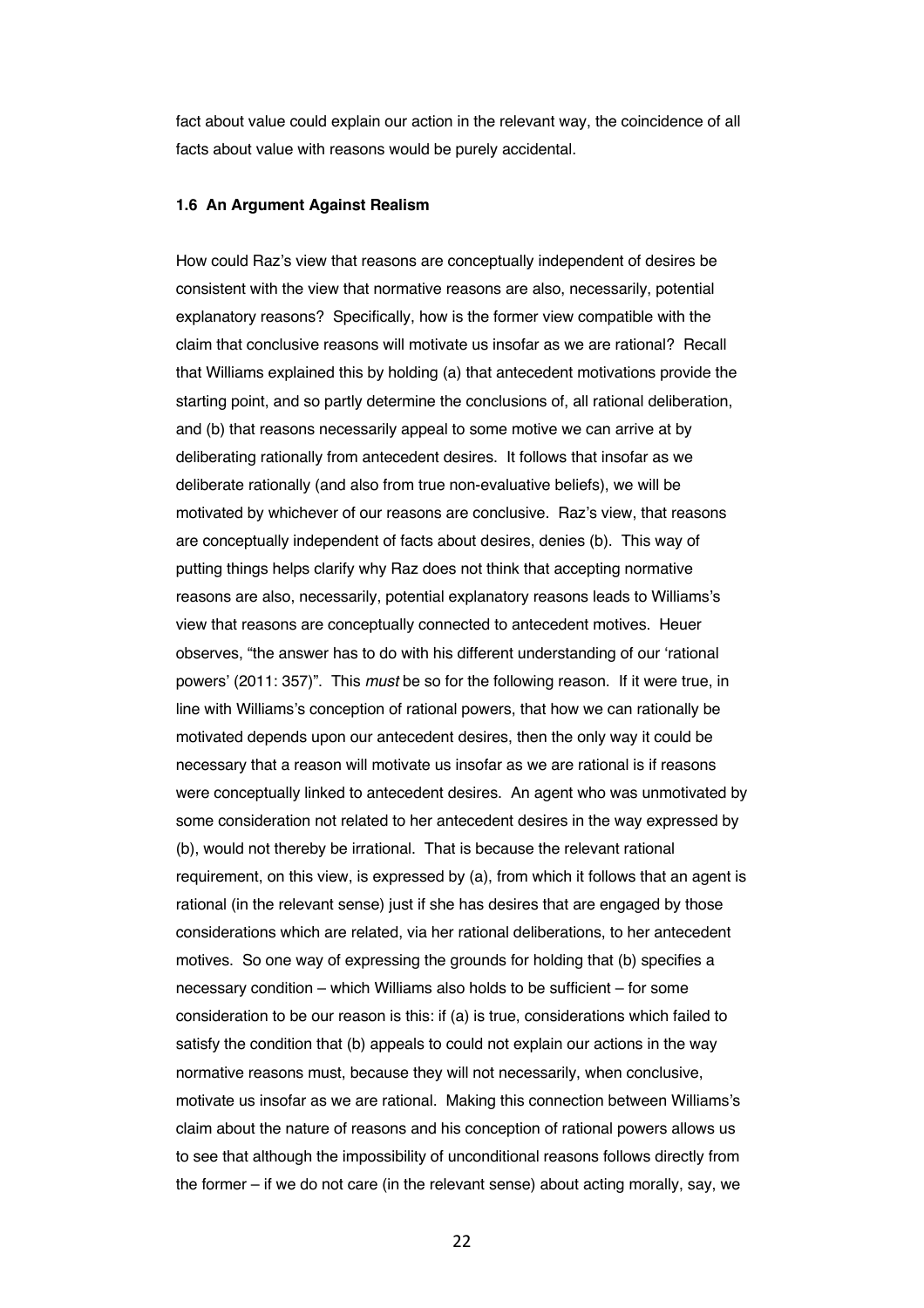do not have reason to act morally – it is really *the latter* which is driving him to this position. Similarly, by examining Raz's conception of rational powers we can acquire some insight into why he thinks the realist account of the nature of reasons, rather than (b), suggests itself (i.e. how he thinks it can account for the fact that normative reasons are also, necessarily, potential explanatory reasons).

Raz says the following about the nature of rational powers:

Our rational powers are a general capacity to recognize and respond to facts that make certain responses appropriate, and such facts are reasons because they can be recognized and responded to by our rational powers. (2011: 86)

Raz is drawing upon the idea that normative reasons are also, necessarily, potential explanatory reasons. He is claiming that facts about value are capable of explaining our actions, and hence are normative reasons, if they can be grasped through the exercise of our rational powers. With respect to this subset of facts about value, they could only explain action in the way normative reasons must be capable of if it is possible to recognize the good in question *and* pursue it because it is good. The facts would only be capable of producing such responses in us in virtue of some capacity on our part. Thus, "Reason [is the] universal capacity to recognize reasons, one that in principle enables us to recognize any reason that applies to us, and to respond to it appropriately (Ibid: 86)". This is, in itself, unhelpful in distinguishing Raz's conception of rational powers from Williams's. The preceding statement follows trivially from Williams's view since he holds that reasons *just are* what we desire to do as the result of rational deliberation from antecedent motives – hence, by reasoning properly (that is one way of exercising our rational powers) we can *in principle* recognize and be motivated by all our reasons.26 So, problems remain about the distinctive features of a conception of rational powers that are needed given a realist account of the nature of reasons.

Williams's view that reasons are conceptually connected to antecedent motives is driven by the claim that these motives are the starting points for deliberation, and so partly determine its conclusions. Thus, Heuer observes that Williams's conclusion about the nature of reasons might be avoided if "the starting points of deliberation typically aren't motives at all… and even when they are, those motives are not beyond rational scrutiny (2011: 358)." If antecedent motives do not necessarily constrain how we can rationally be motivated, then the claim that

<sup>&</sup>lt;sup>26</sup> The force of the 'in principle' qualifier is that we could only recognize all our reasons given optimal epistemic conditions.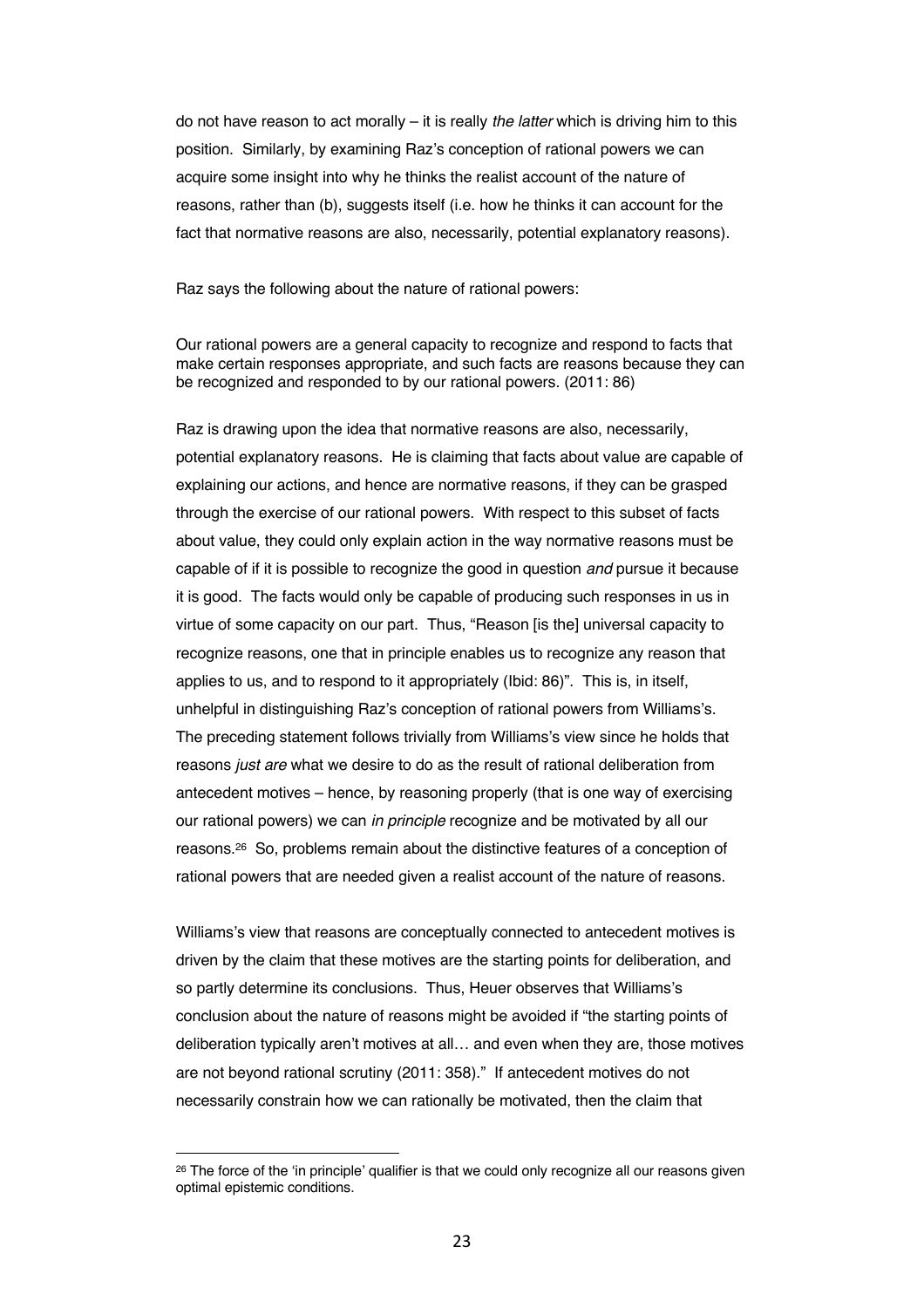conclusive reasons will motivate us insofar as we are rational does not force the conclusion that reasons are conceptually linked to antecedent motives. On the contrary, if it is now conceded that these motives can be *obstacles* (rather than starting points) to reason, then the realist view that reasons do not depend (conceptually) upon what we happen to care about seems to be demanded, since irrational motives could not play a role in determining reasons. It also provides an account of how unconditional reasons are possible. If we do not want to be moral, say, or only want to be moral because it serves some other purpose of ours, this would not show that we do not have reason to act morally for its own sake. Rather, the fact we (all) have moral reasons shows that our desires are irrational.

To reemphasize, the realist account of reasons is motivated by a conception of rational powers that, unlike Williams's, allows that we can acquire motives to perform actions (those supported by reasons) that are unrelated to motives we already possess. Is a conception of rational powers which permits this tenable? Williams's account provides a simple explanation why an agent will be motivated by conclusive reasons insofar as she is rational – what she has most reason to do is what she would be motivated to do after subjecting her prior motives to forms of instrumental reasoning. By identifying her conclusive reasons, we identify considerations she is already committed to acting on.27 How does realism explain the connection between reasons and motivation? Suppose reasons are facts about the world that are conceptually independent of desires and that an agent becomes aware of a conclusive reason she has. What guarantees that this fact will motivate her insofar as she is rational? Raz might avail himself of Scanlon's thought that "The practical import of [a reflective state] lies in its distinctive content as a judgement or belief about reasons (2014: 57)." If we can recognize that some fact is a reason, then we can also be motivated accordingly because in understanding considerations *as reasons* we understand them as considerations that direct us to *do* something. There is no space for us to recognize the one thing but not the other – and so a failure to be moved appropriately by reasons either shows we are irrational or we are not reasoning practically to begin with.

There is an argument against realism which has roughly the following form (e.g. Dreier 2015; Dasgupta 2017). We can agree with Scanlon about a feature of

<sup>27</sup> Ulrike Heuer has suggested to me that this may be a *problem* for the view. Given that our desires are relatively transparent to us, and if reasons are grounded in desires, is it not hard to explain why we are so fallible when it comes to ascertaining our reasons? I hope I said enough in 1.3 to explain how the fact it is an *idealization* of our desires which grounds reasons creates some space between us and at least some of our reasons.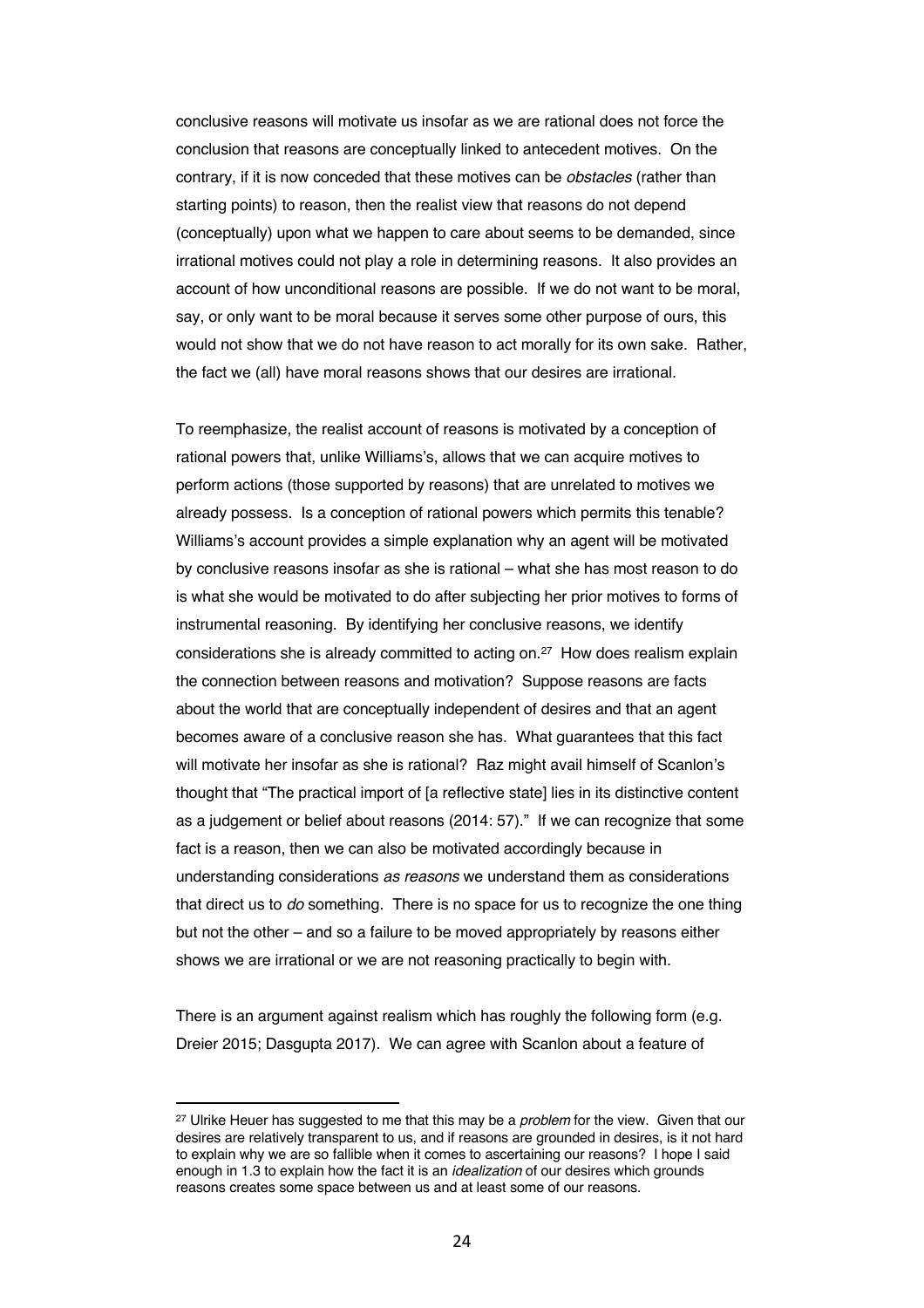practical reasoning: that it is unintelligible to recognize there are conclusive reasons to perform some action, but to wonder whether we should do it, since these judgements are identical. If we recognize we should *do* something, we will be motivated to do it on pain of irrationality.<sup>28</sup> The objection is, though, that this is something which an account of the nature of reasons should *explain.* What is it in the nature of facts which are reasons which means that when we think a fact is a fact of that kind, we are sometimes rationally compelled to act on it?<sup>29</sup> Scanlon, on the other hand, is relying upon this connection between reasons and how we ought to be motivated in order to explain why certain facts will sometimes motivate us insofar as we are rational – they do so because they *are reasons*. I do not think much progress is likely here. The objectors are probably right insofar as it would be *nice* if we could say more about why some facts rather than others are reasons – that is, amongst other things, why they are connected in a certain way to motivation. But these are insufficient grounds on which to reject realism. It may just be that, as many realists accept, the concept of a reason is irreducible. If this is the case, we can do nothing more than affirm that some facts are reasons, and that humans are disposed to be moved by thought about reasons.

My own objection takes a less direct route to challenging realism on its compatibility with the claim that conclusive reasons will motivate us insofar as we are rational. We must consider first how, within the realist framework, agents could be rationally compelled to recognize certain facts as reasons at all. For example, what is wrong with an agent who consciously refrains from making moral judgements – in the sense of judgements about moral *reasons* – because she denies the normativity of the relevant considerations? (The argument can be generalized to an agent's denial, when she has all the non-evaluative facts, of the normativity of any consideration which is actually normative for her.) $30$  It will help to first consider Williams's response. Recall there is a complication about whether this agent *is* actually wrong given Williams's approach. But let us assume she is wrong in what she says insofar as there are moral reasons *for her*. This must be because the relevant considerations are directed towards desires she would have if she subjected her present motives to a process of rational deliberation. When this agent denies the normativity of the relevant considerations (for herself) she is making the following kind of mistake: she is wondering why she should care about

<sup>28</sup> We may still fail to do it, and this may or may not be a rational failure. But motivation is at least a necessary step towards doing what we are rationally required to do.

<sup>&</sup>lt;sup>29</sup> Williams would answer this by claiming that the facts in question concern something the agent is committed to caring about in virtue of her existing motives.

<sup>30</sup> I am not yet *arguing* that the skeptic should accept she goes wrong with respect to any class of considerations *in particular*.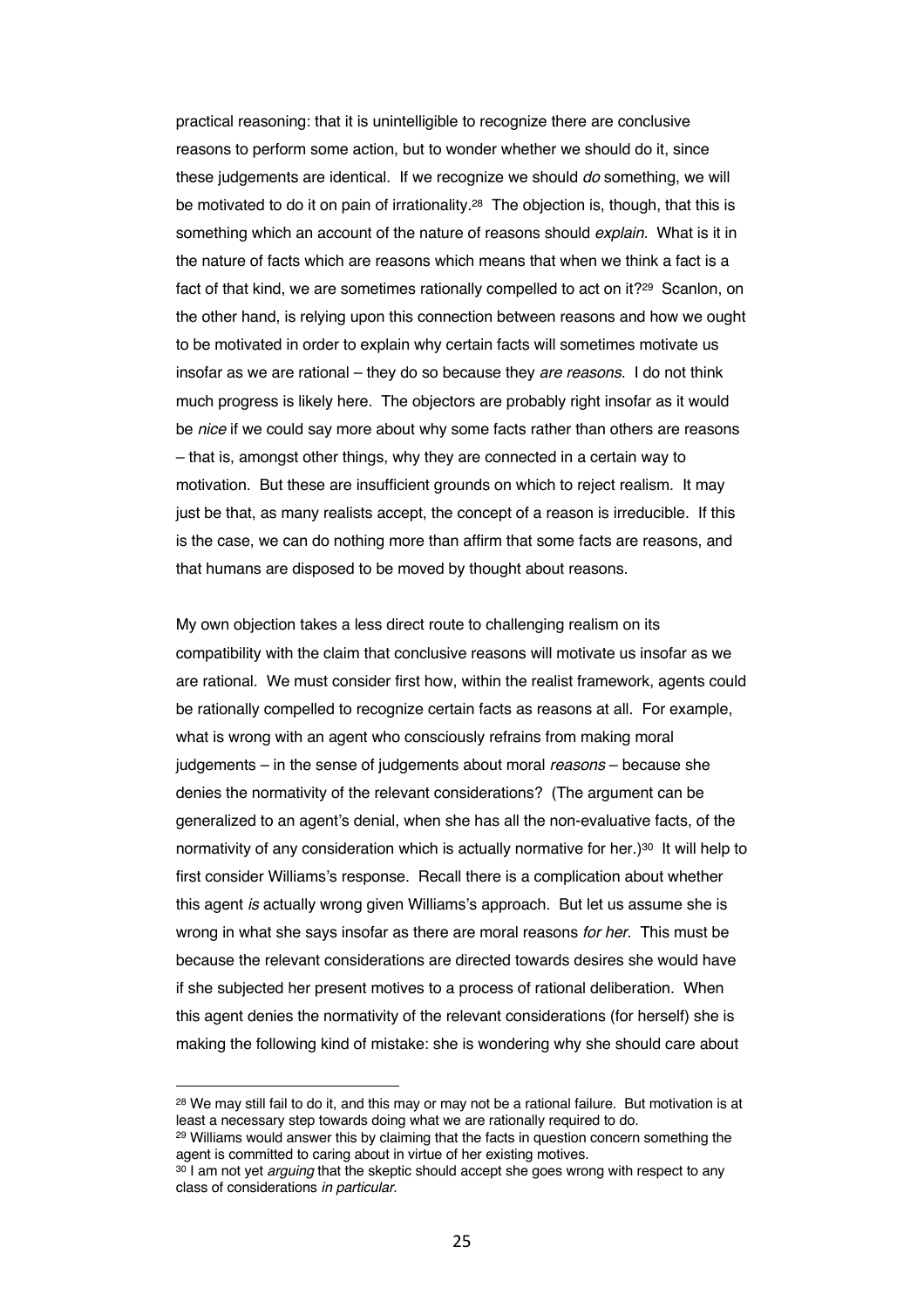something which she is already committed to caring about given her present desires. To be clear, she might wonder whether she ought to care about what she currently cares about. That would simply involve, on Williams's view, subjecting them to the process of instrumental deliberation by which we determine our reasons. The source of confusion here is that the consideration whose normativity the agent questions is by hypothesis something which that process, after which no normative questions remain, would find to be normative.

The story realists tell here cannot, like Williams's, appeal to the agent's desires – they claim these have nothing to do with whether the denial that certain considerations are normative is true. This point is connected to the realist's conception of rational powers. Since reasons are not grounded in motives, and since conclusive reasons will motivate us insofar as we are rational, *rational* motivation cannot be constrained by what we happen to want. It must allow us to go "outside ourselves" to determine what the reasons are, and it is this recognition which will motivate us. Thus, the natural thing for realists to say about someone who rejects the normativity of genuinely normative considerations is just that they have failed to exercise their rational powers (whatever sensitives and competencies this ultimately involves) in such a way that they lack knowledge of their reasons.

But how exactly should we understand this lack of knowledge? In many cases, ignorance about the existence of moral reasons is the right explanation why an agent is not motivated to act morally. The crucial feature of these cases is, however, that the agent is ignorant of the reason because she is ignorant of other salient features of the case (e.g. that her action hurts someone, or that it falls under an act type which she knows is generally prohibited). Simple ignorance is also how we would diagnose the mistake of someone who attempts to question the normativity of morality, but who really has no idea in what morality consists (e.g. that, if common sense is right, lying, stealing, and assault are *prima facie* immoral). Now, the first scenario is clearly not the position of an agent who denies the normativity of morality since it is the agent's acceptance of moral reasons generally which makes ignorance plausible as an explanation of her failure to be motivated to act morally in this case. As to the second, we can simply stipulate that the knowledge that is lacking here is not lacking in our example of an agent who denies the normativity of morality. In fact, I propose we go further and stipulate that she knows all the morally significant features of some concrete case (performing the action will cause bodily harm to someone, it will go against her

26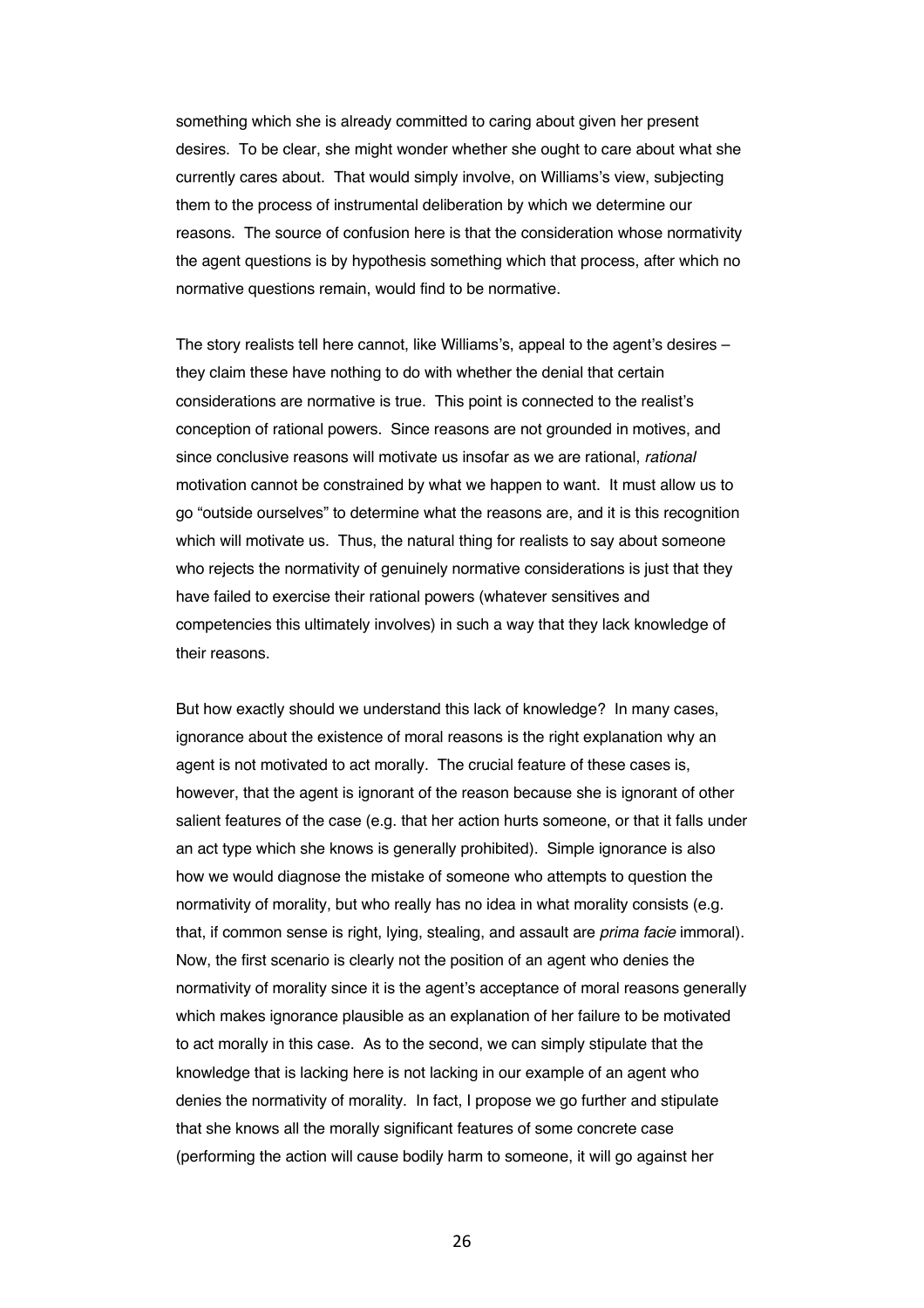expressed wishes – however we want to cash this out<sup>31</sup>) and that she denies *their* normativity. If I am right about the resources that are available to explain mistakes in identifying reasons given the realist's conception of rational powers, then all we can say here is that what the agent misses *just is* what she denies: that these considerations are reasons. But that  $-$  and this is the heart of the objection  $$ mischaracterizes her error. Her problem is not that she lacks knowledge – she already knows everything that could make a difference to whether she has moral reasons. Rather, her failure to be motivated by these considerations is itself a *rational* failure.32 We are confused as to how someone can know all this about the case, and yet be unmoved. That she does not know the considerations are *reasons* does nothing to remove this confusion. On the contrary, the idea that such knowledge would alter her motivation seems repugnant – what *should*  motivate her are the considerations she already acknowledges.33

Realists cannot do justice to this insight. Of course, they can *say* it is irrational for someone to be unmotivated by these considerations just in the sense that their motives do not line up with the facts about how we should be motivated. But, because these facts are themselves not grounded in motives, they then have to explain how they motivate by appealing to the nature of our judgements about them – that they are judgements about reasons. Thus, what is *really* irrational for realists is failing to be motivated appropriately by judgements about reasons. Since this does not apply in the case at hand, the more salient explanation of the agent's error is that she does not believe she has certain reasons. Perhaps someone might reply that an agent could not, as I have suggested, know all the morally significant features of a case and yet fail to see she has moral reasons. But this does not address the problem. If that claim were true, we assume it is so only contingently, absent some further argument. The realist still places all the weight of the explanation why it is sometimes rationally required to be motivated by certain considerations on the idea that we correctly judge them to be reasons. What I have argued is that the connection between the presence of certain considerations, e.g. those we sometimes call 'moral', and the rationality of being motivated by them is necessary, so does not depend on any such contingency.

<sup>&</sup>lt;sup>31</sup> So long as it does follow conceptually from our description that there are reasons to act one way or another, e.g. the action would violate her right. I thank Ulrike Heuer for reminding me of this.

<sup>32</sup> Notice, Williams *can* say this in those cases where he agrees the agent has moral reasons. See n29.

<sup>33</sup> This point bears similarities to Smith's discussion of "moral fetishism" (1994: 71-76).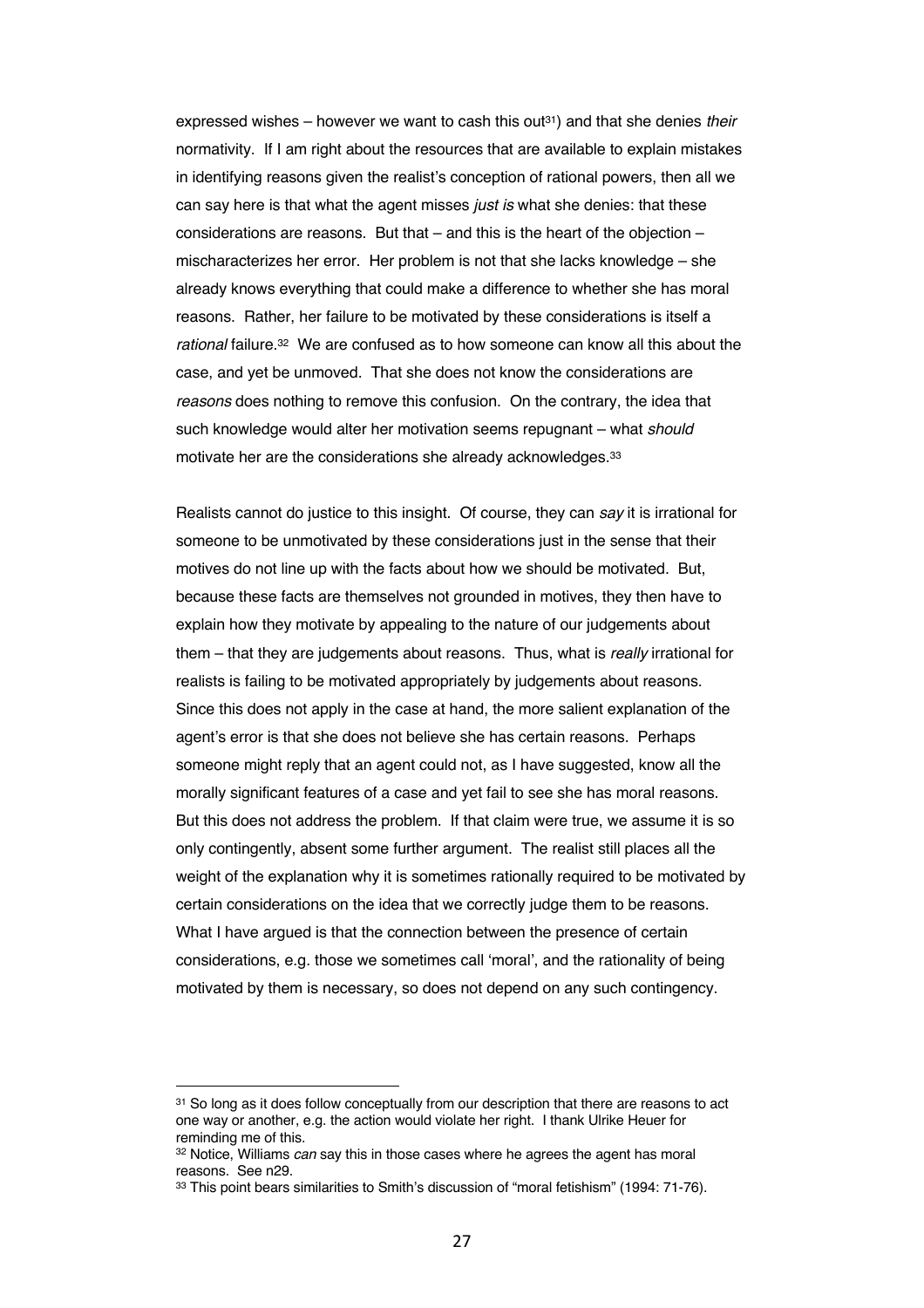On these grounds I reject realism. In short, realists can only make sense of the idea that normative reasons are also, necessarily, potential explanatory reasons – and so, when conclusive, will motivate us insofar as we are rational – is by relying on the idea that rational agents correctly judge certain considerations to count in favour of certain actions. But this idea is ill equipped to explain why failures to be moved by certain considerations *as such* (i.e. those which are reasons), and not just failures to be moved by certain modes of thought about them, is itself sometimes irrational. So, realism cannot in the end explain why conclusive reasons will motivate us insofar as we are rational, and thus cannot explain how we have reasons at all. Much less why some reasons apply to all agents.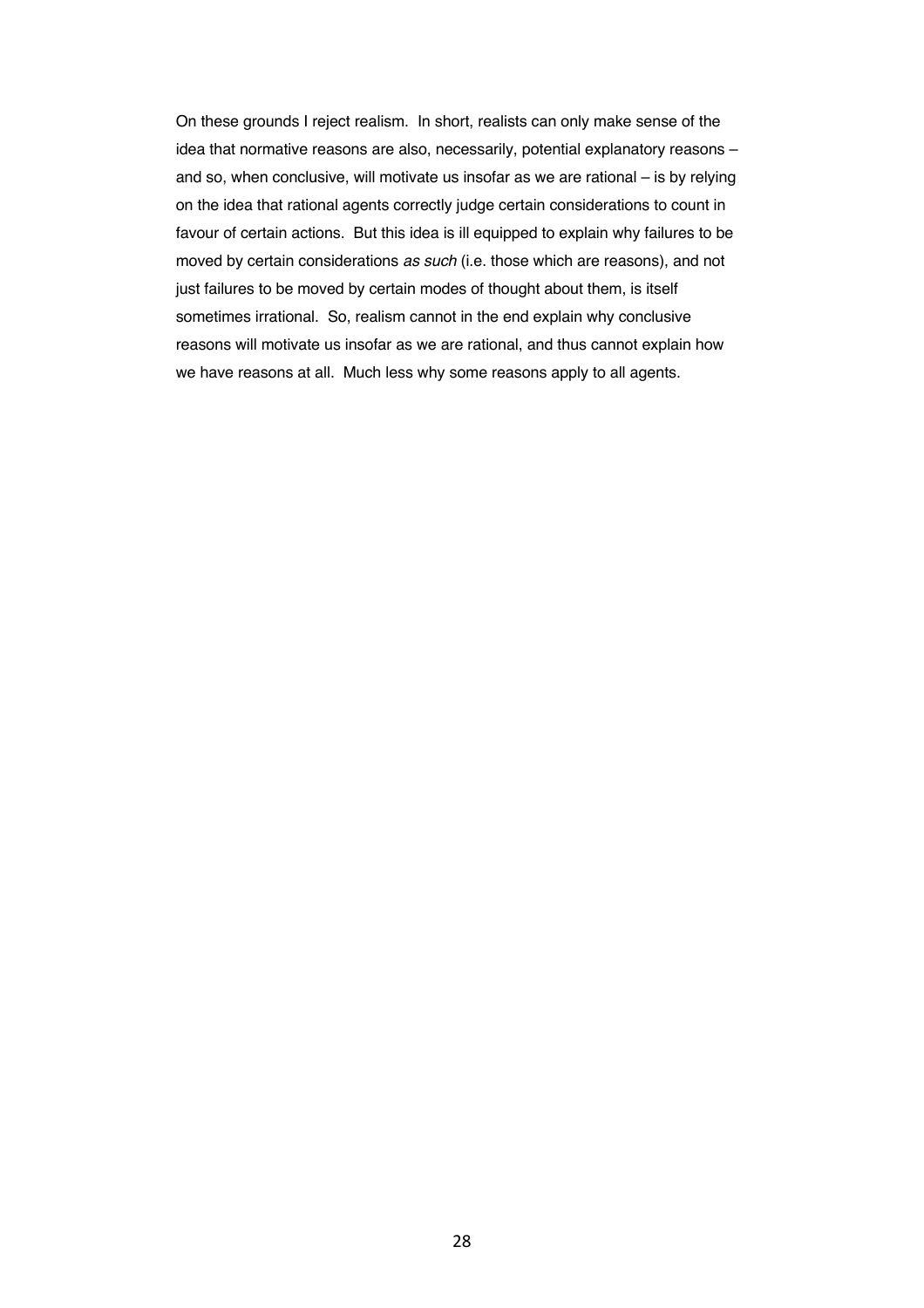# **Constitutivism and Its Critics**

I have argued that that neither realism nor certain 'desire-based' views explain practical authority. The former because it fails to account for why conclusive reasons will motivate us insofar as we are rational. The latter because they cannot accommodate unconditional reasons. 'Constitutivism' offers an elegant solution to these difficulties, explaining both features of being subject to reasons. (Although, at this stage, the explanation will only be conditional in form: *if* there is a constitutive aim of agency, this explains practical authority.) I will first describe constitutivism and clarify it in view of some initial worries. In 2.2 I will outline the constitutivist account of practical authority. I will explore an objection to this explanation and respond in the remainder of the chapter.

#### **2.1 Constitutivism: An Introduction**

'Constitutivism' is the view that practical reasons are grounded in constitutive standards of action – the features of an event which make it an action. The idea that action has "constitutive standards" may be clarified with an analogy from Korsgaard (1999: 14-15). We can praise or criticize many things about a house. For example, we can praise its beautiful hanging baskets and ornaments – and say, "This is a great house!". But a house which conforms or fails to conform to the standards appealed to in this judgement is not any *more or less of a house* as a result. A house which did not have beautiful hanging baskets or ornaments could still be as much of a house as any other. But *if* the concept house is governed by constitutive standards, there are also standards of another kind. A house which fails to conform to them is less of a house as a result. That is, if houses have constitutive standards, there is something an object must be or do otherwise it is not a house. If sheltering inhabitants, say, is *constitutive* of houses, then when we say a house is good because it does this well, the sense of 'good' merely indicates that it meets the criteria for being a house. To be clear, the claim is *not* that if we want a good house it must shelter its inhabitants, but if we just want any old house it need not. Rather, there is one sense of being a "good" or "bad" house (amongst others), where this is simply a measure of the extent to which it counts as a house at all. That is, a measure of how well it does the thing, which if it did not do *at all* –

**2**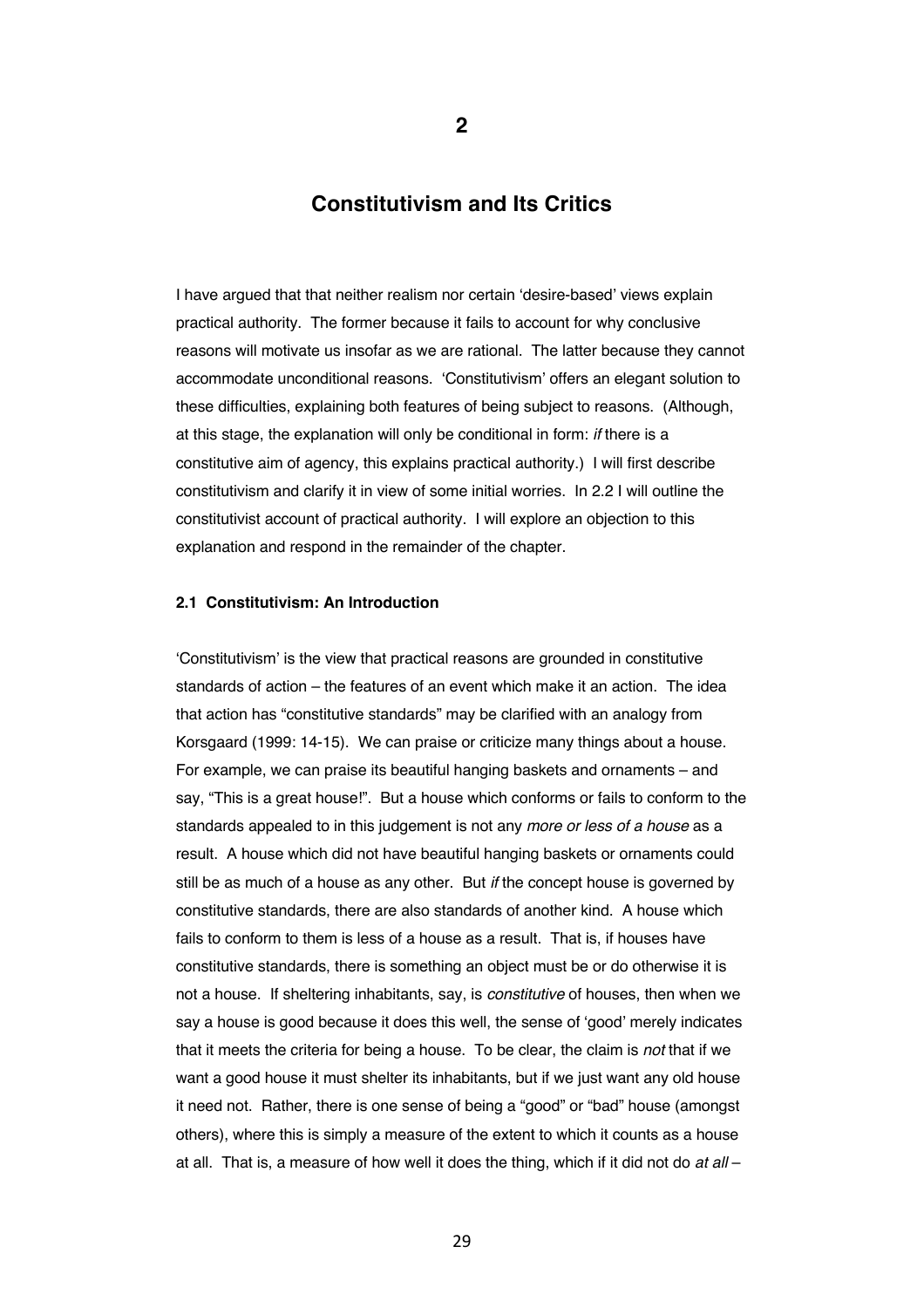as opposed to doing it very badly – the concept house would cease to apply. The claim that action has constitutive standards is structurally identical: an action must conform to them just in virtue of being an action – and to the degree it does, it is more of an action.

The second step is to argue that *if* there were constitutive standards of action, they would be a source of reasons. If there are standards that actions must conform to insofar as they are actions, then agents cannot – at least not coherently – form intentions to act in ways contrary to these standards. The possibility of forming intentions itself presupposes that intentions are, to some extent, formed in accordance with them. Since, at the very least, what it is to be an agent is to form and implement intentions, it follows that someone to whom these standards are alien is not *an agent* capable of intentional action. Thus, we can equally speak of constitutive standards *of agency*. So far, this is just to say they provide a special kind of evaluative measure for actions – just as the standard of sheltering inhabitants might do for houses. The difference is that forming intentions is a selfconscious activity. We can always, in principle, plan our actions reflectively in response to standards we believe apply to us.34 Because this is so, we say our actions are done for reasons – which may be genuine reasons if the standards to which our actions respond really apply to them. Thus, if there were a constitutive aim of action, yielding its constitutive standards, it would be a source of reasons. Insofar as agents modified their actions in light of it, they would act for reasons, just as when they respond to any other standard which they believe, rightly or wrongly, applies to them. But crucially, if we could show that such standards exist, their normativity could not be in doubt*.* Their genuine applicability to action is already contained in the idea that they are constitutive of it. Compare how other standards we have discussed *may* give rise to reasons. If I intend to build a house, and there are constitutive standards of houses, then I must build something that that conforms to these standards, otherwise my intention will not be effective. Building a house would, minimally, *just be* to build a structure that conforms to these standards. But do constitutive standards of houses give me reasons to build something which conforms to them? No – I have reasons to do so only if I have a reason to build a house, and this has not been settled. But with the constitutive

<sup>34</sup> The claim is *not* that actions which are attributable to our agency in this strong sense must result from deliberation. We often recognize (or think we recognize) reasons immediately. But even when we act on such judgements without reflecting further upon how these considerations justify our action, we *could* have done so. This is distinctive of rational action.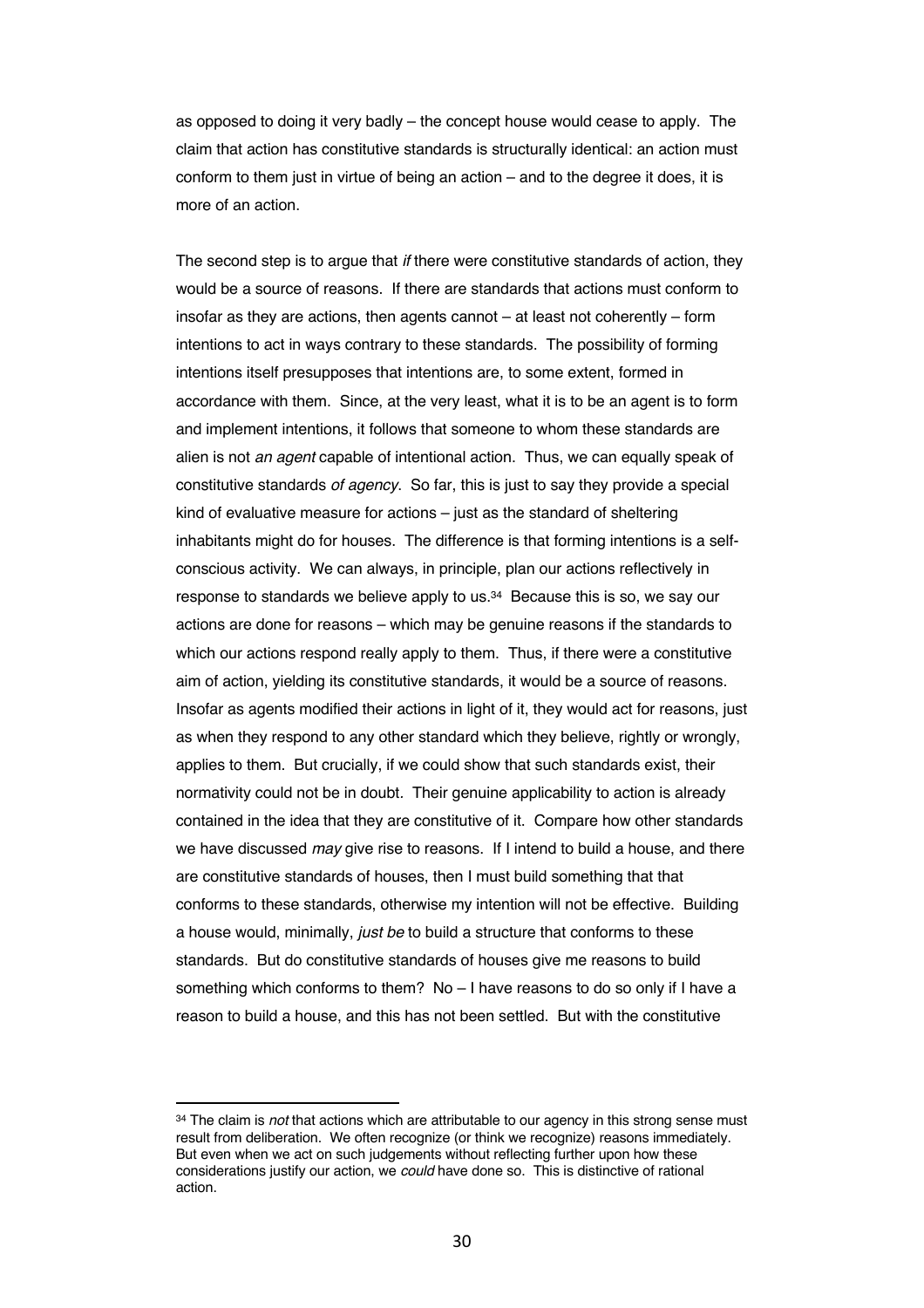aim of action there is no further question whether they give me reasons on some occasion. They apply, necessarily, in the formation of every intention.

I will now consider some objections.35 We might think: "Surely you mean that *good*  actions are done for reasons which derive from certain aims (good ones), and so actions which are not done for those reasons are not good actions. But it is still an action, right?". This is wrong: constitutivists claim there is a sense of 'good' such that 'an action' and 'a good action' *mean the same thing*, since the concept is misapplied to something which does not conform to the relevant standards. This should be qualified. Bad actions, which have the constitutive aim of action but fail to conform to many of its constitutive norms, are still actions but are (obviously) not good actions. A bad action is however *less* of an action than a good action – this is just what it means for them to be "good" and "bad" respectively. This is the force of the original point.

But we might deny that the relevant sense of 'good' exists in relation to the concept action. It will help to consider the analogous case. It seems 'house' is not obviously misapplied to structures which (say) do not shelter inhabitants *at all*, e.g. they are built without roofs. We might think houses only *fail* in respect of not sheltering inhabitants *if that is our purpose in building them.* But if contingent purposes provide an external standard by which we judge the products of our actions in cases like this, then why think those purposes are, as constitutivists argue, themselves subject to *constitutive* standards which determine our reasons for having them? In response, I simply concede the charge with respect to houses. It makes sense to appeal to contingent goals in assessing whether the fact houses do not perform certain functions represents a failure – the only kind of failure which seems possible here is a failure to give effect to our (rational) intentions. In which case the concept house is *not* governed by constitutive standards. But the example was only meant to illustrate how such standards *would* differ from other standards we appeal to in our evaluations of houses – and many other things besides. The argument that action *does* have constitutive standards will have to wait until 3.4, but we must emphasize that it rests in no way upon how other concepts operate. We have seen that because we sometimes produce actions for contingent purposes there is a mode of assessment for actions in terms of whether they succeed or fail to manifest such intentions. But this is compatible, with their *also* – necessarily – serving the constitutive aim of action, which could not vary from agent to agent or from action to action.

<sup>35</sup> I thank Ulrike Heuer for pressing me on these issues.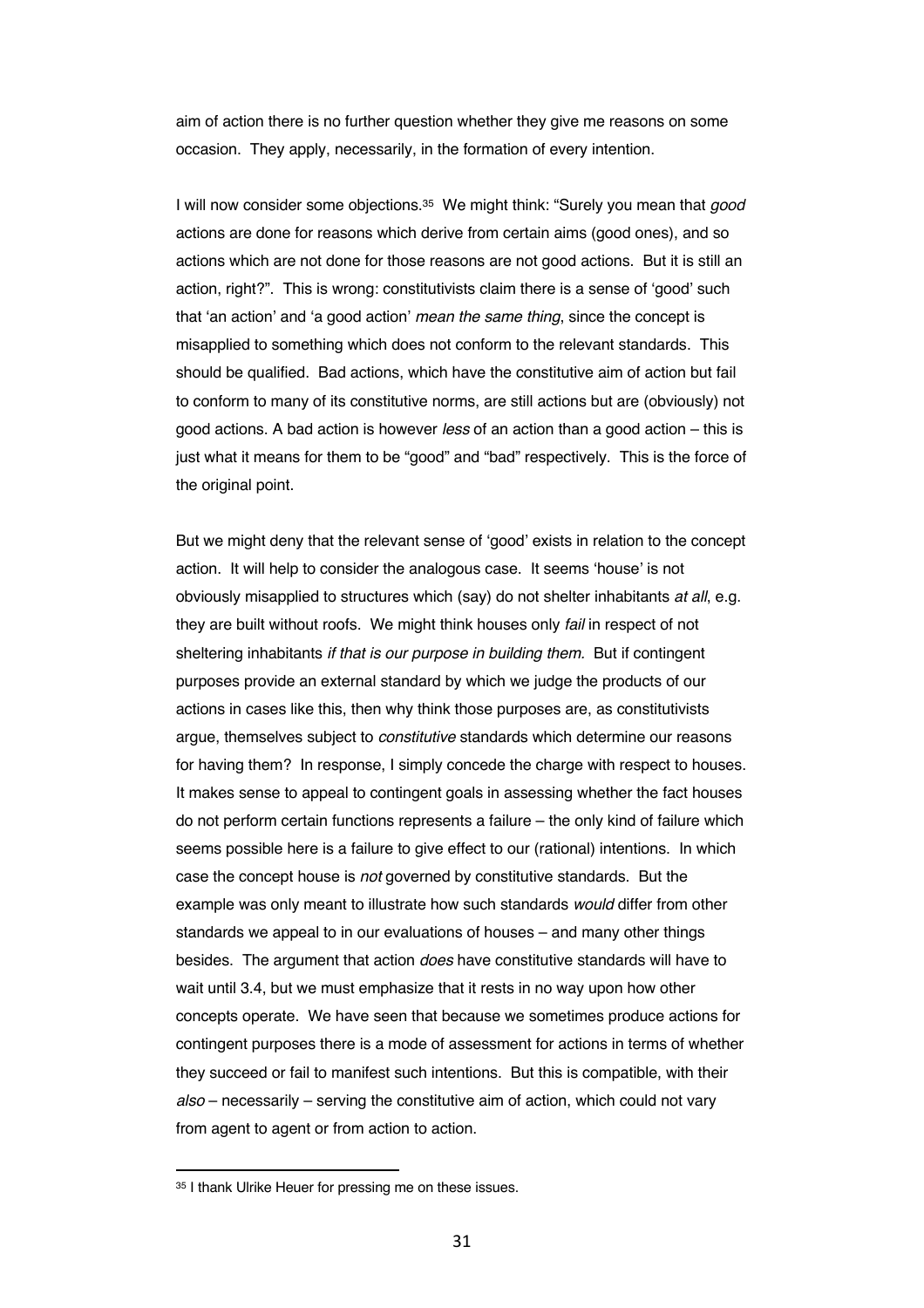Finally, we might deny, in general, that what is constitutive of a kind of thing provides an evaluative measure for things of that kind – let alone a normative standard in the case of action. The objection is that we can only understand constitutive features of a kind of thing as a *descriptive* criterion which something must satisfy in order to fall under a given concept. Perhaps if a house has to be anything in order to be a house, it has to be three-dimensional. But the language of a 'good' house is strained if we are referring to this feature of houses alone. If this picture generalizes, then constitutivists would have "smuggled" normativity into their account of action by wrongly supposing that constitutive features of a kind of thing provide the things which fall under the kind with an evaluative standard. But this picture does not generalize. Take the concept *rainforest*. If a rainforest has been deforested such that it can no longer sustain itself, there is something bad about this – besides any moral failure of the deforesters. In failing to sustain itself, the rainforest fails, to some degree, to be the kind of thing it is – which is just *a rainforest*. This does not reflect human *purposes* for rainforests – but rather that we understand the concept rainforest through the good case of a fully selfsustaining ecosystem, and so other cases are judged to be deviant. The problem with the previous example is that something is either three-dimensional or it is not – and how can something be assessed *as a three-dimensional object* if it is not three-dimensional? This is why if three-dimensionality were all that is demanded of a kind of thing constitutively, this would not be an evaluative standard of things of that kind *qua* things of that kind. What the rainforest example shows is that some features of a thing which are necessary for the application of a concept can be found in degrees. Rainforests may be self-sustaining ecosystems even if some rainforests are not very good at sustaining themselves. We find this "space for failure" more generally in functionally organized things in the natural world. If some other concepts work this way – being governed by constitutive standards – this is a further reason not to discount (at the outset) the hypothesis for the concept action.

#### **2.2 The Constitutivist Account of Practical Authority**

Some qualifications are needed before outlining the constitutivist explanation of practical authority. Part of what we want to explain is how unconditional reasons – considerations to which nobody can rationally be indifferent – are possible. In 1.3, I suggested *moral* reasons provide the clearest case of this. Thus, in describing the constitutivist explanation of practical authority I will speak freely as if the constitutive aim of action grounds moral reasons. But at this stage, I will not attempt to *prove* anything of the kind. This is because I will not have established that *any* aim is constitutive of action. The latter project will be postponed until

32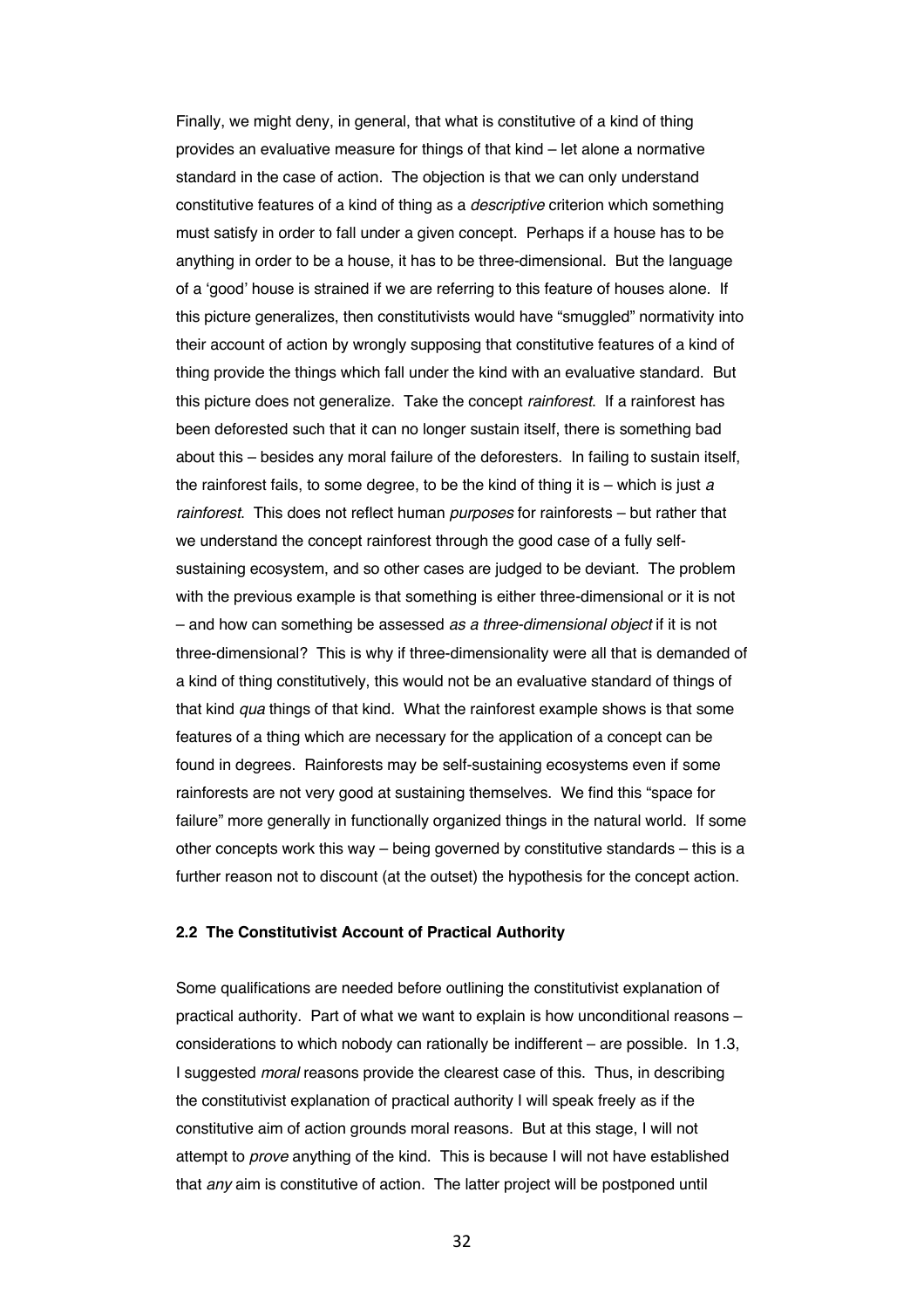Chapter Three – where I will also discuss its possible moral implications. The conclusion I am defending here is: *if there is a constitutive aim of action*, this would explain practical authority.

There is a further aspect of the constitutivist framework which I take for granted. (This will be important for dealing with objections later.) What I have said so far may suggest that constitutivism is only committed to the following: constitutive standards of agency are *one* source of reasons; ordinary contingent desires and, even, facts which are conceptually independent of desires *may* be another. This is *not* how I conceive the framework: constitutive standards of action are *the* source of reasons. In 1.6 I rejected as incoherent the idea that facts which are conceptually independent of desires could constitute reasons. Thus, the constitutive aim of action is itself conceived as being grounded in prior motives: it is an aim we are rationally committed to in virtue of having *any* set of desires. What then of ordinary contingent desires? I noted in 1.3 that these cannot be the grounds of unconditional reasons. But if this burden is taken up by the constitutive aim of action, might they still be the grounds of reasons that apply to some agent or group of agents only? In fact I deny it makes sense that ordinary contingent desires *as such* could constitute reasons – rather they only do so, when they do, in virtue of their relation to the constitutive aim of action. The argument for this claim must wait until 3.4. Thus, in what remains of this chapter, 'constitutive standards of action' will refer to (a) any demand that we *do* something which follows directly from the constitutive aim of action (b) any requirement that some things *not* be done which also follows directly from the aim *and* (c) any reason generated by those ordinary contingent desires which relate to the aim in some (as yet unspecified) way. So understood, we can define 'constitutivism' as the view that constitutive standards of agency are *the* source of reasons.

The explanation of practical authority that constitutivism yields is this. We may again frame our discussion in terms of someone who denies the normativity of (as she sees them) "moral" standards. Moral reasons apply, necessarily, to all agents. This means that agents will be motivated by moral considerations (assuming they are conclusive) insofar as they are rational – indeed directly, and not in virtue of some ulterior motive.36 The skeptic is then irrational *both* because she will not be so motivated, and because she denies she has reasons she in fact has. How does constitutivism interact with these claims? Constitutivism agrees with Williams

<sup>36</sup> I include in such ulterior motives the fact that moral considerations *are reasons*. This was the crux of my objection to realism.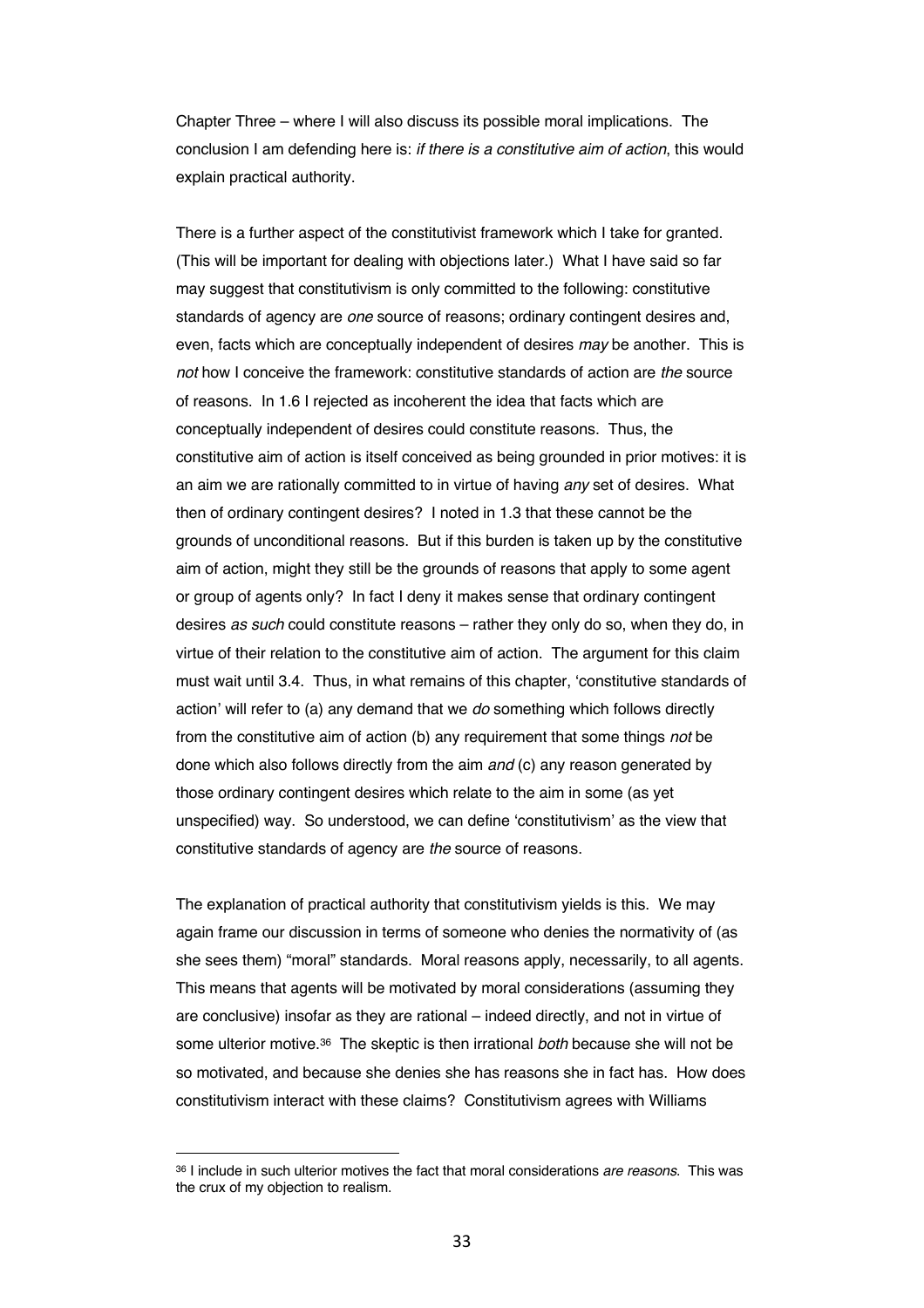about the nature of rational powers. The starting points of deliberation are our antecedent desires, and these partly determine its conclusions. Thus, the explanation of how an agent could be irrational for failing to be motivated by moral considerations, when she knows all the non-evaluative facts of the case, is also the same: she must fail to care (enough) about something which she is already committed to caring about (to that degree) given her present desires. The problem with Williams's approach is that agents may never be irrational for failing to be motivated by "moral" considerations, which means those considerations may fail to be genuinely normative. He holds that we possess our existing motives – and are rationally committed to certain other motives in virtue of them – only contingently. There can be no guarantee that "moral" standards will give us reasons – and thus Williams must reject practical authority. Constitutivism avoids this conclusion. If moral standards *just are* constitutive standards of action then in forming intentions at all we are necessarily committed to the normativity of moral considerations. This means that the desires which moral considerations are directed towards must be retrievable from *any* set of desires whatsoever by subjecting them to a process of rational deliberation. It follows that *all* agents will see themselves as having moral reasons and will be motivated by them (when they are conclusive $37$ ) insofar as they are rational. (They are quite literally *less* of a rational agent if not.) I argued earlier that if a consideration appeals to constitutive standards of agency this is *sufficient*  for its being a reason. This is partially reinforced by the argument that those considerations satisfy a necessary condition for being a reason: we will be motivated by them, if they are conclusive, insofar as we are rational. This is because they are directed towards aims we are, as a condition of our agency, committed to. Thus, "Why be "moral"?" – where this question challenges the normativity of "moral" considerations – is incoherent. Any agent who asks it *is already committed* (and rightly so) to taking moral standards into account – since even the (defective) skeptical question represents an attempt at deliberating practically. This is just to say that all agents, necessarily, are subject to moral reasons. The skeptic's *attempt* at normative reasoning shows she is an agent; her failure to take moral considerations into account shows she is *irrational*.

This last remark is the kernel of a response to the following objection: constitutivism undermines the possibility of "defective" – including perhaps *immoral*  – action. If acting morally, say, is constitutive of agency, then how can we *act*  immorally? If the impossibility of immoral action followed from constitutivism, this

<sup>37</sup> We might wonder how reasons which can established directly by the constitutive aim of agency could *fail* to be conclusive, since it is *the* source of reasons. I deal with this in 3.5.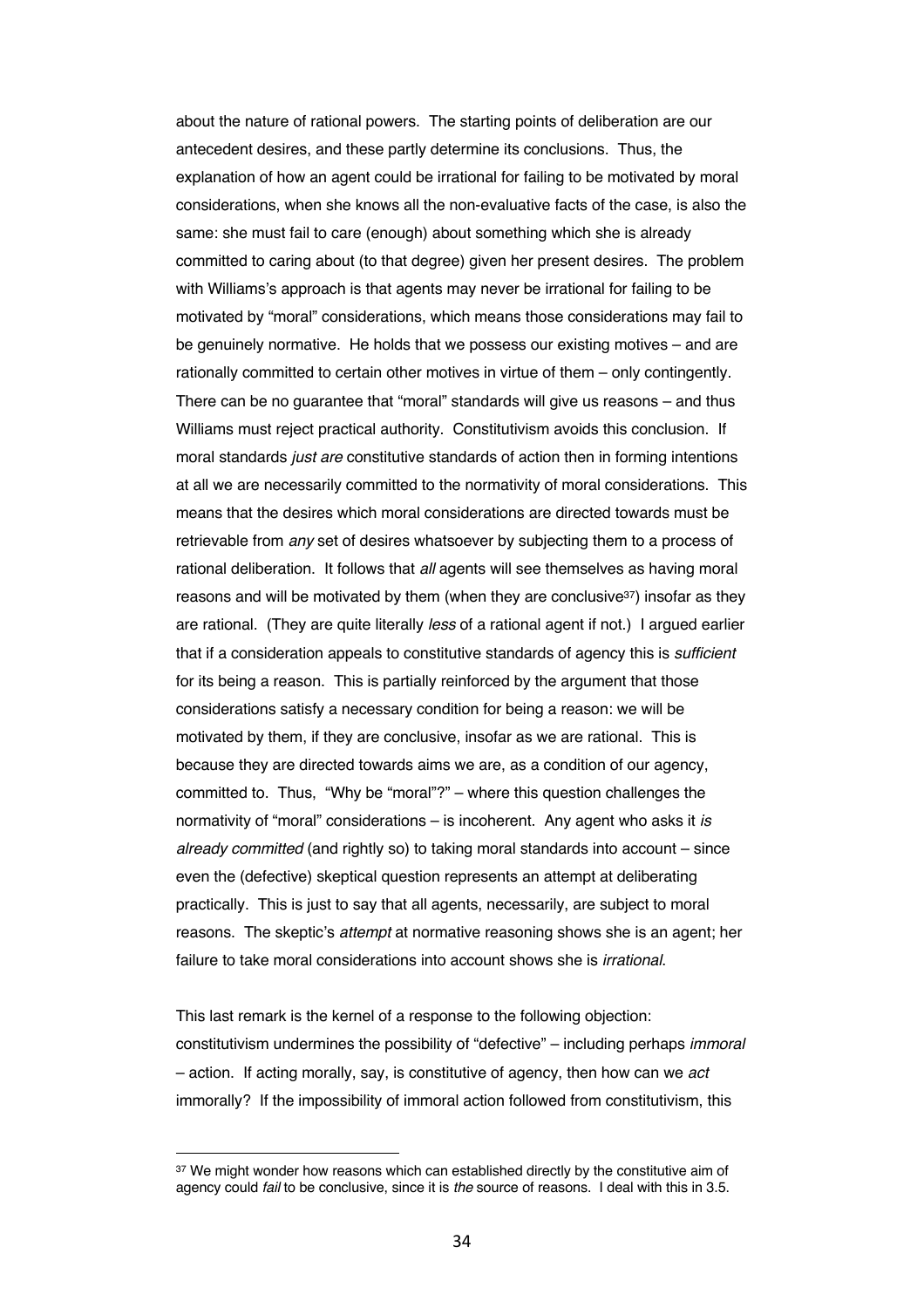would be troubling on at least three counts. First, agents obviously do act immorally. Second, "immoral" people would not be criticisable for failing to be moral. Moral standards, I have argued, only give us reasons because they are constitutive standards of action and we are beings who act. But acting is not, the objection goes, something which an "immoral" person does – so they do not have moral reasons. Criticism of behaviour is illegitimate in the absence of reasons to behave otherwise. Finally, if acting morally were inevitable (if we act at all) then moral standards would not be normative even *for agents*.38 As Silverstein says:

… if I am falling from a great height and cannot arrest my descent, questions about whether I *should* be falling are inapt, to say the least. More generally, when there are no alternatives, normative thoughts seem out of place. (2015: 1131-32)39

Silverstein is correct in what he says. But the kind of inevitability which governs the (constitutive) relation of agents to moral standards is not analogous to the inevitability of a physical object conforming to laws of gravity. It is not the kind of inevitability which would entail that all agents actually conform to moral standards – thus the objection misfires. Constitutivists only claim that *being subject* to moral standards is inevitable for agents because agency itself *commits* them to taking those standards into account. Whether they do or not is a separate question. Hence, the many possibilities for, and degrees of, failure reflected in someone's trying *badly* to be an agent – ignorance of their reasons, akrasia, and so on – are (so-to-speak) the "alternatives" which are necessary for the constitutive features of agency to be normative.40 This may seem strange. How can something be constitutive of an activity when we cannot use it as a criterion for determining whether someone is performing that activity (since what I have said amounts to the claim that someone can act without adhering to constitutive norms of agency)? What then stops us from saying that the actions of non-human animals are also (constitutively) subject to moral standards? The answer is that whilst the idea that people are committed to these standards does not require that they recognize or follow them, it does rely (for any plausibility it has) on people doing something which resembles *an attempt* at performing the activity of which they are constitutive. That is, *acting rationally* – and we cannot intelligibly say that nonhuman animals try to do this. Though the point will not resonate until 3.3, when I

<sup>38</sup> I thank Klara Andersson for first bringing this to my attention.

 $39$  This point is closely related to one made earlier  $(2.1)$ . When some constitutive feature of a kind of thing either is or is not present (e.g. three-dimensionality) it cannot provide an evaluative measure for things of that kind *qua* things of that kind.

<sup>40</sup> See Korsgaard (2009: 159-76) for related discussion. Silverstein seems to think that the alternative that is required is the possibility that *not being an agent* is a rational option. Whilst I agree it can be, I do not think this is essential to resolving the current problem.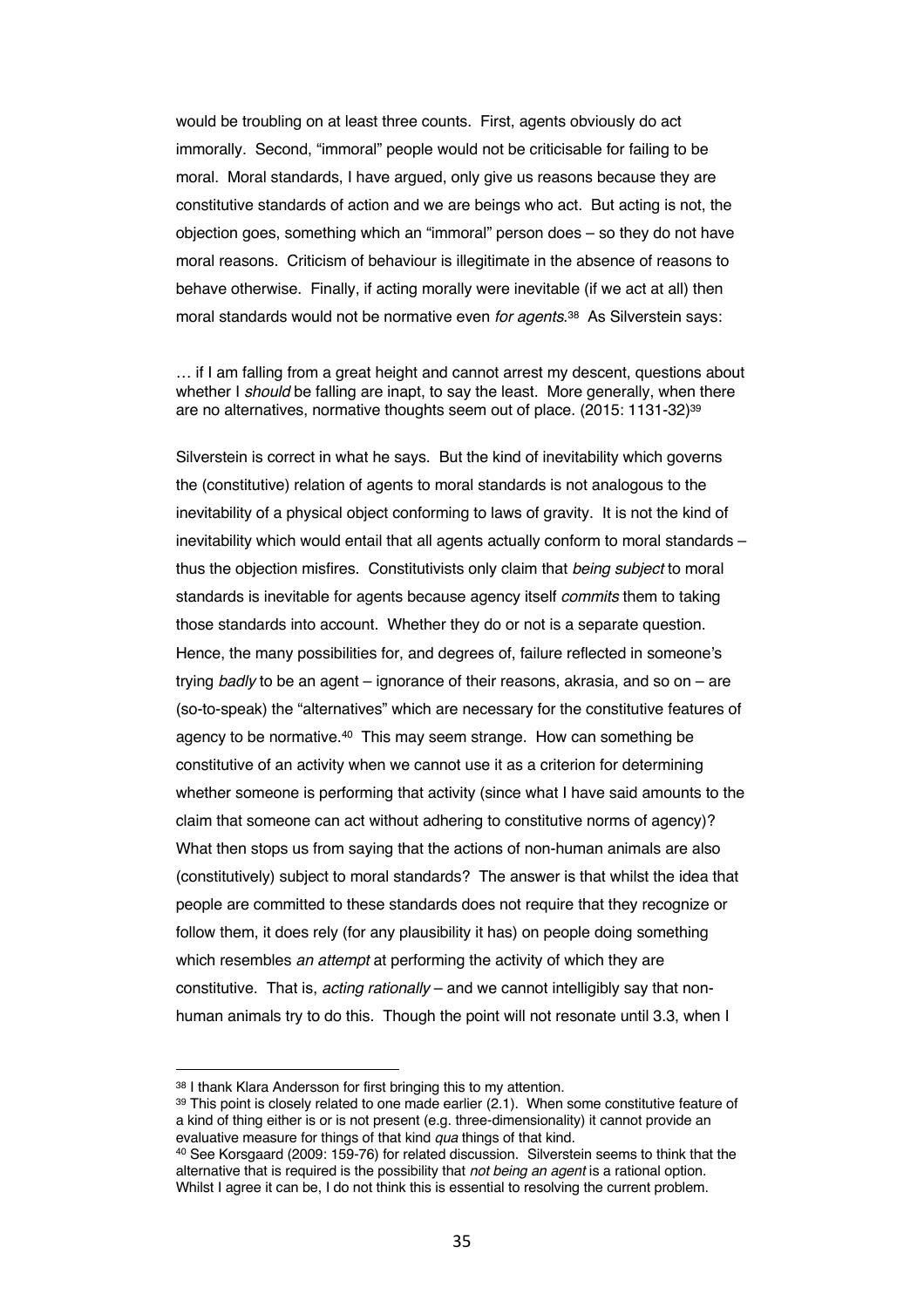discuss a particular aim as constitutive of agency, someone who did not ever conform to constitutive standards of agency would be unrecognizable as an agent, given our pre-theoretical grasp of what agency involves.41

#### **2.3 "Why be an agent?"**

I have argued that constitutivism explains why the "Why be "moral"?" question is incoherent by showing how moral considerations can be unconditional reasons. But some argue that even if (because agency has constitutive standards) the question "Why be "moral"?" is incoherent when asked by someone who wants to be (and perhaps has a reason to be) an agent, we *can* understand the question "Why be an agent?", and so constitutive standards of agency (including, possibly, moral standards) have merely conditional force (Enoch 2006, 2011). That is, the imperatives they establish have the form "If you should be an agent, then you should do *x*". So, following constitutive standards of agency would only be demanded, necessarily, of agents if the antecedent of this statement is necessarily satisfied. But we can doubt whether it is. In answering these doubts, we cannot appeal to constitutive norms of agency – as constitutivists do to account for *all our reasons* – because those are the norms whose authority is challenged. Thus, constitutivism cannot provide a full explanation of how agents, necessarily, have reason to conform to these norms. But this objection fails because it misunderstands constitutivism. I will explain this presently. We must keep two questions in view. First, is the question "Why be an agent?" intelligible? If not, the challenge is unsuccessful. It will not have been shown that a further rational basis for conforming to constitutive norms of agency is needed, since it will not even make sense to ask for one. But even if it does make sense, we still have to ask whether the justification of agency must be provided by something other than constitutive norms of agency. Only if it does will it have been shown that a further rational basis for conforming to constitutive norms of agency is needed.

#### **2.4 Normative Inescapability**

Some critics have thought the question "Why be an agent?" is unintelligible because agency is (in some sense) *inescapable* (Ferrero 2009; Katsafanas 2013:

<sup>&</sup>lt;sup>41</sup> To use an example from earlier, the difference between applying the concept agent to someone who is trying and failing to form and implement intentions and applying it to the sort of being just discussed, is like the difference between applying the concept rainforest to the rapidly declining Amazon and applying it to a desert.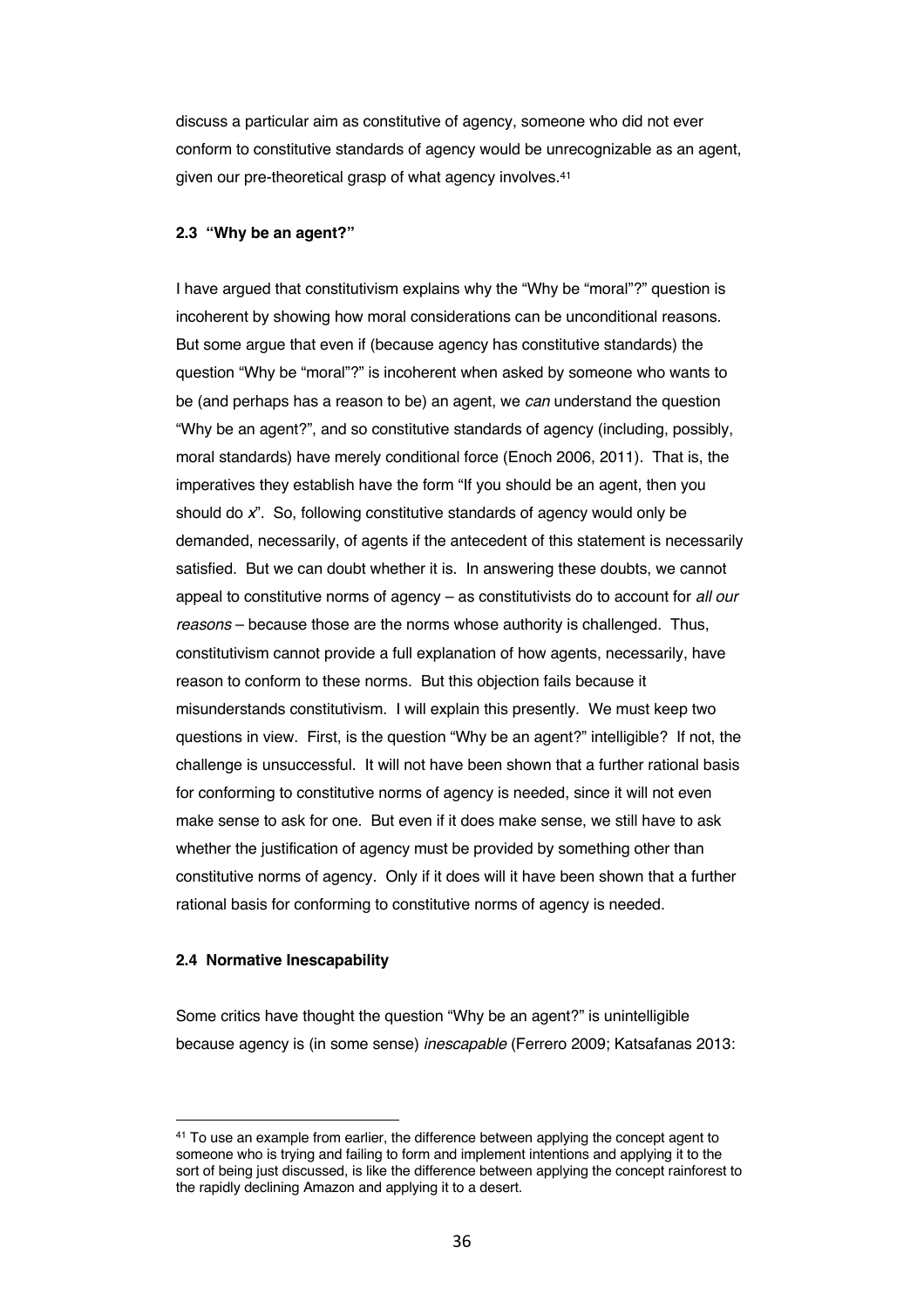47-67; Velleman 2009: 115-58).<sup>42</sup> That is, it would only make sense to reflect upon whether I should be an agent if there is some possibility I might not be one. In response, it might be argued that agency is *not* (in the relevant sense) inescapable. It might be argued further that the mere intelligibility of the question shows that constitutive norms of agency cannot, by themselves, ground unconditional reasons. In what follows I reject every one of these claims. I argue that constitutivists are entitled to claim that agency is inescapable and that this explains why constitutive norms of agency, by themselves, ground unconditional reasons. But this explanation does not depend on the claim that the question "Why be an agent?" is unintelligible. The sense in which agency is inescapable is compatible with the intelligibility of this question – and that it *is* intelligible is plausible in any case.

What does the claim that agency is "inescapable" mean? It might mean we are at all times *active* in the role of agent – forming intentions and acting. But when I am asleep, such activity is impossible – and this does not mean I no longer exist. If this is what the claim that agency is inescapable means, it is false. Worse, this observation may embolden those who claim that a further rational basis for conforming to constitutive norms of agency is needed. I can exist without being subject to those norms: when asleep I am not capable of having aims, including the constitutive aim of agency, and if I am not an agent (however temporarily), then norms of agency are not *my* norms. What is troubling here is not simply that when asleep I have no reasons. Rather, the problem is that if being subject to constitutive norms of agency is what gives me reasons, and I could simply *choose* not to be subject to them by bringing it about that I am asleep (e.g. by taking sleeping pills), then it seems like it would be valid to make that choice on the basis that the demands of agency do not suit my interests on a particular occasion. But it does not seem valid to opt out of (say) moral reasons on these grounds – they apply to us whatever our interests – so it follows that constitutivism cannot account for the possibility of such unconditional reasons.

We might respond that agency is inescapable in a different sense: we cannot *coherently* choose not to be agents. This could be developed into an argument that the question "Why be an agent?" is unintelligible in the following way.

<sup>42</sup> The following is indebted to Silverstein's conclusion that "There are no standpoints outside of agency where questions about one's reasons are apt (or even intelligible). And thus, there are no normative questions about agency… left unanswered by agency's constitutive norms (2015: 1141)." My decision to make this point, unlike Silverstein, in terms of "inescapability" is merely a presentational difference.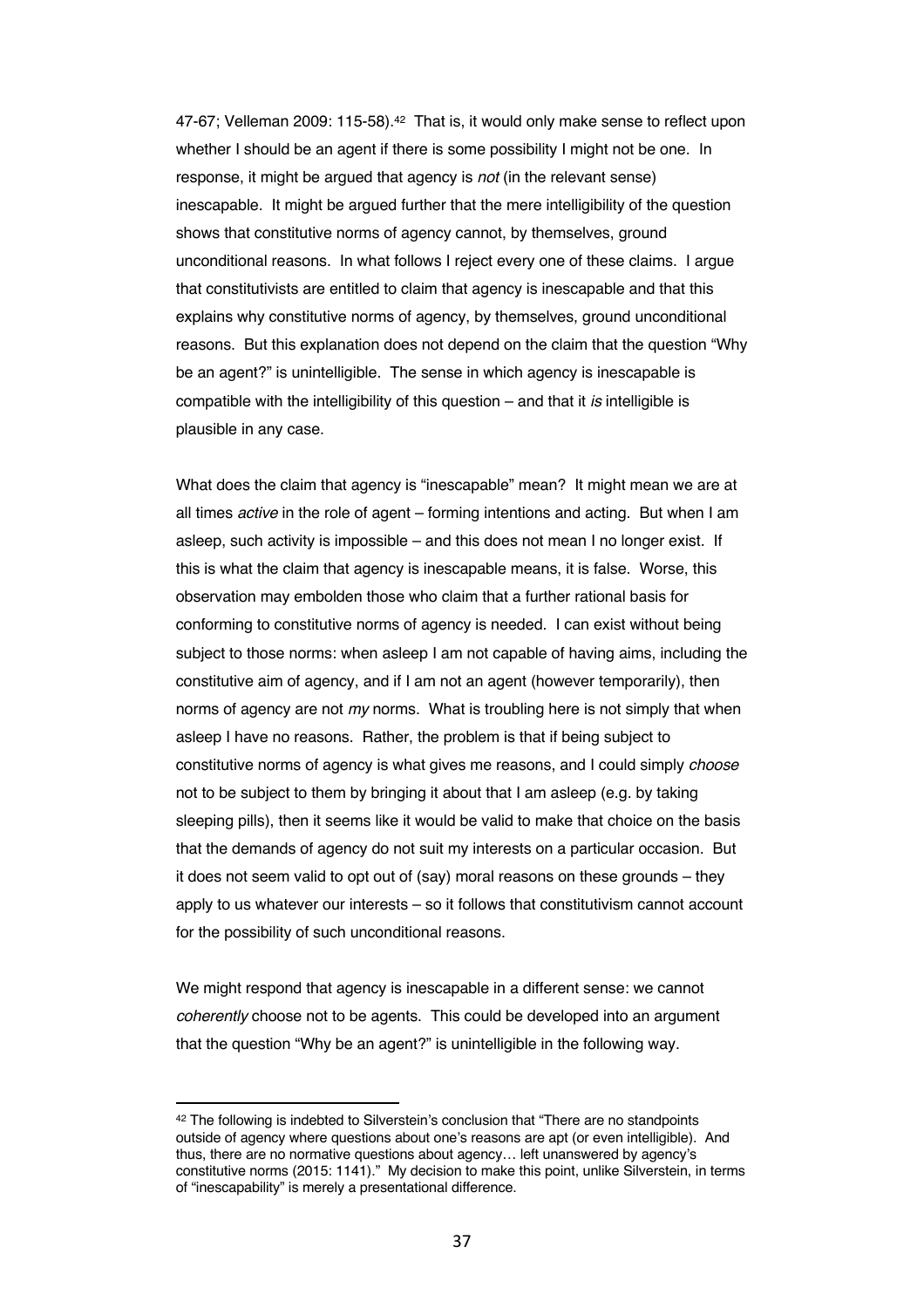Normative questions structure our deliberations – they demand justification for options that are available to us and in this way guide our choice between them. But if we cannot choose to stop being agents, we cannot really choose to *be*  agents either – there is no alternative. Therefore, the question "Why be an agent?" could not structure deliberation in the way normative questions do, since there is no manifold of options for it to guide choice between. It is therefore unintelligible. But *why* can we not coherently choose to stop being agents? The best support for this claim lies in the fact that choice is an intentional activity and thus itself governed by constitutive standards of agency. But as it stands this suggestion only highlights something trivial. The fact I am governed by norms of agency (constitutive or otherwise) whilst I am still an agent merely reflects what it means for some standard to be genuinely normative for some activity. As long as I am playing chess, I can decide not to follow the rules, but this just identifies me as a cheat.43 But nobody thinks I cannot choose to stop playing chess. So the initial claim has to be developed further: in order to show that leaving agency is not a coherent option, we need to show there is something especially problematic about how that intention (whose formation is governed by constitutive standards of agency) relates to the actions (which are also governed by those standards) that would be needed to bring about its fulfilment. Maybe the problem is that whilst I can stop playing chess "just like that" – without performing any moves within chess that are subject to its norms – the same cannot be said for agency. I have to "be an agent for a bit" in order to stop being one. There is something awkward about this – especially if I want to leave agency *because* I reject its rules as, say, silly or malevolent. In order to be outside these constraints, I first have to do something that depends for its success or failure – *qua* thing done – on the very rules I reject. Nonetheless, it overstates things to say this involves the kind of inconsistency or confusion which would mean leaving agency is not an option. On the contrary, cases with this structure are familiar from everyday life, when we would say that genuine choice is exercised. Suppose a prisoner seeks her freedom by appearing in front of the parole board, even though, and *because*, she regards prison rules as unjustified. To be clear, she is not *pretending* to go along with the procedures of the parole board (which are part of the prison rules). She really feels remorse about her crimes and is able to express this to their satisfaction. She just does not think this "panel of suits" ought to have the powers it does. I think this is analogous to someone who intends to leave agency because she rejects its rules. Since the

<sup>&</sup>lt;sup>43</sup> There is a fine line between wildly deviant attempts at participating in some activity and *pretending* to participate in it.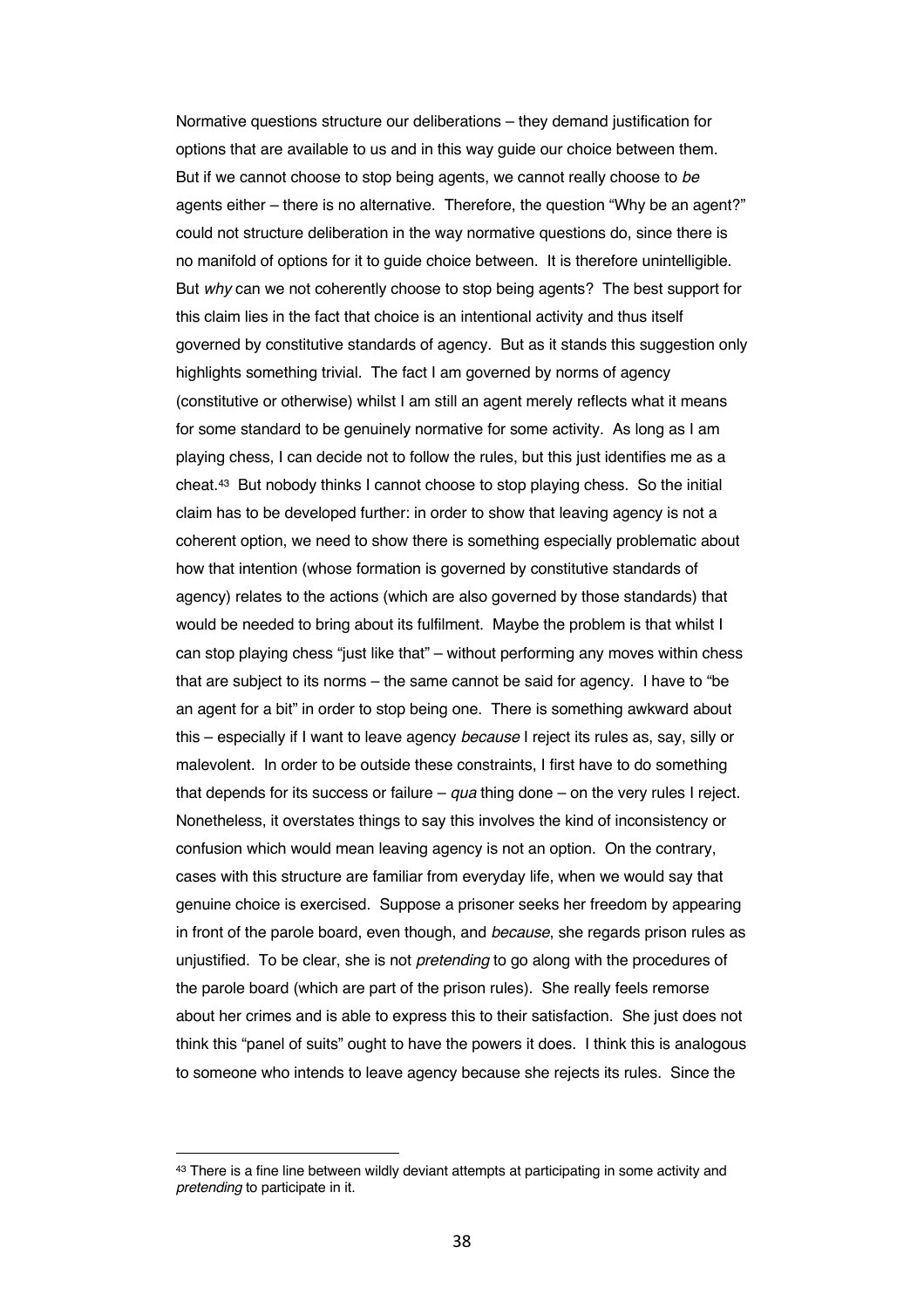prisoner can choose to seek her freedom in the way described, it follows that agents can choose to exit agency by exercising their agency.<sup>44</sup>

If my responses are successful, the preceding arguments, based upon the claim that agency is inescapable, do not show that the question "Why be an agent?" is unintelligible. I will now argue that it *is* intelligible. Consider Korsgaard's remark that "Human beings are *condemned* to choice and action (2009: 1)."45 Her word choice is revealing – it suggests we can regard our agency as regrettable. It is possible we could be condemned to our agency, by experiencing the suffering it brings, without being able to identify it as the source of our suffering and thus as something regrettable. But this cannot be Korsgaard's point: *she* has identified agency as something to which we are condemned. That such beliefs are possible is obvious – that they can sometimes seem *rational* is also plausible. It makes sense to lament the burden of responsibility for our actions – having to reflect on their worthiness and experiencing the guilt that comes with (inevitably) failing to do all that we judge worthy. It makes sense to find this condition regrettable, even if we have no intention to leave it for something else – perhaps the life of an animal whose ends are simply given to it, and for whom the question of their value does not arise. The point is that this would *not* make sense if we could not coherently entertain any other possibility than being agents. If we really could not imagine anything else, we would be in a position not much different from someone who could not identify their agency as the source of their suffering. We could experience agency as painful, but we could not form complex emotions such as *regret* about it. That emotion depends upon the idea that things could (conceivably) have been different. This suffices for the intelligibility of the question "Why be an agent?". If we have multiple possibilities we can regard as better or worse than each other – which is again implied by our regret – we have the resources we need for normative enquiry.

Perhaps I have missed a salient point: we cannot *actually* pursue alternatives to agency. We cannot become, for example, non-human animals. This seems to support the view that the question "Why be an agent?" is unintelligible because of a

<sup>44</sup> There are still constraints. If I intend to end my life, it would be incoherent for this to be based on the desire that *I* not be subject to constitutive norms of agency – since if I end my life, 'I' does not refer, and there is no one such that constitutive norms of agency do not apply to them. Minimally coherent desires here would have the negation take wide scope: I want *not* that I be subject to constitutive norms of agency. This desire is fulfilled either if constitutive norms of agency cease to apply to me *or* if (as is my intention) I cease to exist and so there is no one to whom constitutive norms of agency could apply. I thank Fiona Leigh and Naomi Alderson for urging me to be clearer about this. <sup>45</sup> Emphasis original.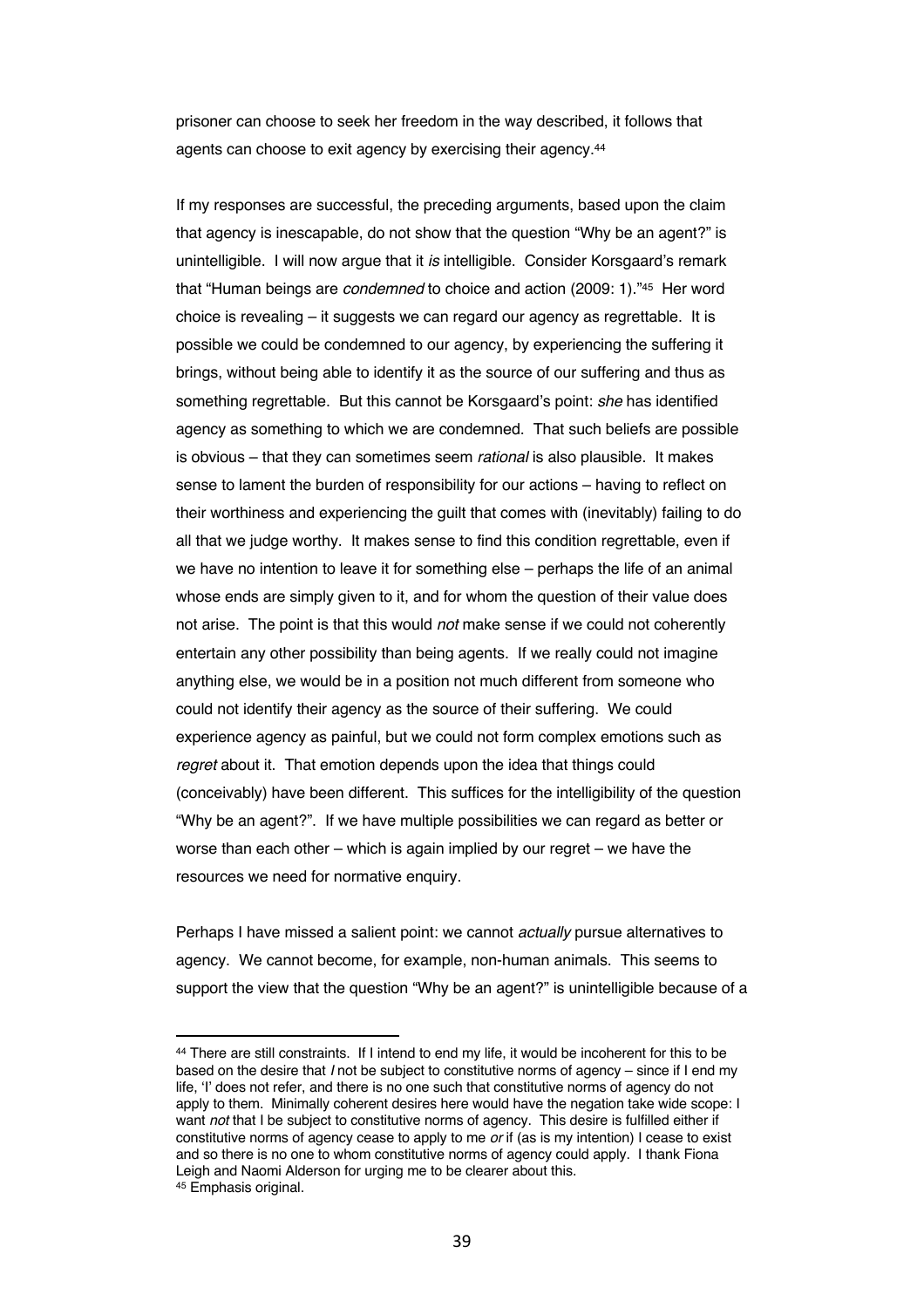claim I made earlier. That is, in order that I have a reason, it must be possible for it to explain my action. This requires that performance of the action for which it is a reason is physically possible, which becoming a non-human animal is not. Crucially, if there cannot be reasons to pursue alternatives to agency, because doing so is "deeply" physically impossible, then it cannot make sense to ask whether to pursue them. Without a manifold of options to guide choice between which would require that there are reasons for those options – the question "Why be an agent?" is unintelligible. But the premise which is needed to support this conclusion is false. Whether or not I can become a non-human animal, there are conceivable alternatives to agency: I can think it would be better if I was dead or asleep, and I can actually kill myself or take sleeping pills. The objector might weaken her claim. Restricting ourselves to the case of suicide, even if this course of action is possible, there is also a familiar sense in which many people could not "bring themselves to do it". Perhaps this is enough to deny they have reasons to pursue this option.46 The thought is that we could only presently have reasons to pursue alternatives to agency (or indeed any other course of action), if we can *now*  be rationally motivated to pursue them. But this goes beyond any plausible restriction that the possibility (or not) of performing an action places on whether we could have reason to perform it. Whether we have reasons to perform an action does not depend on whether we could now be rationally motivated to perform it, but only on whether (insofar as we are rational) we would be motivated to perform it if (we suppose) these were conclusive reasons to do so. Having a reason to perform some action does not even depend on it *now* being likely that I could successfully perform it (though it must be not be "deeply" physically impossible). Suppose I am playing chess and someone has tied me to my chair. All I can *actually* do is continue playing. If I ask, "Why play chess?" and someone responds, "You just have to!", their point is not that it lacks meaning to ask whether a life beyond chess playing would be better than this – whether it would be a life which I have reason to live – but rather that I should not bother thinking about this in my predicament. I conclude that the present objection fails, and thus that regret about agency is evidence *for* the intelligibility of the question "Why be an agent?".

If the original objection that a further rational basis for conforming to constitutive norms of agency is needed fails, this is not because the question "Why be an agent?" is unintelligible. But there is another reason why the objection fails. A

<sup>46</sup> I ignore the complication that those who *could* bring themselves to pursue this or any other alternative to agency might have reasons to exit agency – so this still would not show that the question "Why be an agent?" is *always* unintelligible and so that constitutive norms of agency are unconditionally authoritative.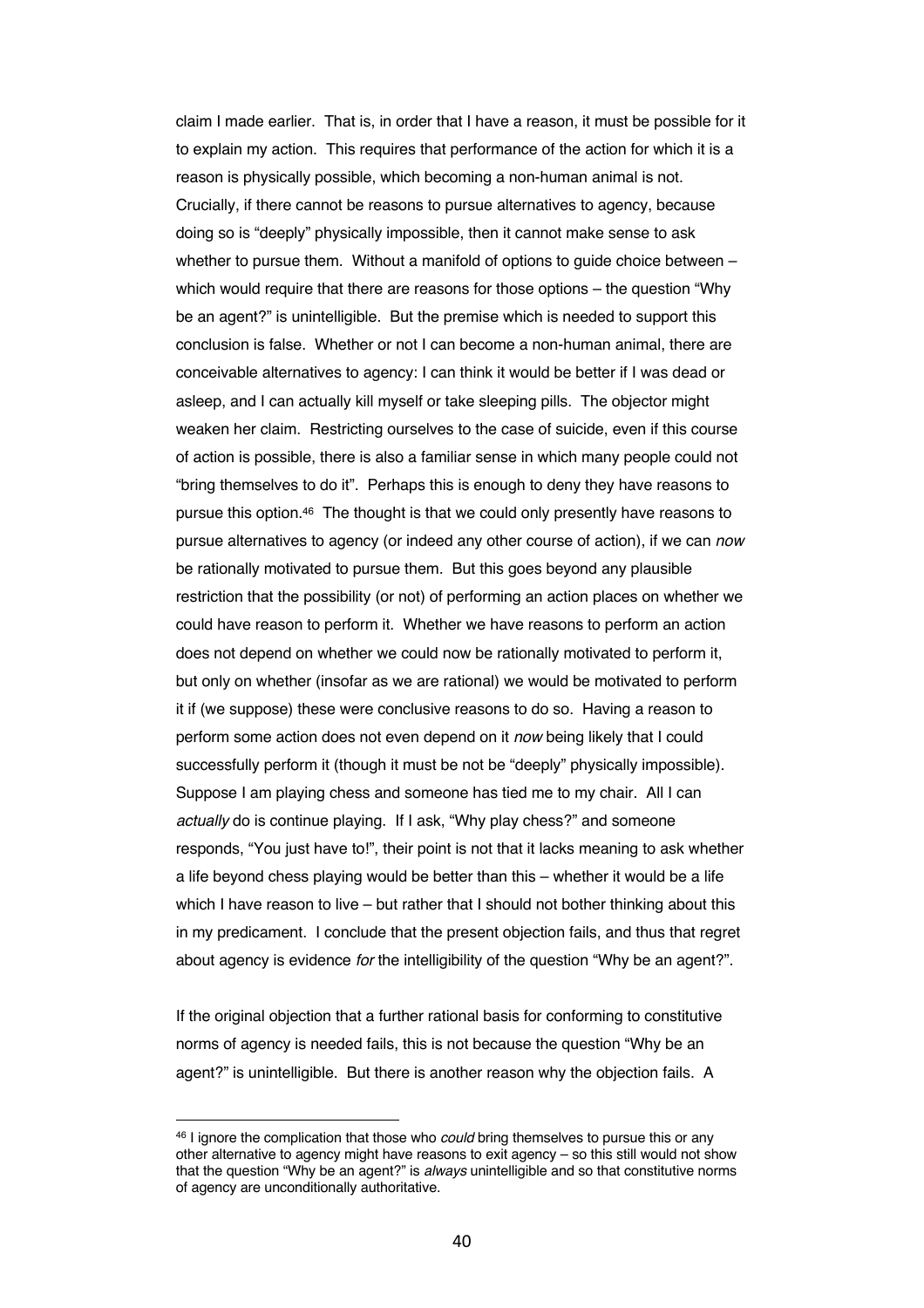helpful way to proceed is by noticing that a criterion for the intelligibility of a question is that it could be answered, even if we do not know its answer. "Why be an agent?" is a *normative* question – it asks for considerations for and against pursuing certain courses of action (in this case, those that involve remaining an agent). Thus, normative questions are answered by giving *reasons.* But what *are* practical reasons according to constitutivists? They are directives to promote the constitutive aim of agency. So, whether you should be an agent (or do anything at all) is determined by appealing to constitutive standards of agency. To capture this idea, let us say that agency *is* inescapable in a sense not discussed so far. Call it '*normative inescapability*': agency's constitutive standards are *the* source of reasons.47 If being an agent promotes the constitutive aim of agency, we should be agents. If it does not, we should not. Agency is normatively inescapable because we can only engage in intentional activity if we are committed to the constitutive aim of agency. If we are committed to this aim, we must be trying to conform to constitutive norms of agency – which *just is* what we have reason to do. Thus, we can only demand reasons – an intentional activity – if we are already committed to the constitutive aim of agency.

We can now answer the charge of circularity against constitutivism. The claim was that the intelligibility of the question "Why be an agent?" shows we have reason to do what conforms to constitutive norms of agency only if we have reason to be agents. Since constitutivists think all reasons are grounded in constitutive norms of agency, all that can be appealed to in showing we always have reason to conform to them is themselves. It is true that if agency is something which can be justified or not (which it must be if the question "Why be an agent?" is intelligible) it would have to justify itself. That is because we cannot settle whether it (or anything else) is justified without appealing to constitutive standards of agency. But why think this shows that constitutivism lacks the resources to vindicate the idea that we necessarily have reason to conform to constitutive norms of agency? Here is another suggestion: this shows that whether we necessarily have these reasons *was never at stake* in the question of whether we should be agents. Clearly, if it were, my defence of the view that regret about agency can be rational suggests the objection to constitutivism is sound – since I acknowledged there can be circumstances in which we should not be agents.48 But the explanation why we always have reason to conform to constitutive norms of agency is not that "You should be an agent, and so you should have the constitutive aim of agency, and do

<sup>&</sup>lt;sup>47</sup> De Maagt uses this terminology for the claim that agents necessarily have a reason to be agents (2019: 5). This should be severely distinguished from the meaning I assign it. <sup>48</sup> See also 3.5.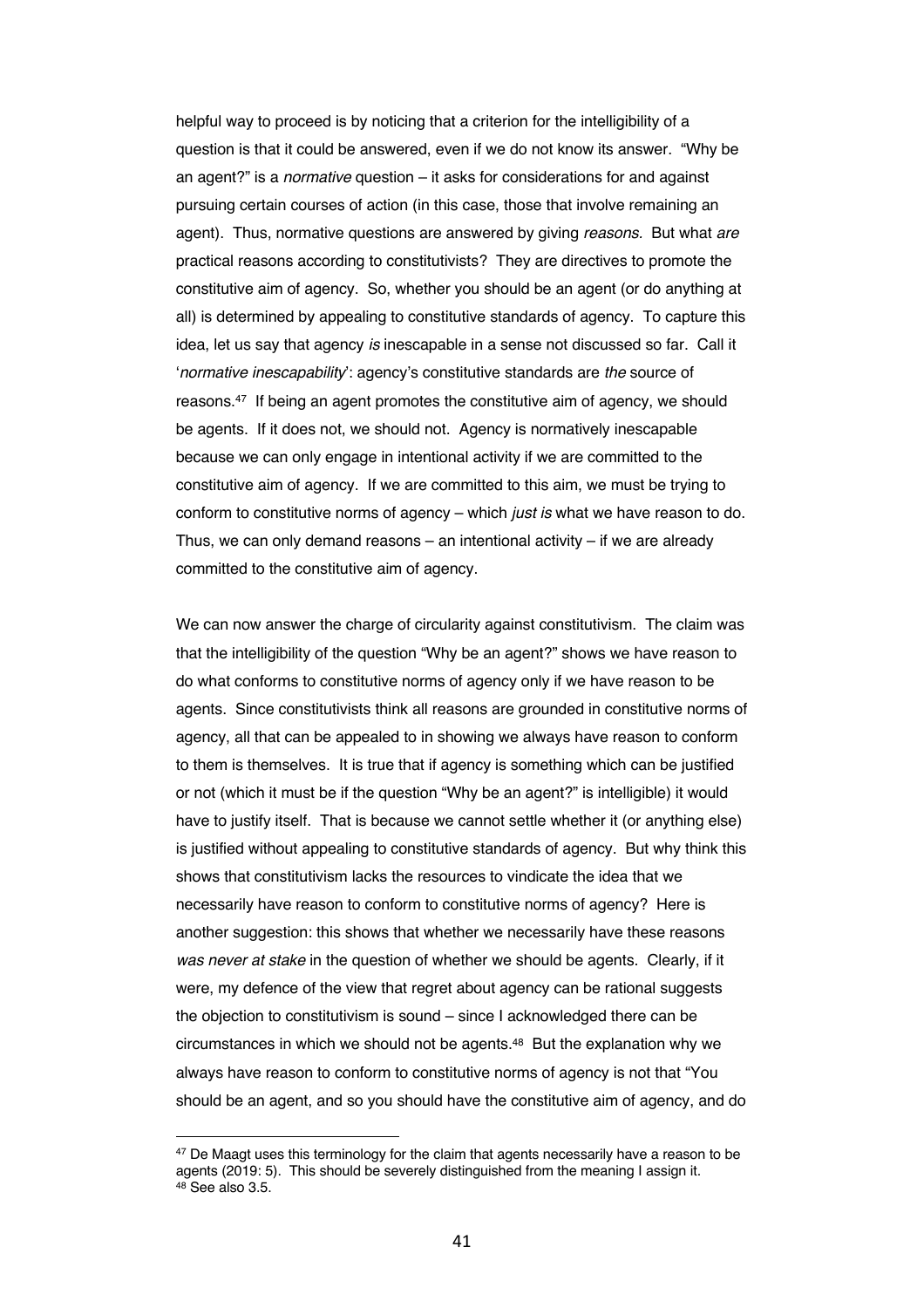what promotes that aim"; it is rather that some aim is constitutive of agency and hence establishes which aims we have reason to promote – including itself. It follows that anyone who is, as a matter of fact, an agent is *necessarily* committed to the constitutive aim of agency, and so should do what promotes that aim – even if it sometimes follows from this that they should be not be agents.

#### **2.5 Justification Without Agents' Reasons?**

So, the question "Why be an agent?" does not establish that a further rational basis for conforming to constitutive norms of agency is needed, because *the answer* to it must itself be derived from constitutive norms of agency. The only rational considerations available to us are those that appeal to constitutive norms of agency – so whether we have reason to be agents is beside the point of whether constitutive norms of agency give us reasons. But an objection remains. If the only normative questions agents can sensibly entertain are asked and answered by reference to constitutive norms of agency, then this is how *we* must understand the question "Why be agent?". But why assume this is how *anyone* asking the question must understand it? I have assumed the question is posed from the perspective of agency, which entails commitment to its constitutive aim in all intentional activity. It is only because of this that when we demand reasons we must be interpreted as demanding considerations that appeal to constitutive norms of agency. To state the objection it will help to adopt the terminology of '*agents' reasons*' for those considerations which appeal to constitutive standards of agency and which we have argued are genuinely normative for agents. The thought is, if we do *not* assume that the question "Why be an agent?" is posed from the perspective of agency then it need not be concerned with agents' reasons at all. We suppose this is the case only because there is nothing else *agents* can appeal to by way of rational considerations, and so no other way of framing normative questions except in terms of them. But the person who now asks the question is not bound by this restriction – at least we have been given no reason to suppose this – because she occupies a perspective outside agency. Constitutive norms of *agency* cannot be, in the first instance, where she looks for rational considerations, because constitutive standards only apply to things which belong to the kind of which they are constitutive (and she does not belong to the kind *agent* because she is not committed its constitutive aim). What this thought experiment is meant to show is that there could be a challenge to the authority of constitutive norms of agency which has to be answered *without* reference to the norms themselves. Since constitutivism cannot give such an answer, this is meant to show that it cannot vindicate the idea that constitutive standards of agency are unconditionally

42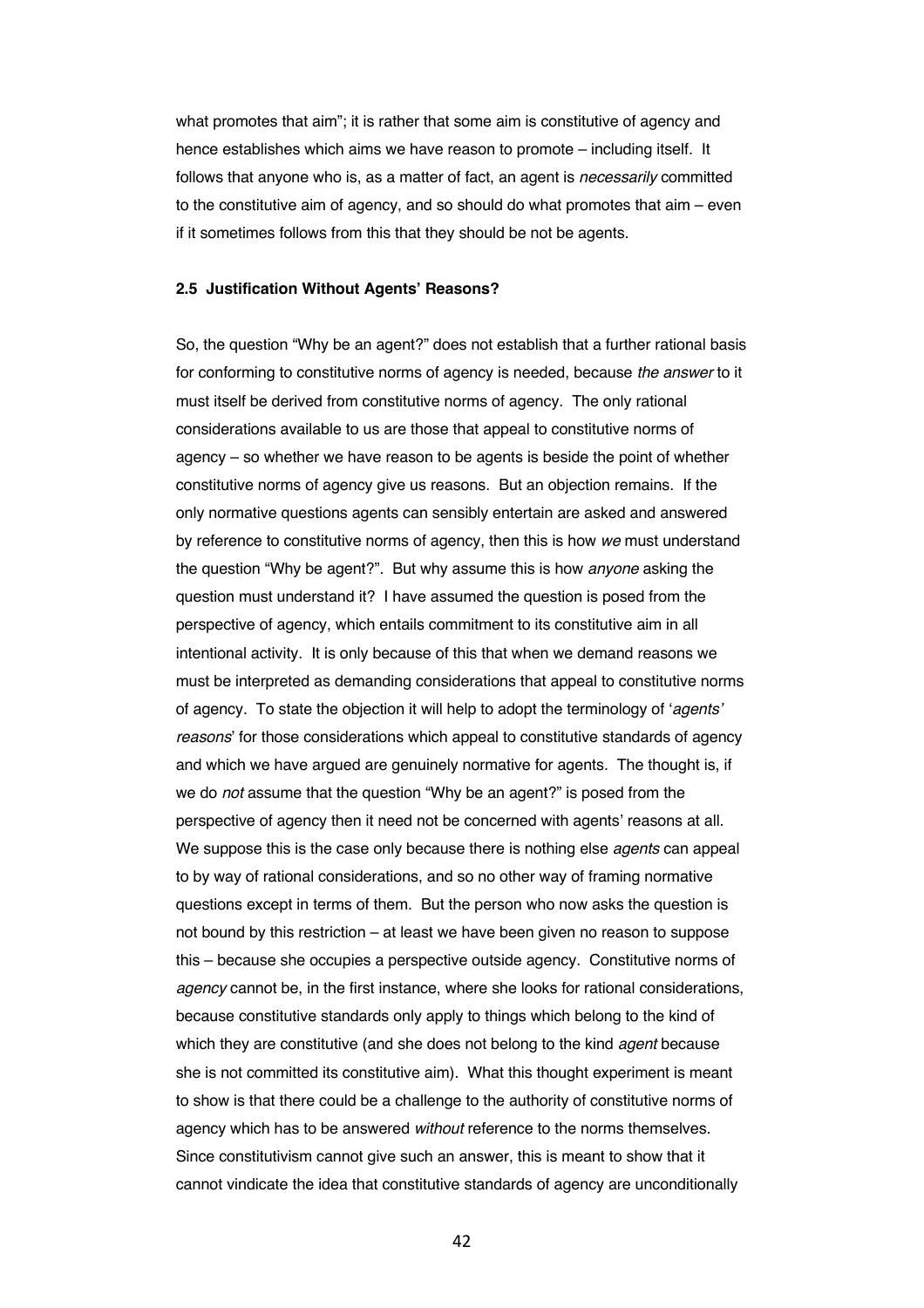normative. That is because, whatever might be true from within the perspective of agency, its constitutive norms may or may not be justified from perspectives outside it. Hence, whether those norms give us reasons *does* ultimately depend upon whether we should be agents, since it seems agents' reasons may not, ultimately, provide rational grounds on which to act.

Silverstein argues that constitutivists are entitled to reject this interpretation of the question as unintelligible, so the explanation of practical authority given in 2.2 is not undermined:

If agency's constitutive condition is what explains why agents have the various interesting features they do… at best he [who poses the question in this form] would resemble Harry Frankfurt's wanton: he would have "no identity apart from his desires" and would be "no different from an animal".49 He would, in other words, be incapable of intentional or autonomous action. (2015: 1137)

Silverstein's point is that assuming *we* could pose normative questions without being committed to the constitutive aim of agency begs the question against constitutivists who claim precisely that this commitment *just is* the essential mark of our intentional activities. So if the objection depends upon the idea that we can understand the challenge to the authority of constitutive standards of agency, then it cannot claim to accept constitutivism for the purposes of argument. This is correct – but the objection could be made without the offending assumption. It could grant to constitutivists that their account of intentional activity is the right one *for us,* and that constitutive norms of agency appear to us to yield unconditional reasons, because we can only deliberate from our own perspective. But it could still claim these norms do not *actually* ground such reasons because there is a more minimal account of intentional activity that is conceivable, and for which there are no considerations that appear unconditionally normative from within that perspective. A simple belief-desire account of intentional activity, and a purely instrumental account of practical reason would suffice here – we admit only the features which are necessary so that we could conceivably recognize activity as intentional.50 That such accounts have been argued about is itself evidence of their possibility.51 The objection is: suppose we had been that way; what we now take to be unconditionally normative we would not take to be so; but then how can

<sup>49</sup> Silverstein is quoting Frankfurt (1998: 18).

<sup>50</sup> See Tiffany (2012) for something like this strategy.

<sup>51</sup> The claim is not that Humeans and Kantians are arguing about different things: the former, the minimum features necessary for intentional activity, and the latter the right account of intentional activity *for us*. It is just that even if Kantians can show the Humean model is *wrong* for us, this alone would not show that intentional activity along these lines is *inconceivable*.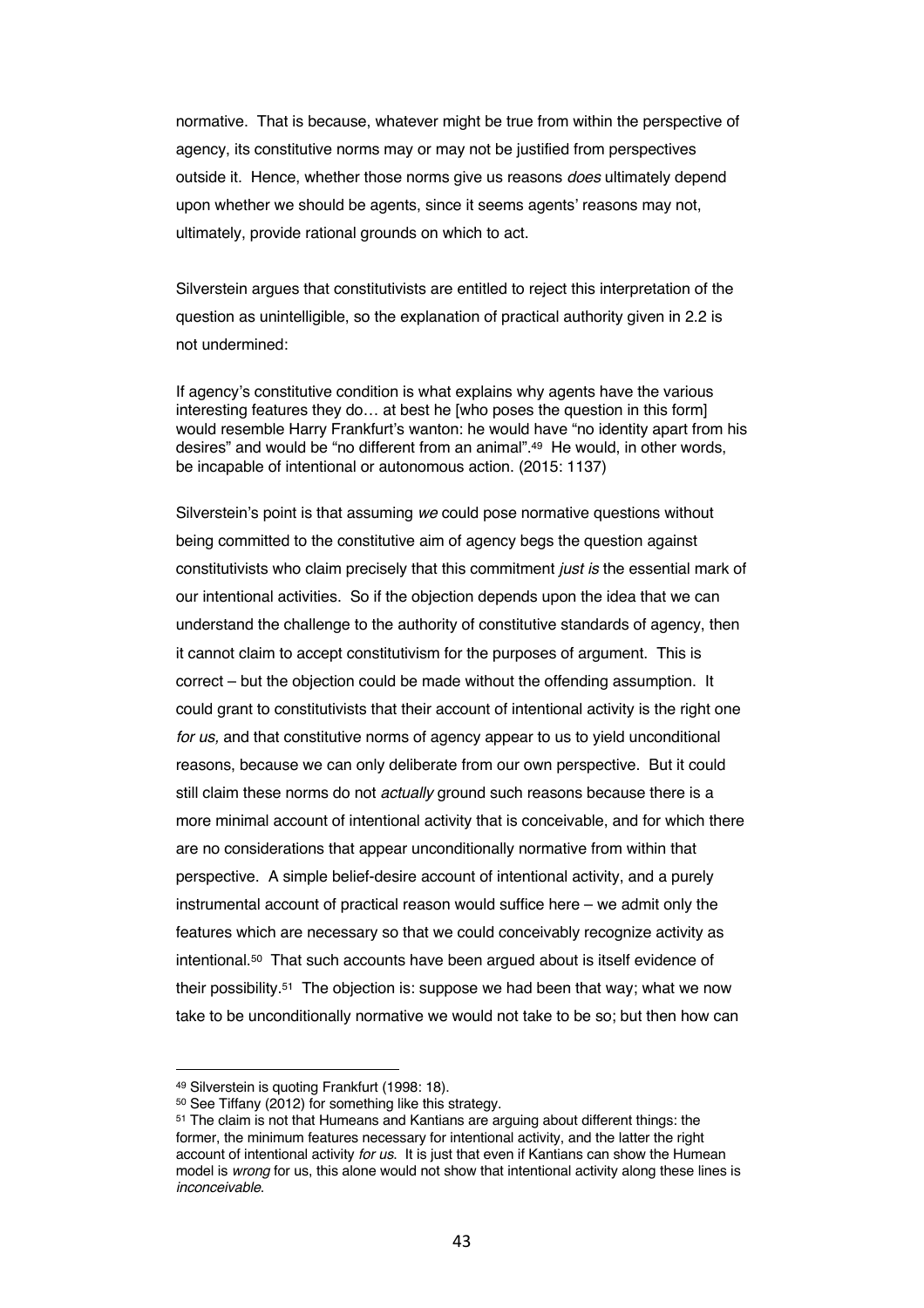what we now hold to be the case have a claim to be *the* normative truth? We might respond by insisting that *only* the richer account of intentional activity – one which allows that some considerations appear unconditionally normative to us  $-$  is conceivable.52 In which case, it was wrong to think the question "Why be an agent?" could be posed from perspectives other than this one; so there is no challenge to the authority of constitutive standards of agency that must be answered without reference to them. I will not discuss attempts to develop this strategy (e.g. Korsgaard 1997). Rather, I deny we need it in order to defend the constitutivist account of practical authority.

The objector acknowledges that *she* cannot occupy perspectives other than agency in order to challenge the authority of its constitutive standards. This follows from accepting that the constitutivist's account of intentional activity is the right one *for us*. The objection is that this fact – that the role of agent is the only role we can occupy *as intentional beings* – is normatively insignificant. This might seem plausible. I argued earlier that questions about the worth of activities we cannot now (realistically) avoid may be valid, and moreover that appealing to such limitations by way of response could at most serve to highlight the *pointlessness* of, say, the question "Why be an agent?". Thus, if the only resources constitutivists have to demonstrate the normative significance of *being an agent* is to appeal to some sense in which we cannot avoid being agents, we have already shown that the argument will fail.<sup>53</sup> The situation here is actually worse. The appeal to some sense in which we cannot avoid being agents would not simply fail to do more than show the question "Why be an agent?" is pointless in the present context: the response "You just have to!" given outside the perspective of agency is actually false. Of course, I argued that appealing to this response does not exhaust the resources for explaining why constitutive norms of agency must appear normative *to agents* – but these resources are redundant when the issue is how the question "Why be an agent?" can be answered outside agency.

 $52$  See Lavin (2017) for discussion of this strategy.<br> $53$  See also Enoch (2011). We might respond that it is "deeply" physically impossible for us to occupy the role of the non-agent we have been describing. But this *alone* would not show that the question "Why be an agent?" posed from outside agency is no threat to the authority of constitutive norms of agency for us (though the point is importantly related to my argument in the next paragraph). That we could not have reason to do what is "deeply" physically impossible – exist as an intentional being but *not* as an agent – would not show that constitutive norms of agency are authoritative for us after all. It would just turn the question of how we should respond to their lack of authority into a question about whether we should engage in any kind of intentional activity at all.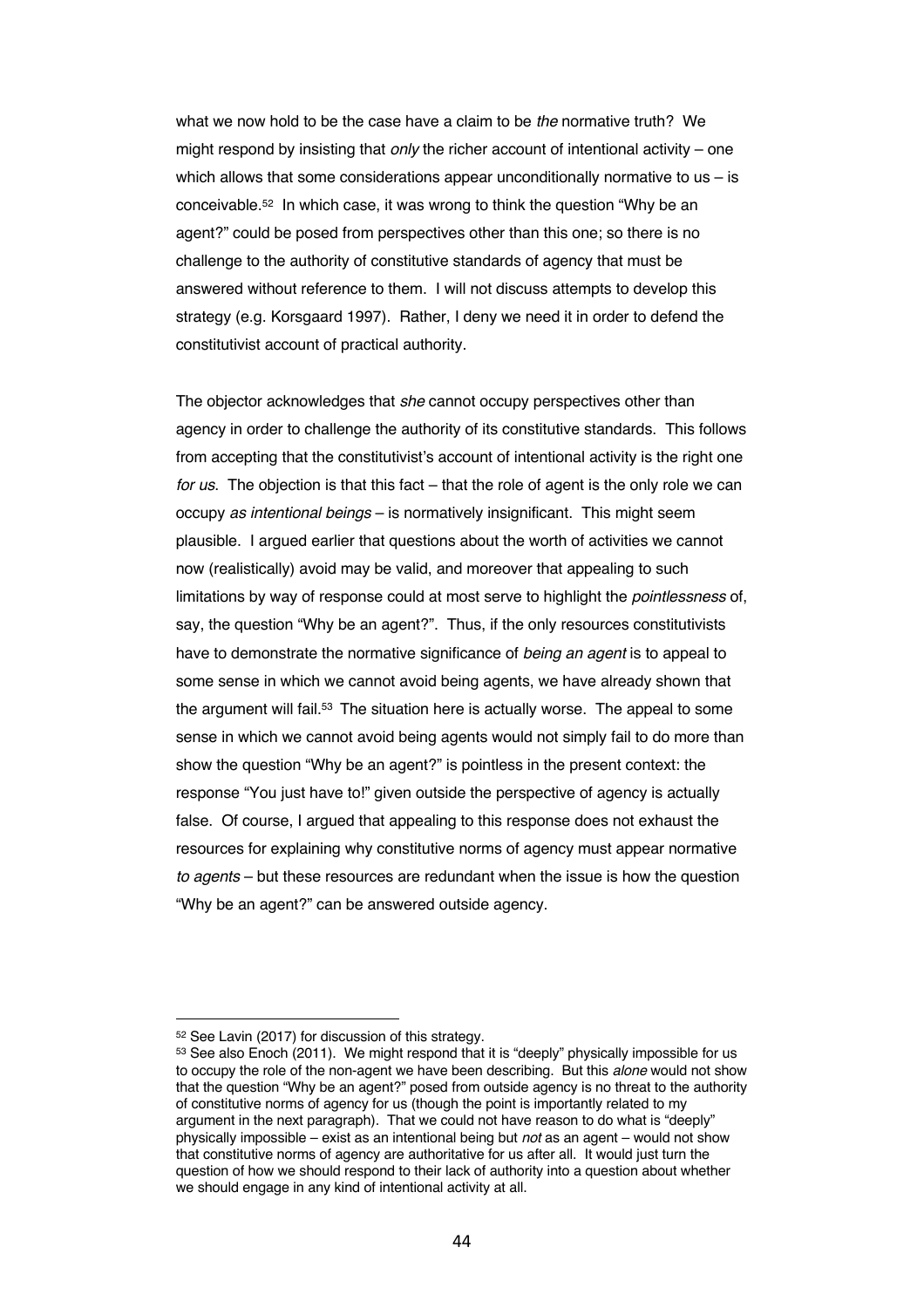But the crucial point, again, is that *the objector*, cannot pose the question from this perspective – she only *imagines* what it would be like for it to be posed in this way. But that has no significance for what *she* should do. The question "Why be an agent?" in her mouth always concerns constitutive norms of agency. It may be objected that this only shows she is prevented from knowing the true basis of her reasons. But *this* is incoherent. I have argued already that conclusive reasons will motivate agents insofar as they are rational. So, if there are considerations outside agency which we cannot understand, and which could never motivate us, then this means they have no significance for what agents should do – they have no bearing on agents' reasons. The correct implication of the constitutivist framework is that even if there could be a rational being who is not committed to the constitutive aim of agency, this being would still have to acknowledge that *insofar as one is an agent*, what *they* should do is exhausted by agents' reasons. That follows even if constitutive norms of agency do not (directly) give this intentional being reasons, since she lacks a commitment to its constitutive aim and perhaps has no reason for adopting it.54 So there is no perspective from which the question "Why be an agent?" could be posed such that it undermines the claim that *agents* always have reason to conform to constitutive norms of agency. The situation is not altered if the objector could *herself* occupy the perspective of a rational being that lacked any commitment to the constitutive aim of agency – say, if there was a pill she could take in order to become such a being. Still, this perspective is not one which generates insights into what we should do *as agents.*55 But maybe the point is that if this pill existed, and we rejected constitutive norms of agency, we could simply take the pill in order to become beings for whom conforming to those norms was no longer justified. But this possibility would not threaten my argument. We could take the pill – but whether we *should* will still be determined by constitutive norms of agency, since *taking the pill* is an exercise of agency. It remains the case that constitutive standards of agency always give agents reasons. Suppose these tell us to refrain from taking the pill on the basis that we reject, say, moral demands. I can choose to do so – but it will have been a *bad* choice (that is, less of a choice).

<sup>54</sup> I speculate that her reasons *for* or *against* becoming an agent (or doing anything at all) derive from the constitutive aim of whatever concept *she* falls under in virtue of which she is a rational being.

<sup>55</sup> This may be Velleman's point when he says, "If there are indeed alternative agential constitutions, the Kantian strategy doesn't take sides between them; it merely insists that questions must be asked and answered within the framework of some constitution (2009: 143)."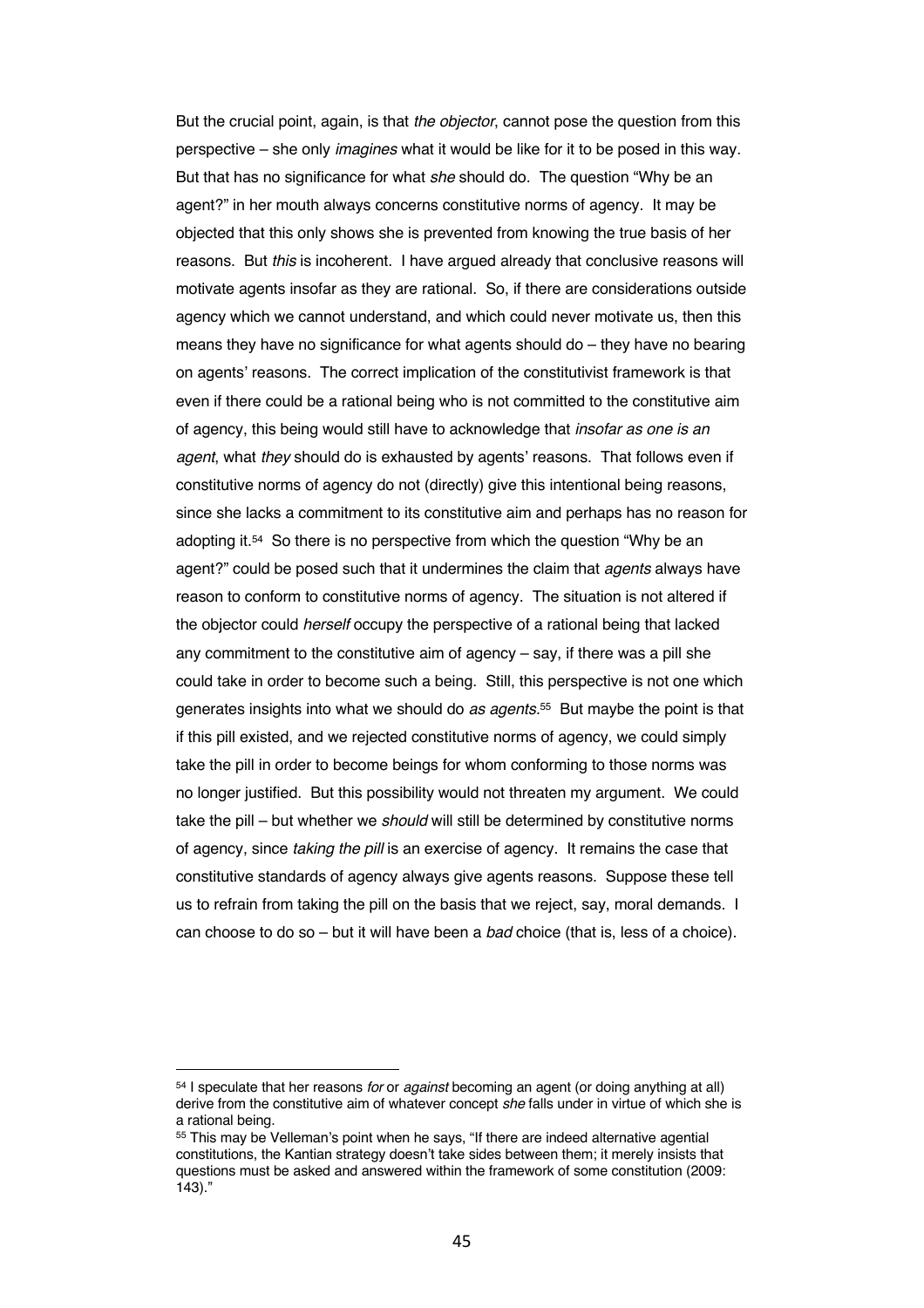# **Practical Authority and Moral Authority**

#### **3.1 Taking stock**

I began by describing the phenomena I call 'practical authority' which a theory of the nature of reasons should explain. I argued that neither certain desire-based views nor realism is successful in this. If we follow realists in claiming reasons are not conceptually related to desires then we cannot explain why conclusive reasons will motivate us insofar as we are rational. But certain theories which accept what realists deny (e.g. Williams 1981b, 1995) cannot accommodate unconditional reasons – and some reasons (e.g. moral reasons) *do* possess this character. Next, I presented an alternative constitutivist strategy. Constitutivism agrees with views of the latter kind that reasons are conceptually related to antecedent motivations. But they are distinguished by rejecting the claim that the content of our desires is always ultimately contingent: we are committed to certain evaluative attitudes insofar as we are agents. This provides the resources to accommodate unconditional reasons.

I then considered an objection to this framework which abstracts from the details of particular constitutivist views. I rejected Enoch's (2006, 2011) thought that the authority of considerations bearing on constitutive features of agency depends upon whether we want to be agents – which it *seemed* we do, if at all, only contingently. We can account for the authority of such considerations without appealing to that aim. In essence, I have argued that if agency has a constitutive aim, this would account both for why conclusive reasons will motivative us insofar as we are rational, and how unconditional reasons are possible.

To complete the argument that constitutivism explains practical authority, we must show there *is* a constitutive aim of agency (3.4). We must also address the *content*  of this aim (3.3). I mentioned moral reasons earlier as an example of unconditional reasons. If we want to establish that constitutivism can accommodate not just unconditional reasons, but the unconditional reasons *we think we have*, we must show how the constitutive aim of agency might plausibly give us *moral* reasons.

**3**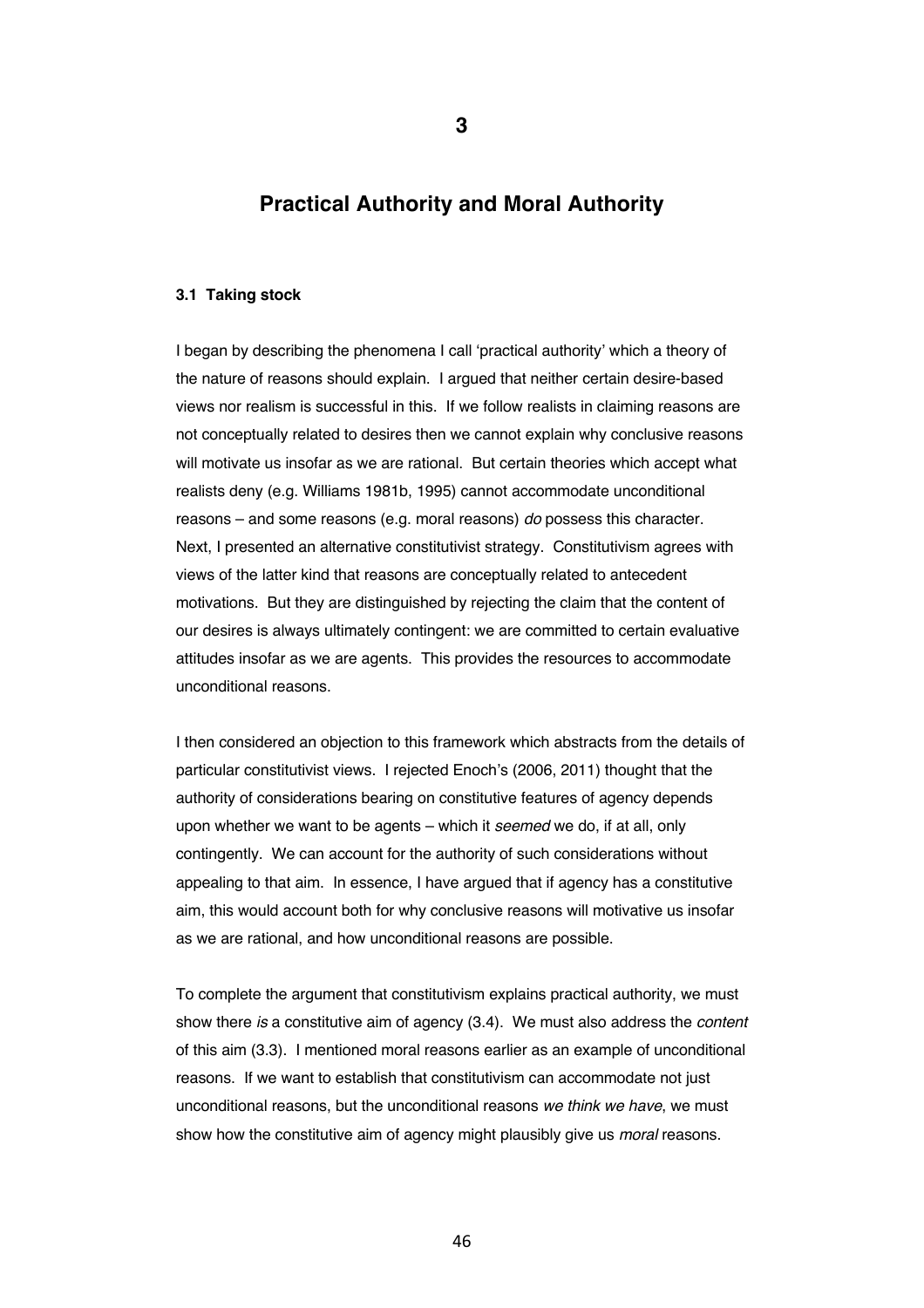#### **3.2 Some Preliminaries**

I will approach the task of showing agency has a constitutive aim via a further question that confronts desire-based views: since desires do not straightforwardly render their intentional objects good, *and yet only considerations which engage our desires can be reasons,* what determines that we should treat certain desires as reasons? Following Korsgaard (1996), I will argue that agents are committed to valuing practical reason itself, and do not need further reasons for doing so. This provides the criterion by which other desires can be selected as reasons. In 3.5 I will explore an apparent tension between this conclusion and my earlier claim that we can intelligibly *dis*value our agency yet this does *not* undermine the authority of constitutive standards of agency.

My argument that agency has a certain constitutive aim *presupposes* aspects of the constitutivist framework. Realists will not be satisfied by my argument here since I assume what they deny: that reasons are conceptually related to antecedent motivations. I will pose a question about the internal coherence of desire-based accounts, and then suggest how to resolve these difficulties. I will ignore the possibility that the best response to the appearance of incoherence in desire-based views is to reject outright the claim that reasons are necessarily related to antecedent motives. Whether this begs the question depends upon whether the argument against realism in 1.6 is successful.

I have so far described constitutivism as a view about the nature of reasons. It is also, unavoidably, a thesis about the nature of value. I am mentioning this because I will talk about the constitutivist account of value in what follows, and I take my arguments to support *both* the account of value and the account of reasons (indeed, if they work at all, I think they must). There is an intimate relation between reasons and values. I will assume Raz's (2011) view that practical reasons just are the values there are in performing certain actions. Now, we might suppose that facts about value are fixed independently of desires (call this 'realism' about value), but that we only have reasons to promote, or act in otherwise appropriate ways towards, those values which are connected in the right way with our existing desires. Thus, we would agree with Raz (whilst disagreeing with his realist account of reasons) that some ends may be valuable whilst there is no reason to promote them. But this combination of claims is untenable.

Recall from 2.2 that I understand the constitutive aim of action to be some desire which we could retrieve from any set of antecedent motives whatsoever by a

47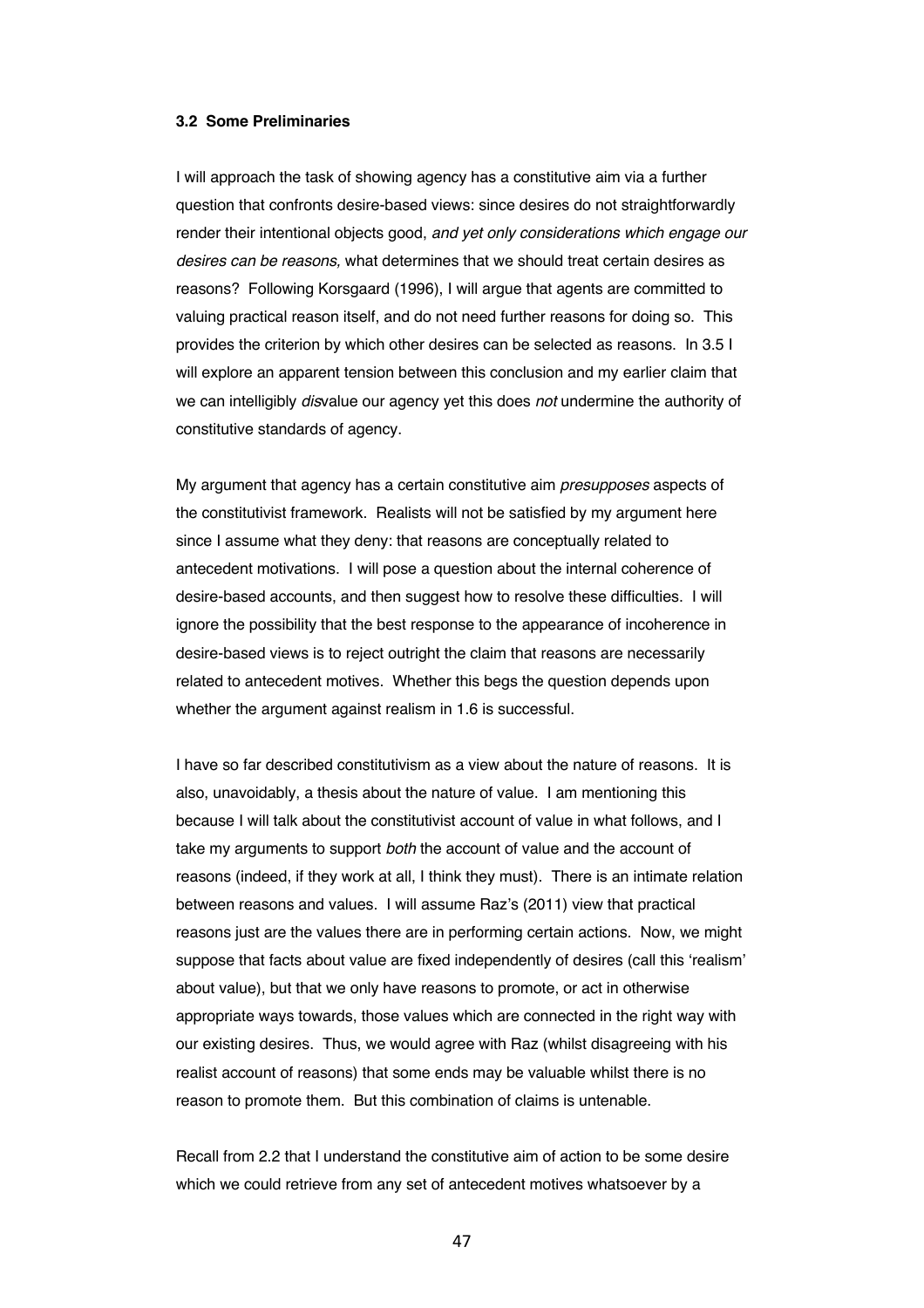process of rational deliberation. It is *the* source of practical reasons, so they are exhausted by the following: (a) any demand that we *do* something which follows directly from the constitutive aim of action (b) any requirement that some things *not*  be done which also follows directly from the aim *and* (c) any reason generated by those ordinary contingent desires which relate to the aim in some (as yet unspecified) way. Now, suppose for the sake of argument that some consideration qualifies as a reason according to these criteria but that it does *not* concern the value there is in performing some action. What are we to say about this? Realists about value might simply accept there could be practical reasons where these do not at all concern the value there is in performing an action – and thus it is at least conceptually possible we could have reason to perform actions that are not valuable. This does not strike me as an attractive position.<sup>56</sup> Alternatively, we could deny the situation is conceptually possible. But how could that be? It could be so, assuming the truth of constitutivism, only if the standards that determine our reasons – constitutive standards of action – also determine what is valuable (i.e. establish at least sufficient conditions for the value of something<sup>57</sup>). But these standards are necessarily related to antecedent motives. So taking this position means rejecting realism about value and embracing the following thesis:

… value is an *attitude-dependent* property… the attitude of valuing [is] the more fundamental explanatory notion and… value itself [is] a "construction" of that attitude. Things are valuable ultimately because we value them, not the other way round. (Street 2012: 41)58

Call this the 'Conferral Model'. Is this a kind of relativism about value? (In asking this, we are also asking whether constitutivism entails that reasons are relative.) The answer is both "yes" and "no". *Yes*, because you and I may value different things – and the view claims there are conditions under which the object of your valuing will be valuable for you, and the object of my valuing will be valuable for

<sup>58</sup> Emphasis original.

 $56$  It would also mean departing from Raz's position – which I am assuming here – that practical reasons just are the values there are in performing certain actions. <sup>57</sup> It is logically possible there could be other independently sufficient conditions, perhaps realist ones, for the value of something – values which would not provide us with any practical reasons. But it is unclear why we would think this kind of value and the kind of value which is necessarily connected to antecedent motives are species of the same thing since there is no feature they must both have in order to belong to it (the standards set by the constitutive aim of agency have to be sufficient for the value of something – and realist kinds of value, by definition, do not have to meet these standards). It seems more plausible that constitutive standards of agency set *necessary* as well as sufficient conditions for the value of something. I will assume this is the case. Finally, this means that whilst we accept Raz's view that practical reasons just are the values there are in performing certain actions, we depart from his claim that that some ends may be valuable whilst there is no reason to promote them (and, obviously, from his view that values do not depend conceptually on desires).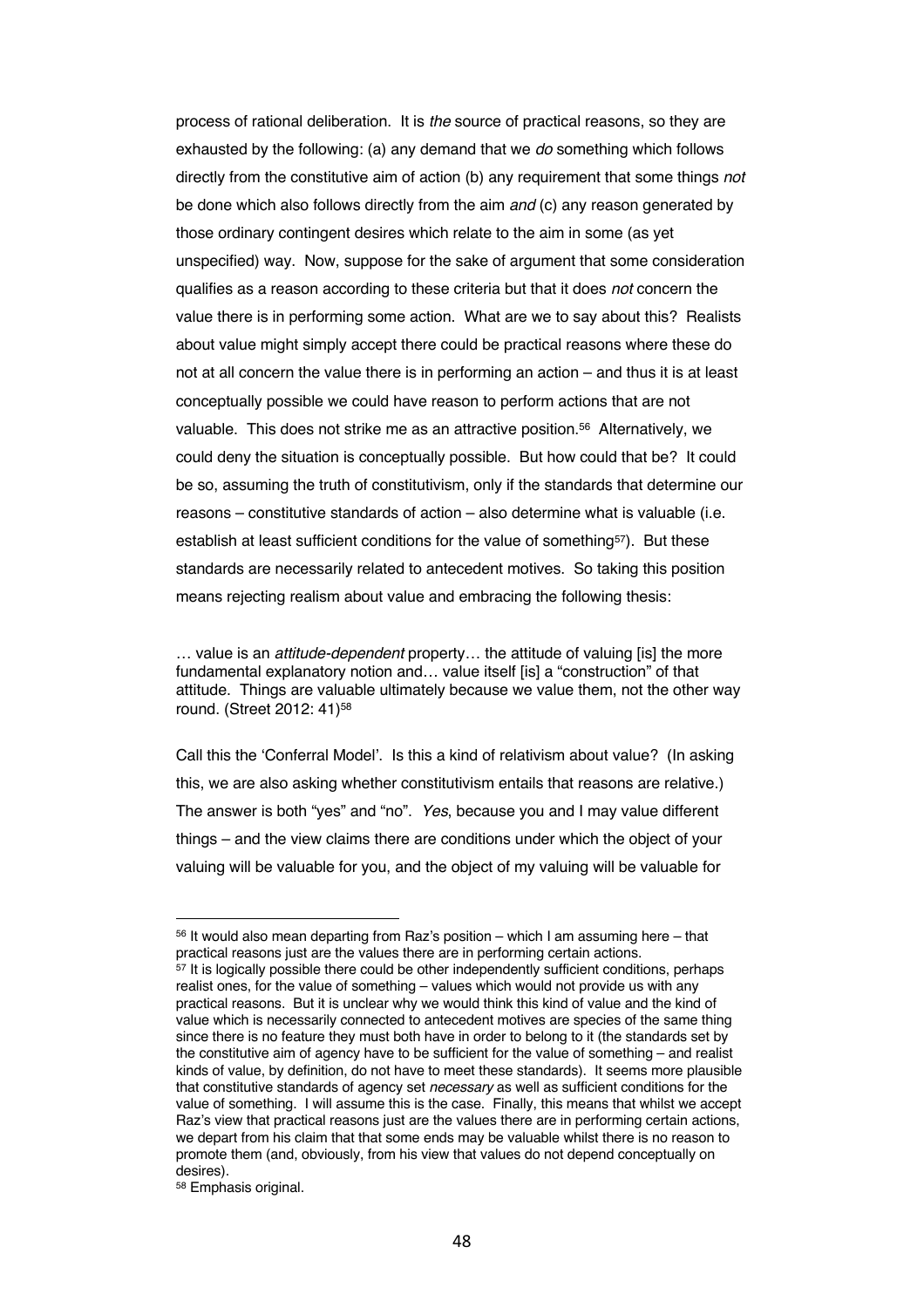me, but neither of us will have a reason to value what the other values.59 This will happen when desiring some end is compatible with constitutive standards of agency, but not demanded by them. *No*, because there are some ends the pursuit of which is incompatible with constitutive standards of agency. Hence, there are some ends which constitutive standards of agency either demand we value or prohibit us from valuing. My claim has been that constitutive standards of agency are *the* source of reasons and values, so there are some things which are valuable for all agents. These values are in an important sense not relative – even if they are "conferred" by each of us in virtue of being, necessarily, committed to the constitutive aim of agency. Some may still reject the relativistic aspects of the proposal. I cannot defend them here. But it is important not to project onto the Conferral Model the idea that literally anything we desire (once we rule out mistakes in instrumental reasoning, false non-evaluative beliefs, and so on) is thereby genuinely valuable for us. Indeed, part of my ambition in this chapter is to show that this idea is incoherent (3.4.2).

#### **3.3 The Moral Character of the Constitutive Aim of Agency**

I will argue that it is a condition of our agency that we are committed to valuing 'the capacity for practical reason' ('CPR' henceforth) – our ability to reflect upon whether some consideration justifies a particular action, that is, whether there are reasons to perform it.60 This commitment grounds certain reasons directly, and provides the criterion by which desires confer the values that ground most of our practical reasons. This, being the constitutive condition of *rational* agency, determines (at least partly) the nature of practical *ir*rationality: we are irrational if we fail to value CPR by failing to follow (through action or inaction) the requirements our commitment to its value establishes. I have argued that it is because there are constitutive standards of agency that we can account for unconditional reasons. The rational requirement that we act on reasons which the constitutive aim grounds directly, and not act on certain considerations if doing so is inconsistent with this aim, applies necessarily to all agents. So, if there are (unconditional) moral reasons this is because a commitment to valuing CPR grounds certain moral imperatives directly and imposes moral constraints on which desires confer value. We can examine this thesis independently of the argument

<sup>59</sup> At least we will not have a reason to value it for ourselves – we may have a reason to value us both getting what we value, and so a reason to help one another pursue what we each value (see 3.3).

<sup>60 &#</sup>x27;Committed', in the sense that our attitudes imply we would actually value it if we were fully rational.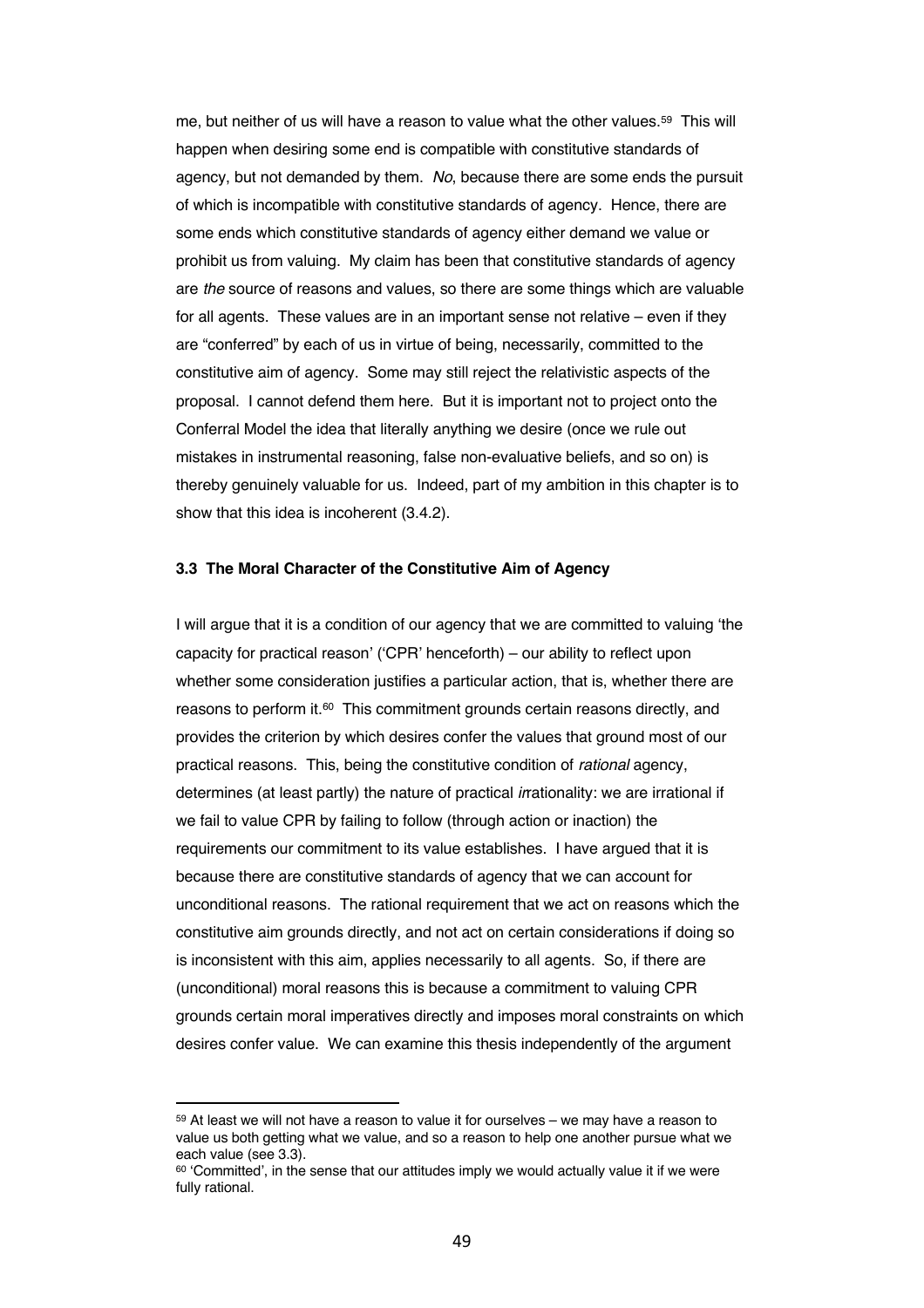that a commitment to valuing CPR is constitutive of agency.

What would failures to value CPR consist in? Would this capture the core examples of immoral action? I can only give some cause for optimism. First some general remarks on valuing. Valuing is not identical with having a positive "feeling" towards something. The latter is not even necessary for the former: we may value acts of charity as a matter of duty, even if giving up our cash or time never fills us with joy. The important point is that we must be disposed to act in distinctive ways in order to count as valuing something: generally speaking, I do not value doing yoga if I have rarely been inclined to do it. On the other hand, a mere disposition to perform certain actions is not sufficient for valuing them – someone who compulsively washes their hands does not therefore value doing so.61 For someone to count as valuing an end, we must be able to attribute to them the belief that achieving it would be in some way good.<sup>62</sup> The two ideas are related insofar as if someone values an end, the disposition we would expect her to have is to pursue it when she judges herself to have most reason to do so.

How then are we to understand valuing CPR? First, valuing some capacity, in general, involves being disposed to exercise it in appropriate conditions – those cases in which we judge ourselves to have most reason to exercise it. CPR differs from other capacities in that exercising it is necessary for intentionally pursuing any other perceived good, since it is our ability to grasp that some end is valuable in the first place. So, the appropriate conditions for its exercise always obtain – there is reason to exercise CPR as part of any action we have reason to perform. Second, we must judge that our exercise of CPR is good in some way. The preceding suggests we might value its exercise instrumentally, as a necessary means to pursuing other goods. But this is to misconceive the relation, if the Conferral Model is true, between the ends which are valuable for us and our capacity to conceive of their value. If value is ultimately dependent upon our evaluative attitudes, then our ability to form such attitudes (CPR), if it is judged valuable at all, could only appropriately be valued for its own sake – since it is not

<sup>61</sup> I thank Ulrike Heuer for this example.

<sup>62</sup> I do not take a stand on whether we *want* to perform compulsive actions. Perhaps some such attitude with a "world-to-mind" direction of fit is needed to explain them. But if so, the notions of valuing and wanting come apart. To clarify, in using the term 'desire' throughout I have been assuming we judge the objects of our desires to be good in some way, so the notion of desire excludes such cases of wanting, if they exist. 'Desiring' is interchangeable with 'valuing' for my purposes.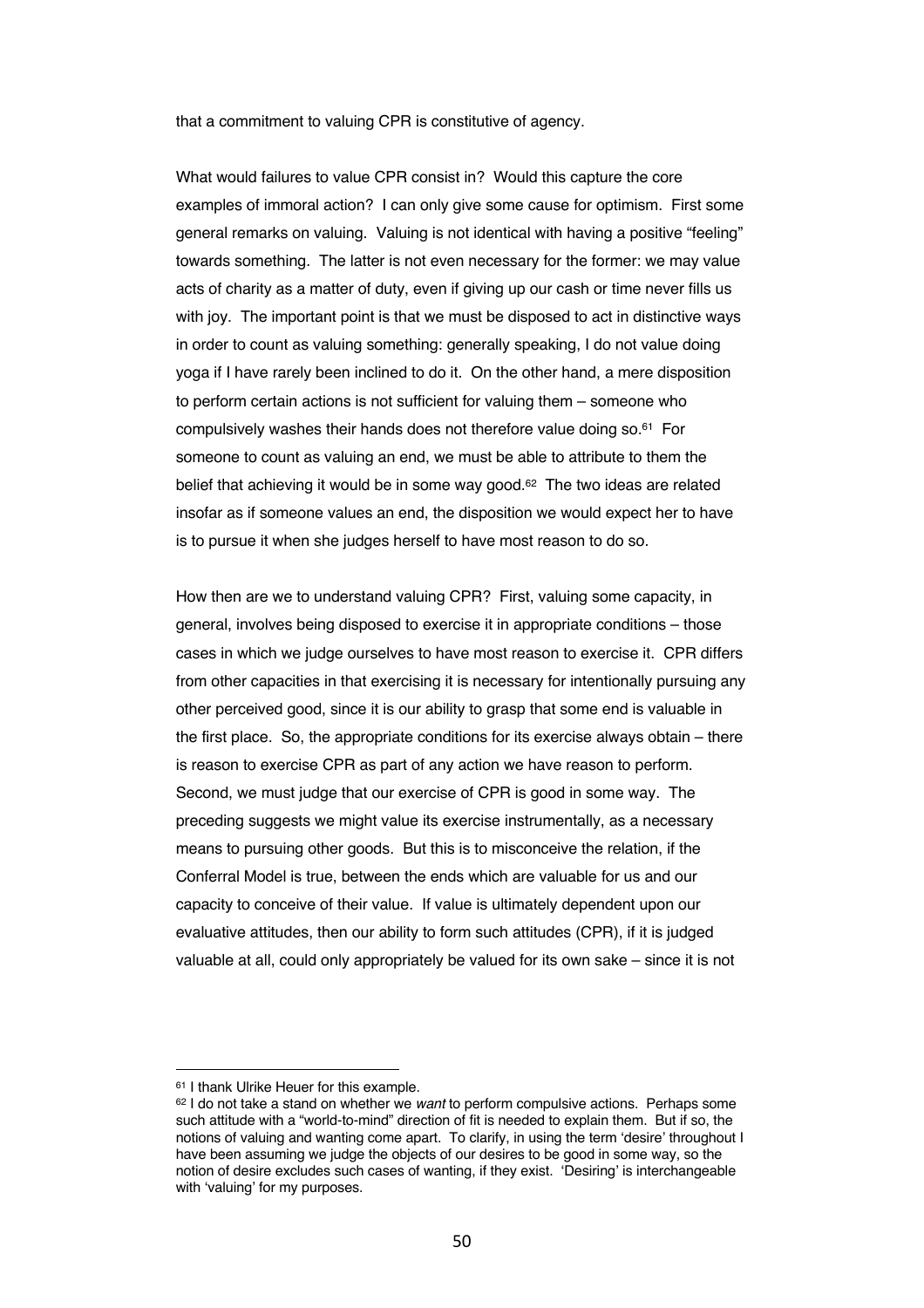instrumental to other goods, but rather our possession of it is a precondition of their value for us.<sup>63</sup> Both points will be important later (3.4.3).

Consider, then, an akratic – who is irrational. She acts against her considered judgements about what she ought to do, as laid down by her CPR. In light of the preceding, we can describe this as a failure to value (at least on this occasion) her CPR – since valuing it is, in part, to judge that we always have reason to exercise it, which she has not done here (at least not well). If so, we may draw the parallel conclusion that undermining, or failing to support in reasonable ways, the plans of others in accordance with what *they* judge themselves to have reason to do, also involves a failure to value CPR. It is natural to describe this as a moral failure.<sup>64</sup> Some might disagree. Perhaps what morally constrains our actions are objects, persons, and so on which we and others value *not* the fact that humans instantiate certain rational powers. This is a false dilemma. We can agree that these are the immediate objects of moral concern. This is compatible with insisting that we must care about them because they *are valued* – because they are so related to CPR.

A fair point to make about the argument I am going to present is that it does not establish the conclusion I am at this point endorsing – that we are committed to valuing *the* CPR insofar as we are agents. Rather, it shows that our agency commits us to valuing *our own* CPR. This is problematic because even if the latter commitment did imply we are subject to certain rational requirements, this would not give us a system covering *moral* requirements. Again, my suggestion is that we fail *morally* (at least it is one important way to fail morally) when we undermine or fail to support in reasonable ways the rational plans of *others*, that is, fail to value CPR *in them*. But this idea flounders if we do not fail rationally at all (let alone morally) by failing to value CPR in others – if we are not, as a constitutive condition of our agency, committed to its value. I will not be pursuing this line of discussion, but rather (for reasons of space) assuming without argument the following inference:

<sup>&</sup>lt;sup>63</sup> Valuing CPR would in this respect be akin to how we value certain other of our capacities for their own sake – which involves taking pride in them (an idea which is, in the context of how we view our own rationality, familiar from Kant (e.g. *Gr* 4: 410-11)). The salient difference is that we may be committed to valuing CPR in others too (see below), so the relevant attitude is really a *collective* pride and respect for our rational form of life (thus it is not practically unhealthy, as other forms of pride can be). I leave aside questions about our relations to non-rational creatures. I thank Ulrike Heuer for pressing me on this.  $64$  Our commitment to the value of CPR may generate (unconditional) requirements that are not obviously morally significant. It is plausible that an agent who values spending her days counting blades of grass is also irrational. This behaviour is inconsistent with valuing CPR since she is, necessarily, not pursuing any activities that might cultivate it. Pursuing some such activities is demanded as part of a rational response to the value of CPR.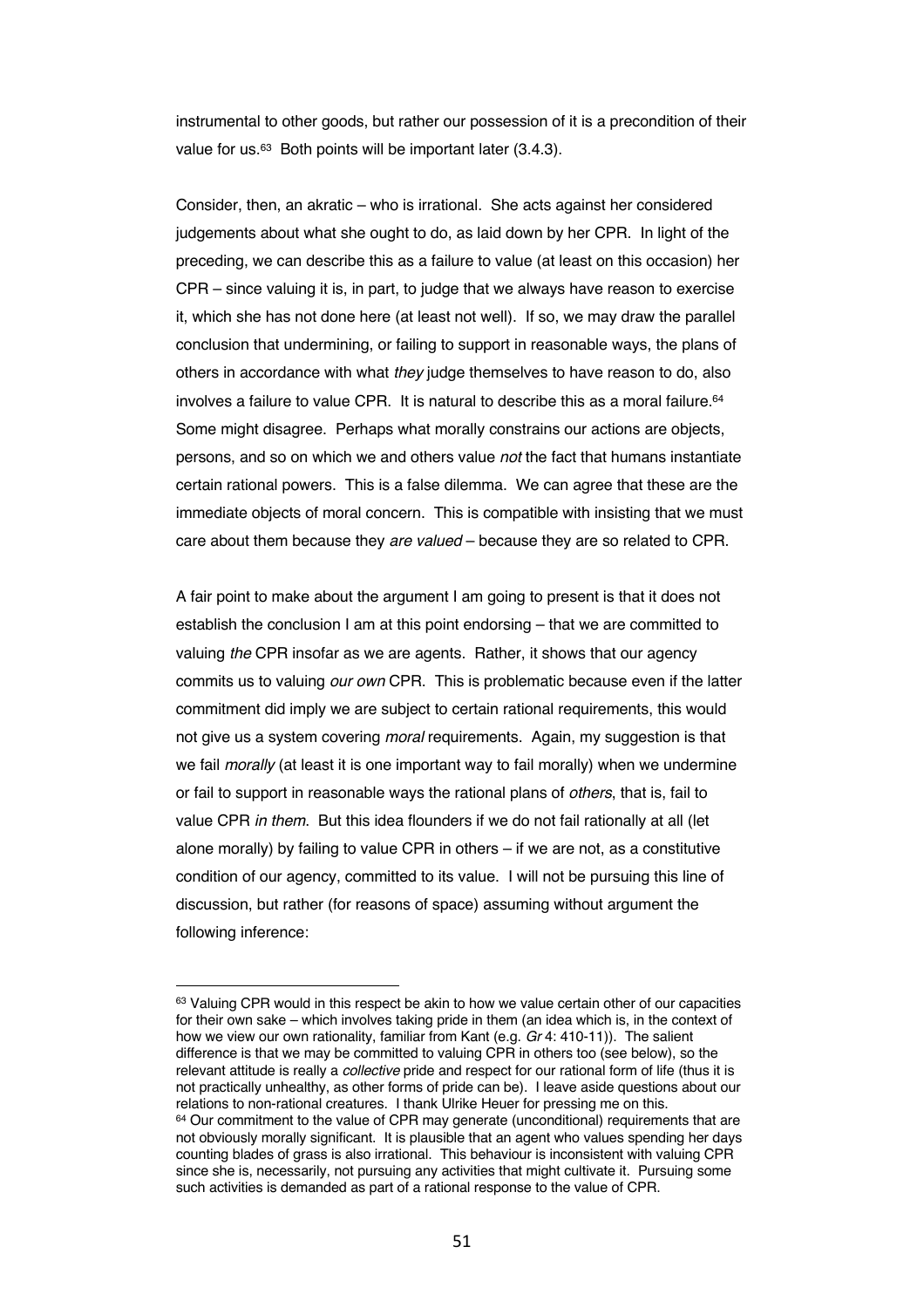- P) My agency is a sufficient condition of the value of my CPR.
- C) I am necessarily committed to the value of any agent's CPR.65

The intuitive idea is that if we judge the presence of some feature *x* to be enough for the presence of some other feature *y* in some concrete case, then, other things equal, we should judge *y* to be present whenever *x* is. Of course, someone might deny that other things are equal when I take my own agency to be sufficient for the value of my CPR, and when I consider whether your agency is sufficient for the value of your CPR – after all, I am me, and you are you. But this is at least not how moral agents understand their relations to each other: the simple fact of us being different persons is irrelevant to our value from the moral point of view. In fact, the original proponent of the argument I offer here – Korsgaard – has not always accepted this route to the claim we must value CPR in others (1996: 132- 45).66 I will not examine this disagreement here. Relatedly, I will not attempt to reconstruct Korsgaard's argument since my purposes are not exegetical. But the argument set out here is greatly indebted to it.<sup>67</sup>

#### **3.4 The Argument**

#### **3.4.1 Rational Agency**

One of my main ideas in 1.2 was that our applications of the concept of a reason are bound up intimately with the intelligibility of praising and criticising actions. Indeed, praising and criticizing actions *just is* to subject them to a distinctive form of *normative* assessment – an assessment based on the reasons for performing them. Hence, such assessments are only intelligible when an action was, or could have been, done for reasons. Recall too the connection we established between whether some consideration can be a normative reason and the possibility of it explaining action. This allows us to distinguish cases where merely *evaluative* (that is, non-normative) assessments concerning our position in the world are appropriate.<sup>68</sup> For example, I may think it would be good (for her and for me) if my

 $65$  See de Maagt (2018: 891). To be clear, 'the value' here refers to values as understood by the Conferral Model (see 3.2).

<sup>66</sup> The failure of Korsgaard's alternative strategy is much discussed (e.g. Hills 2010: 96-101). <sup>67</sup> See especially 1996: 120-25. I also draw upon work that *does* take itself to be reconstructing Korsgaard (Stern 2015; Street 2012), and some objections I address my proposal to are originally directed towards her position (Brady 2002; Fitzpatrick 2005; Ridge 2005; Stern 2015; Street 2012).

<sup>&</sup>lt;sup>68</sup> It should be distinguished too from the kind of assessment of non-rational, but functional, life forms I described earlier, e.g. there is something amiss when certain plants fail to flower in the spring. The salient difference between this case and the one I am about to describe is that it is implied about the subject of the assessment, i.e. the plants, that they are entities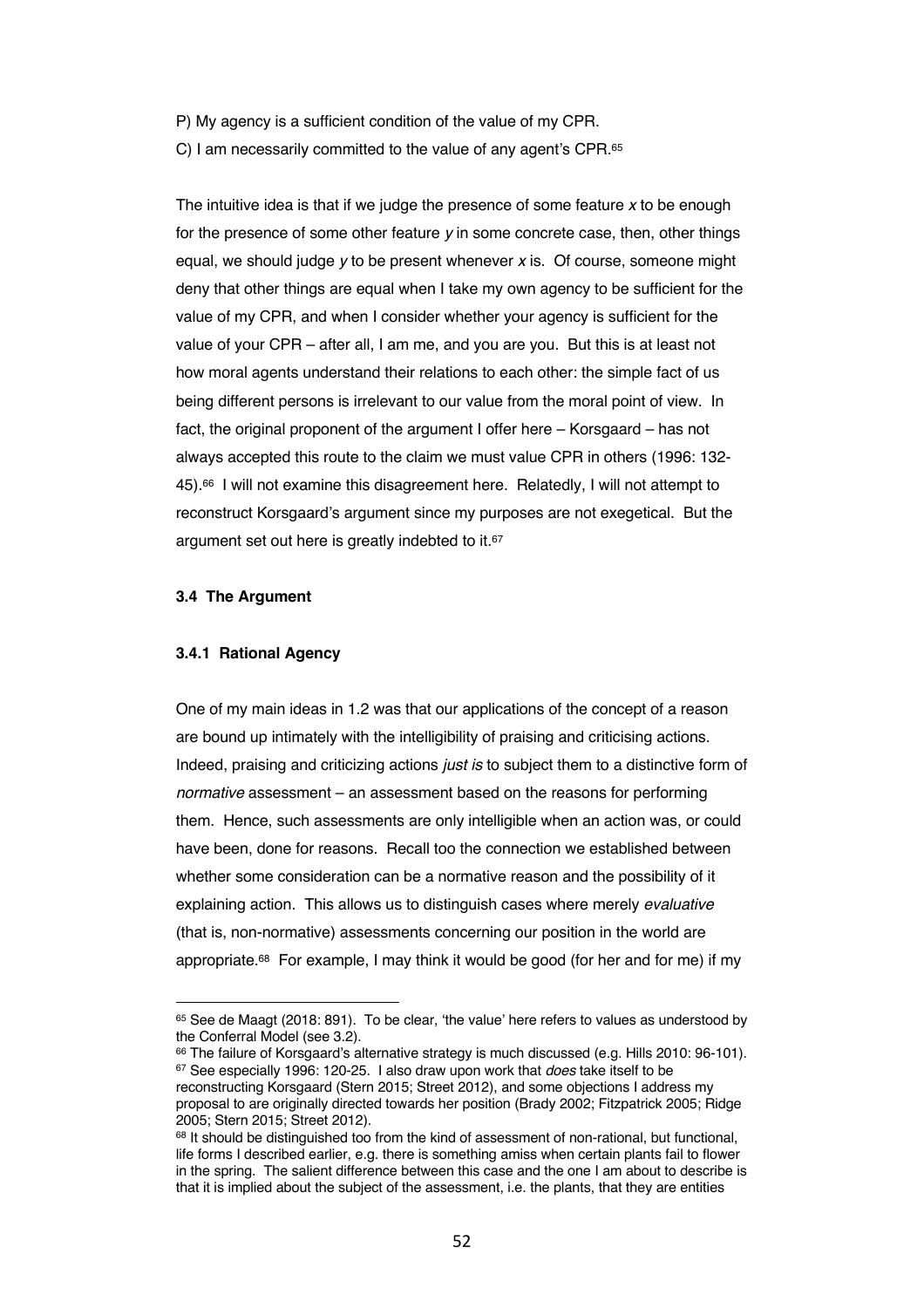friend were to recover from her illness by tomorrow so we could get lunch. But assuming she takes steps to look after herself between now and then, it is unintelligible for me to criticize her if she does not recover. The thought that it would be good if this happened is incapable of functioning as a reason for her to actually secure that outcome – this is why it is unintelligible to criticize her merely for the failure of that outcome to materialize – because it is in important respects beyond her control.69

But in virtue of what are we ever *in control* of whether something happens such that we might be criticisable with respect to it happening or not? Why do nonhuman animals never act for reasons? The preceding reveals that the possibility of the value of some end explaining our action is essential to the appropriateness of criticism. So, the answer to our questions is that we have the capacity to reflect upon whether certain considerations *justify* particular actions. It is the fact they justify, when they do, that guides us in the rational performance of actions. Certain other species can engage in reasoning of a kind – they adopt ends as responses to features of the world they encounter and then figure out how to realize them. In one sense we might say they "act for reasons" by pursuing courses of action that effectively realize these ends – which they even see as "good", in the sense of being attracted to pursue them. But this is not the sense of acting for reasons that applies to us. *This* sense implies that the agent takes her ends to be justified – which is only possible if she can reflect on whether the considerations which she takes to support her ends really do support them, i.e. if she has CPR. The question of whether their ends are justified does not arise for non-human animals – their ends are just their ends. Hence, their actions cannot be said to be justified or not, in the sense of supported by reasons, and it is inappropriate to praise or criticize them as if they were. Rational agency, because it is normative, presupposes and is entailed by exercising CPR.

#### **3.4.2 The Problem**

The objection to realism in 1.6 was that if we deny reasons are conceptually connected to desires, then we cannot explain why reasons will motivate rational agents – which an account of the nature reasons must do to explain how any

which are incapable of ever having reasons – not merely that they did not have certain reasons on a given occasion. See below.<br><sup>69</sup> The thought may still provide reasons for her to avoid negligence with her health. So it

may be intelligible, and even warranted, to criticize her for failing to take certain prudent measures.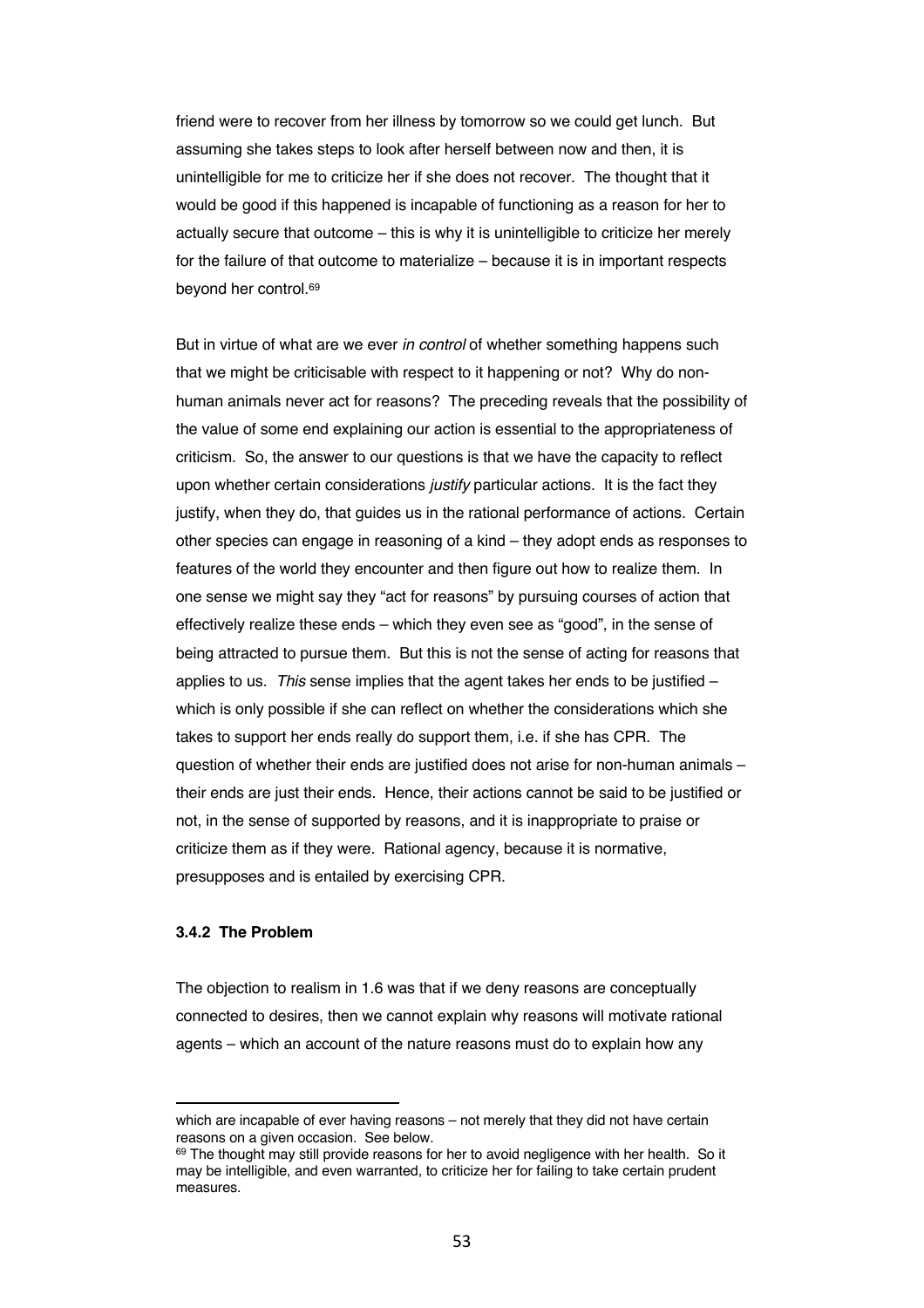standards are normative for action. So, these standards must be dependent upon our desires. This conclusion *should* strike as overly hasty. If the charge against realism is that the facts it appeals to as the grounds of our reasons are not normative, then exactly the same charge can be levelled against desire-based accounts. That is, it is unclear how the addition of desires into the picture could succeed in accounting for the *normative* dimension of action, since desires are not in themselves normatively significant. That we desire some end (once we rule out mistakes in instrumental reasoning, false non-evaluative beliefs, and so on) is not straightforwardly a reason to pursue it. This is the familiar point that we can desire ends, sometimes very strongly, which lack value entirely. This bears on desirebased views in the following way. Desiring some end is a necessary condition of having a reason to bring it about. But now it seems the contribution our inclination to pursue some end makes to our having a reason to do so cannot be a *sufficient*  contribution. That is because the value of the end as it appears to us may be nonactual.70 We need a reason to treat our desires as reasons – that is, we need a reason to hold they are desires to promote or act in otherwise appropriate ways towards some genuine good. The problem for desire-based views is that they claim values and reasons are *always* dependent upon evaluative attitudes. But it now seems we have to use the notion of reasons – the notion evaluative attitudes are supposed to explain – in order to explain when desires are linked to genuine goods, and hence can be treated as reasons. A vicious form of circularity threatens. I will argue that the objection is avoided because we must treat certain desires as reasons insofar as we are agents – and we do not need further reasons for doing so (3.4.3).

Before this, the nature of the problem needs to be clarified further. In order to act, we must take some considerations to be reasons. I have indicated that any exercise of agency is governed *constitutively* by constraints which, it seems, can only be established through theoretical arguments. Am I suggesting that failing to establish this result here – or, if that is successful, of failing to act in accordance with the constraints in question – means it is impossibile to act for reasons? This seems absurd. After all, agents go about their lives without worrying whether it is beyond doubt that they should take the considerations they do to be reasons

<sup>70</sup> I take this point to be completely general. Someone might object that because *whenever* we desire something obtaining it will be pleasurable, then obtaining it will result in *some*  good because pleasure is good – even if this good is ultimately outweighed by its bad consequences. So desiring does, by itself, make its intentional object good (in one respect). I do not think this is right. The pleasure that will result from an action because it is desired may not be a good-making feature of it (if the action is sadistic, say). We must be attentive to other features of the pleasurable action to determine whether this is so.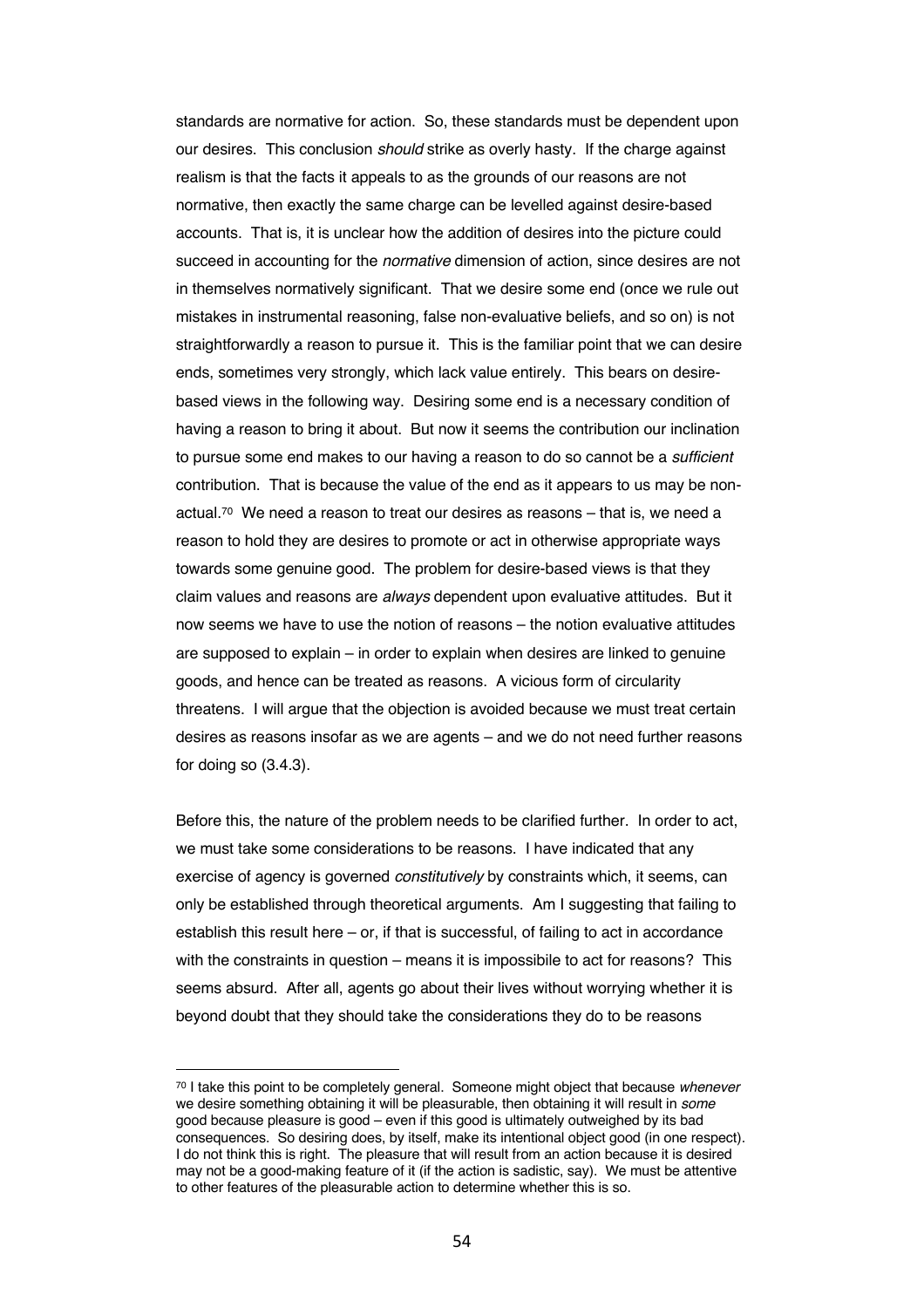(Brady 2002: 409). If there is a solution to the "problem" that we must take some considerations to be reasons in order to act it seems to be: take some fact, any fact, to be a reason. And we do that without trouble anyway. But this is to misunderstand the problem. The problem *is* that we act for reasons without any trouble – or rather of explaining this. The argument I will offer is "transcendental" (Stern 2015; Korsgaard 1996: 123-24). It assumes we act for reasons to see whether this can be given a coherent explanation. There are familiar worries about this form of argument (e.g. Stroud 1968). Perhaps the fact we must think and behave in certain ways in order that normative thought is possible does not show that it latches onto an aspect of reality. The thought which it makes possible may itself be illusory. But as Stern (2015: 61) notices, such objections have limited force against a view which already concedes that what normative thought is about (reasons) is dependent upon subjective experience: our rational aims and desires.

So, to return to the original point, if my aim is not to offer a solution to a problem which is trivially overcome  $-$  of getting us to act for reasons  $-$  is it rather to offer a characterization of how agents deliberate when they successfully act for reasons? This too is misguided. Since the characterization would be the product of theoretical arguments, it is implausible that it could feature at the level of ordinary conscious processing. Rather, I will describe the *commitments* which our reasoning has to embody in order that it leads to action. Simply because we may not realize we are committed to something does not undermine the idea, which is crucial to this essay, that such commitments will motivate us insofar as we are rational. It will motivate us insofar as we are rational precisely because its endorsement is *rationally* implicated in any set of ends that an individual endorses.71 That is, building upon Williams's (1981b, 1995) conception of rational powers described in Chapter One, they are directed towards attitudes which we can acquire by subjecting our antecedent desires to a process of rational deliberation. It does not follow that agents will necessarily care about satisfying these desires – that is, they may not care about being rational. Moreover, there may be nothing we can say to such a person to persuade her that she should care than to point out (unhelpfully) that she is irrational if she does not. But an account of reasons was never meant to rule this situation out.72

<sup>71</sup> Thus, the proposal is not hostage to empirical fortune (as Ulrike Heuer suggested to me). It does not follow from the view that if someone does not actually possess the attitude in question she is not an agent. Rather, it follows from the fact she is (minimally) rational – that she takes some considerations to be reasons, something we might in principle establish empirically – that she is committed to having it. I take it that rational requirements are not something which can be established empirically.<br><sup>72</sup> So, our criticisms of realism should not, and do not, hinge on the claim that it has nothing

to say to someone who does not care about being rational. See Fitzpatrick (2005: 675).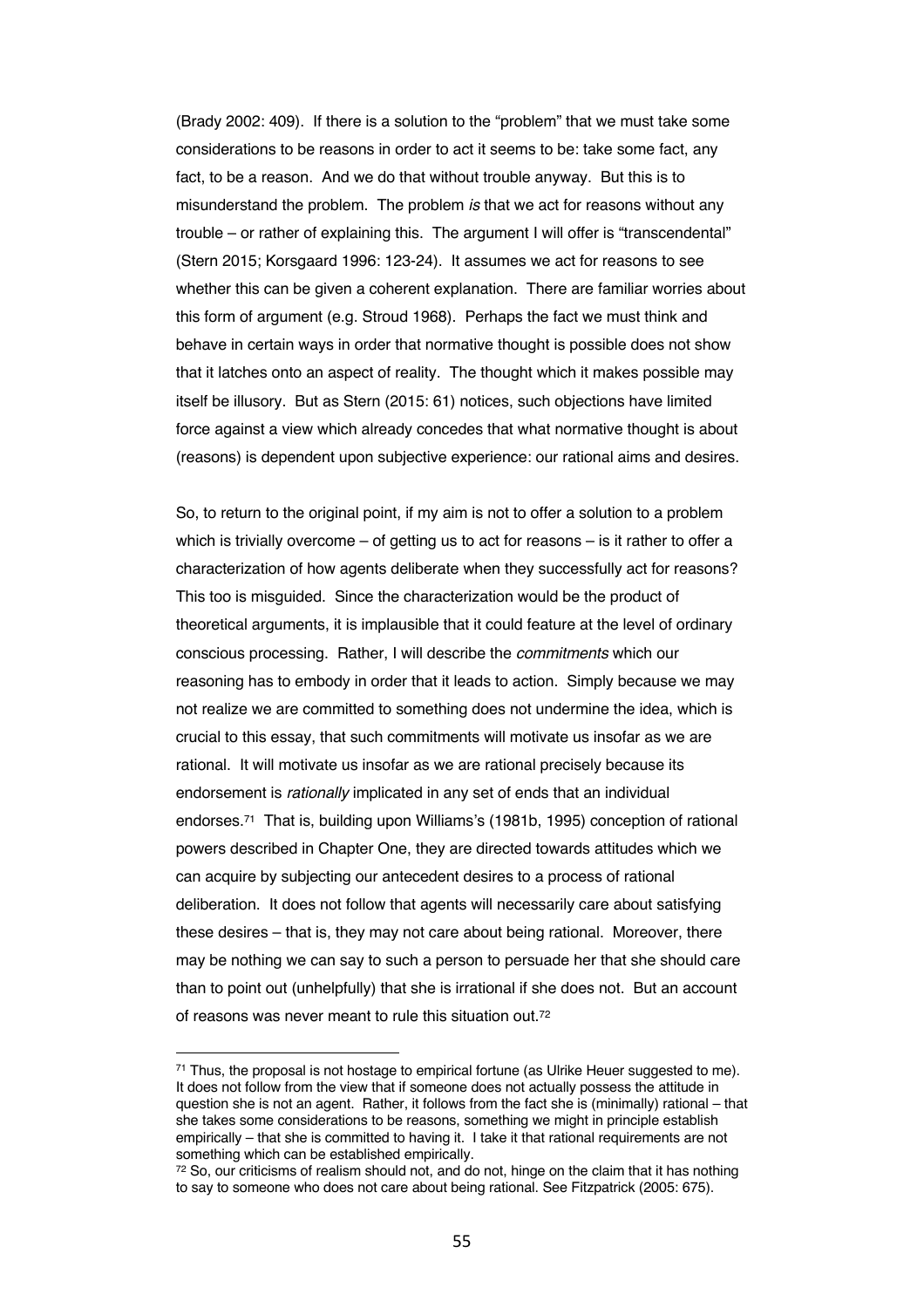#### **3.4.3 The Solution**

In sum, the challenge for desire-based accounts is that, since the mere fact we desire something does not make it good, there must be a reason to treat certain desires as reasons, and by implication their intentional objects as good. If this reason is itself a desire, as desire-based theories hold, then given the preceding thesis about desires, we need another reason to treat this desire as a reason, and so on indefinitely. If there is a solution to this problem, it must take the following form: there are some desires which we are committed to treating as reasons, which we do not need further reasons for so treating, and that give us reasons to treat other desires as reasons. The intentional objects of the former kind of desire would be unconditionally good. The condition of the goodness of any other end would be that these desires ground reasons to treat desires for the other ends as reasons to pursue them. I will argue that a certain desire can play this role – a desire directed towards practical reason itself.

But why think only a desire with a certain content can do this: are there not an abundance of evaluative attitudes that do not stand in need of further rational support, and which yield reasons to take other considerations to be reasons? For example, Stern asks (2015: 67-8), if he is a loving son, what further reason does he need to act in ways that befit this identity? His identity gives him reasons to act in these ways and the identity itself can be brought into doubt only by giving him reasons to reject it. But why should he accept any such consideration *as a reason* unless he has already given up the identity? That is, his identity gives him reason to deny they are reasons. But the issue is not whether the considerations we treat as reasons in ordinary deliberation are normatively suspect unless we can vindicate them completely.73 The problem is about how practical reason is possible at all if we accept the metaethical premise that reasons are conceptually related to antecedent desires. Returning to Stern's example: it is *qua* desire (judged from the philosopher's perspective) that his desire to act as befits a loving son is normatively suspect, and not *qua* perception of a reason to act in this way. The ease with which this perception makes a claim on him is what we are trying to explain – not what we wish to put into doubt. It is only by abstracting from the concerns that occupy us in everyday life that we can bring the problem into focus. It is also for this reason that no ordinary desire can resolve our difficulties, but only a fairly abstract one which is suitable to the context of the problem.

<sup>&</sup>lt;sup>73</sup> Stern recognizes this point. I have benefited from his take on Korsgaard's argument.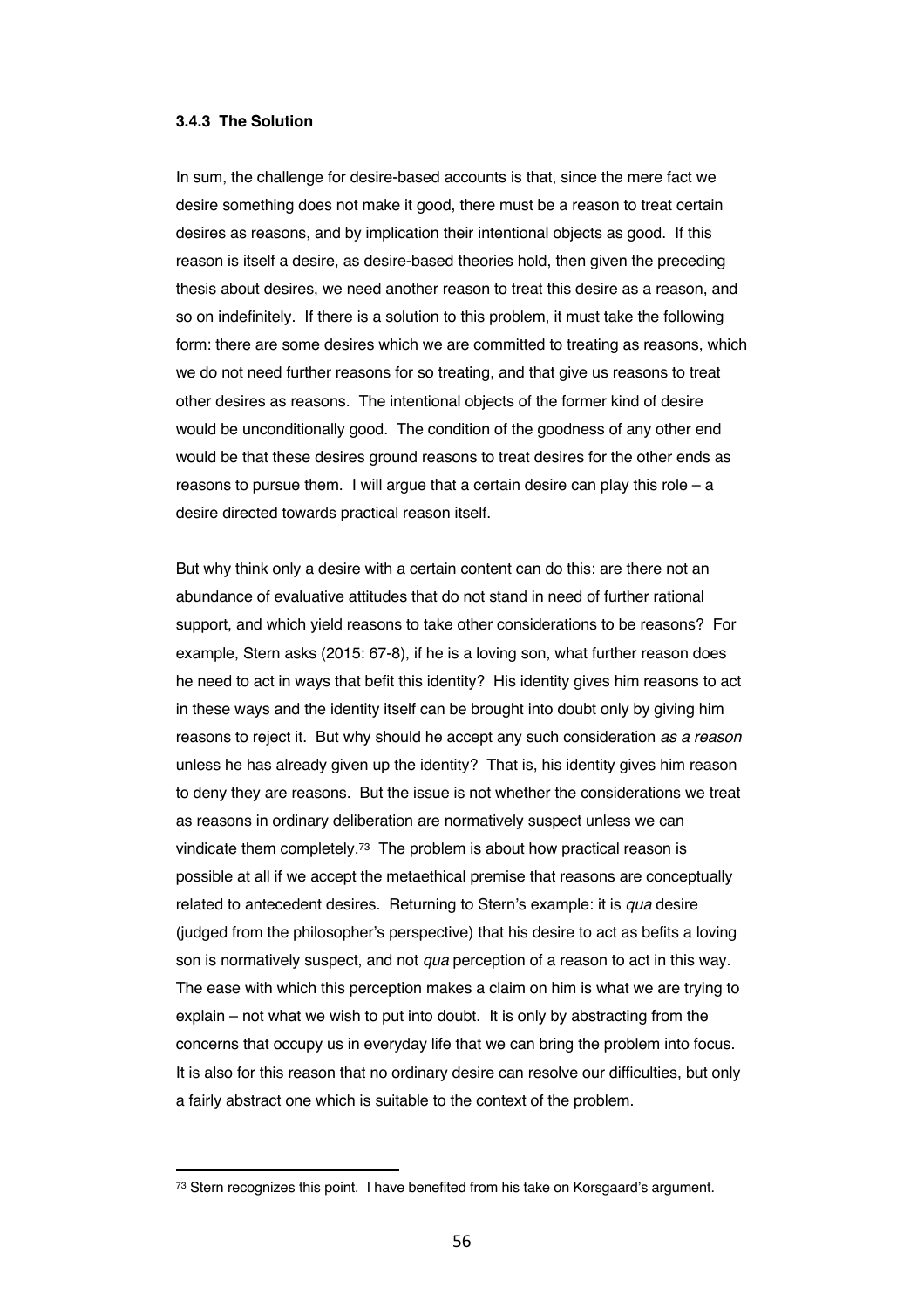I must now show that the normative force of certain desires would be explained if we were committed to valuing CPR. I have to show that it (i) gives us a reason to treat other desires as reasons (subject to the constraint that doing so is compatible with valuing CPR) and, (ii) that we do not need further reasons to value it.<sup>74</sup> If we value CPR this involves thinking we have reason to use the capacity for its own sake, as I argued in 3.3. This gives us reason to take other things to be valuable, so we can see them as giving rise to reasons – thus satisfying (i). This is because, as noted in 3.4.1, a rational agent *just is* someone who exercises CPR – which means treating some considerations as reasons. As Street puts it, rational agents "*need* reasons to act" (2012: 47).75

It remains to be shown that we do not need further reasons to value CPR – thus satisfying (ii). This is needed to complete the argument that we are committed to valuing CPR insofar as we are agents. We must remind ourselves that even if it is true that the value of CPR gives us reason to treat other desires as reasons, if we need further justification for valuing CPR our initial problem remains. If a desire directed towards practical reason itself was like any other desire, we would need reasons to hold that it was a desire for some genuine good in order to treat it as a reason. But this further justification would according to desire-based views just be rooted in further desires, for which the same issue can be raised. Desires do not by themselves make their intentional objects good, and thus are insufficient to ground reasons *qua* desire. But we do *not* need further reasons for valuing CPR – our commitment to valuing it provides its own justification. The answer we can give in response to the question "Why value CPR?" is that we have the same reason to value it as we have to value things in general – we must value some things in order that we can see ourselves as having practical reasons.76 But we have *this* reason because we are already committed to valuing CPR.

In short, the argument is this. We are committed to valuing CPR insofar as we are rational *if a desire-based account of reasons is true* because only such a commitment could explain how genuine normativity is possible within that framework. Since I have argued in favour of desire-based accounts, it follows that

<sup>74</sup> The next part of the argument draws upon Street's (2012: 47) reconstruction of Korsgaard.

<sup>75</sup> More on this in 3.4.5.

 $76$  Someone might re-raise the objection from 3.4.2 why this does not simply give us a reason to value anything – rather than, specifically, CPR. So the structure is clear, I am suggesting we do have this general reason to value things. But if we accept a desire-based theory, that we have this reason (and, by implication, any reason at all), only makes sense if we assume commitment to some value which implies we have this reason and is itself justified by it. The value of CPR fits this specification.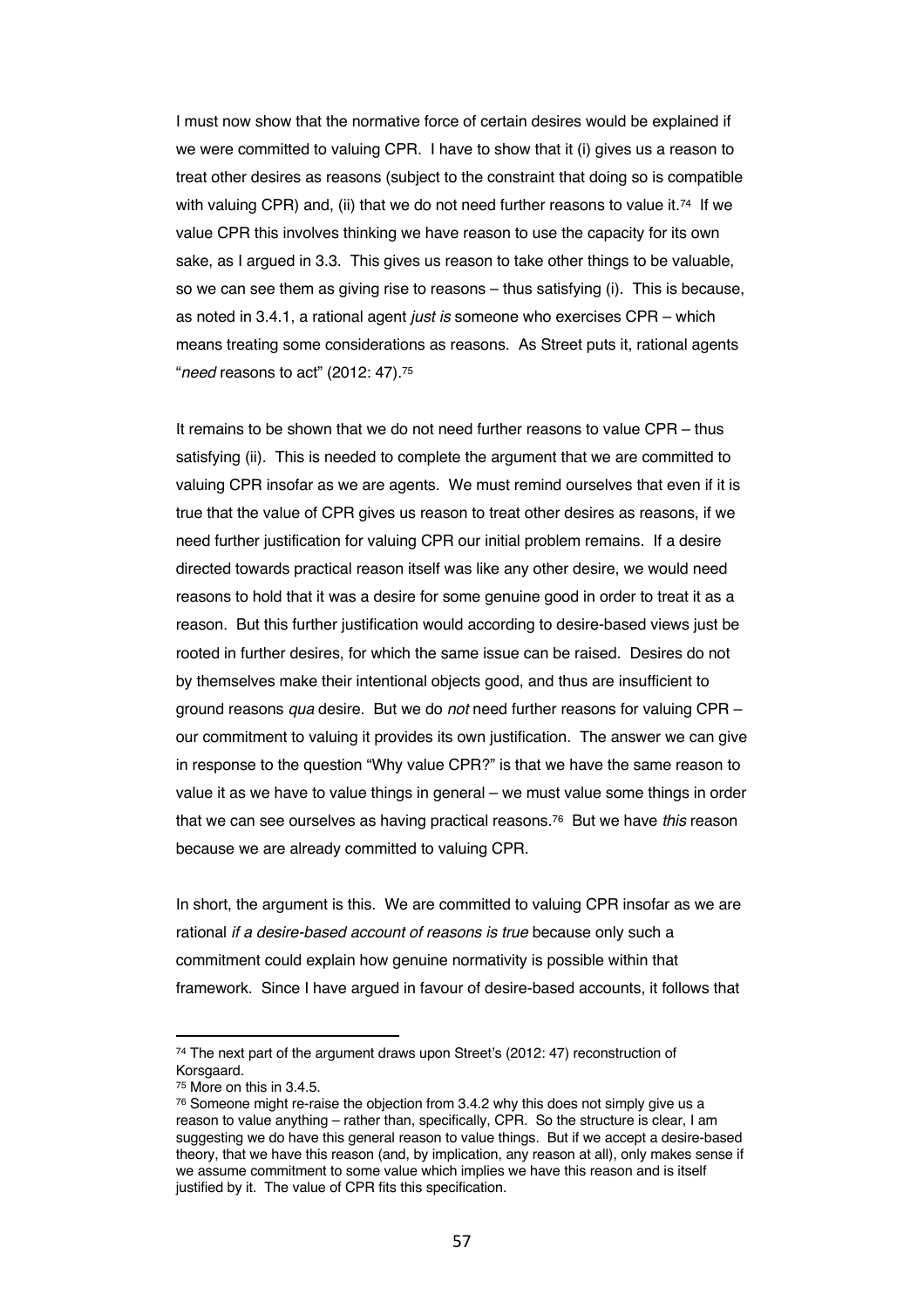we are committed to valuing CPR insofar as we are rational. This commitment is constitutive of agency and explains the phenomenon of practical authority in the way described in Chapter Two. We can now see that the explanation of how valuing CPR satisfies (ii) and the explanation of how we act for reasons are mutually supporting. We are entitled to the assumption that we are *already* committed to valuing CPR, and hence we do not need further reasons to value it (satisfying (ii)), because *acting for reasons is possible* (what needs to be explained) and a commitment to valuing CPR is a condition upon acting for reasons (the conclusion of the argument). So too, a commitment to valuing CPR is a condition upon acting for reasons (in part) because it satisfies (ii). This *is* circular. But not viciously so, since we only wanted to show there is a coherent explanation of what seemed obvious anyway – that we act for reasons.

#### **3.4.4 The Unconditioned Condition of Value**

I will now discuss some implications and objections in the rest of the chapter. The conclusion that we are committed, as a condition of our agency, to *valuing* CPR is surprising because it assigns a role to CPR which is not demanded by the minimal conception of rational agency outlined in 3.4.1. It may be a trivial fact that when we act – when we exercise CPR – we *have* CPR. But it does not follow directly that CPR is ever (let alone always) valuable or that we have reason to exercise it.<sup>77</sup> There is, after all, no general principle connecting mere possession of a capacity to the value of that capacity or the value of its exercise on a particular occasion. I have the capacity to swim: that this is a *good* skill to possess may be a reason to nurture it in various ways, but this does not preclude circumstances in which there is *no* reason to exercise it (e.g. if the tide is very strong and swimming in the sea is the only way I could exercise it right now) (Raz 2011: 158-59). It is also true that most human beings have the capacity to kill each other. Arguably, this is a capacity we *never* have reason to exercise – and the reasons we have to *prevent* its exercise exist because it is *unfortunate* that we have this ability. We cannot usually say what reasons are generated by possessing capacities without first specifying whether it is good or bad (on balance) for us to have them, and whether it is good or bad that we exercise them on a given occasion.

<sup>77</sup> And to exercise it *well*. Someone might worry that even if I can show we always have reason to exercise CPR it does not follow that we always have reason to exercise it well, and hence to conform to constitutive standards of agency. But actually our reason to exercise CPR does imply we should do it well because of the manner in which we must value it – *for its own sake –* which gives rise to this reason.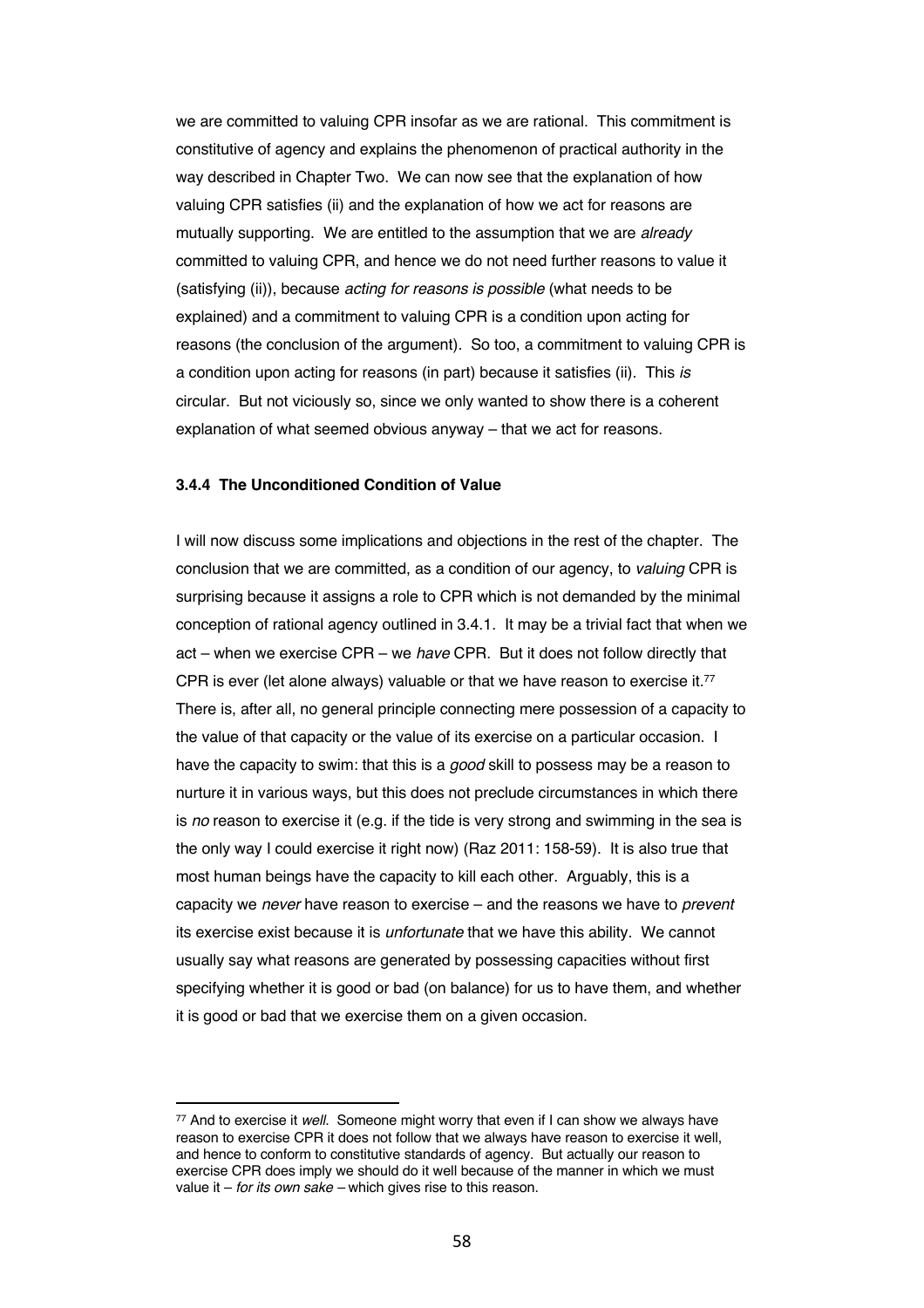I have insisted we are committed to valuing CPR insofar as we are agents. Thus, CPR is not only valuable, but unconditionally so – valuable in every conceivable circumstance – since I am arguing that the possibility of all value depends upon our commitment to *its* value.78 This is a welcome conclusion for my argument. I hold that moral requirements are grounded in constitutive standards of agency. These are unconditional and hence presuppose values which are unconditional: practical reasons just are the values there are in performing certain actions; so if a reason applies in every conceivable circumstance, it must appeal to something which would be valuable in every conceivable circumstance. If when we criticize an agent's immoral action we point to the good an alternative action furthers besides the moral good itself, our criticism is not a *moral* one. Morality requires we do the right thing for its own sake, and not for these additional benefits. So, the goodness that acting morally instantiates cannot be explained as derivative from further valuable goals which are *contingently* furthered whenever we act morally. The moral good is unconditionally good, and hence moral reasons are unconditional. This is just the character of the requirements imposed by constitutive standards of agency.

Ridge worries that arguments for the conclusion that CPR is unconditionally good (like mine in 3.4.3) depend on the idea that "for anything to be the unconditioned condition of the good of anything else, that thing itself must be unconditionally good (2005: 59)". If there is a condition on the possibility of all value, then it must be valuable and *its* value cannot depend on the value of anything else. So, supposing my argument did apply the inference, it would have this form: because we must believe some ends are valuable in order that we act for reasons, and the value of ends is conditional upon exercising CPR79, we are committed to valuing CPR in virtue of acting for reasons. But Ridge doubts whether the principle is sound: "Why should one suppose that simply because X is the condition for the goodness of everything else that X itself must be good *at all*, much less unconditionally good? (Ibid: 65)".80 Indeed, I myself have provided apparently disconfirming evidence to the principle; namely, my claim that it can be rational for agents to regret their agency, precisely to *disvalue* it. How could this be rational if agency is unconditionally good? I will address this in 3.5.

<sup>78</sup> So more properly, it is valuable in any conceivable circumstance in which anything at all has value – that is, in which there are agents. This fits with the Conferral Model which holds that values just are dependent upon the (rational) evaluative attitudes of agents.  $79$  This is just the claim, from the Conferral Model, that values are dependent on the (rational) evaluative attitudes of agents, and so on our ability to form such attitudes (i.e. on CPR).

<sup>80</sup> Emphasis original.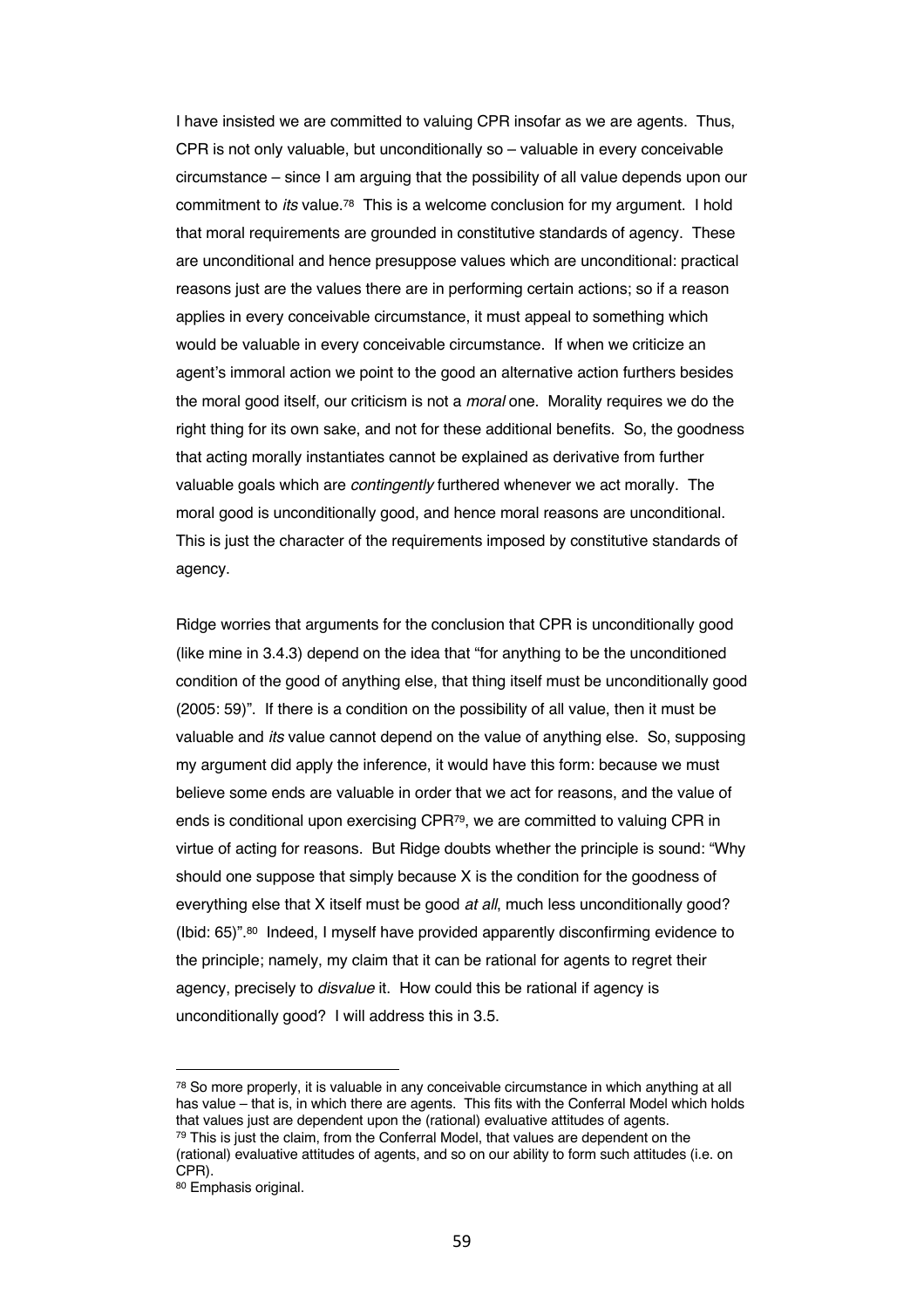First, why should we accept the principle? The crucial point, again, is our prior acceptance of the claim that if a consideration is a reason, or some end is valuable, this depends, necessarily, on our antecedent desires. I have argued there is a problem about how this dependence allows us to explain the value of any action. I have explained how this problem is solved once we see that acting at all commits us to the unconditional value of CPR. The commitment, if we have it, explains how the fact that something is an object of (rational) evaluative attitudes is what its value consists in. This supports the thesis that we actually have such a commitment. So it is not, as Ridge suggests, that the argument *depends* on the principle above as independently plausible. Rather, it *follows* from this line of reasoning that the unconditioned condition of the good of anything else is unconditionally good. If I am to make anything of Ridge's objection it is this. There seems to be a gap between what I have established, that we are committed to the unconditional value of CPR, and the conclusion that it *is* valuable unconditionally. But this is again to ignore the significance of presupposing that the Conferral Model is true. Values *just are* what we value in accordance with rational standards. I have argued that our commitment to valuing CPR is what provides this standard. It is the constitutive condition of *rational* agency. It follows that it is rational to value CPR – which establishes its actual (unconditional) value.

#### **3.4.5 Inside Agency**

Street (2012) takes issue with the role of the question "Why value CPR?" in the argument.<sup>81</sup> To recap, I have argued that a commitment to valuing CPR is the constitutive condition of agency. This is the case only if, in addition to giving us reasons to treat certain desires as reasons, we do not need further reasons for valuing CPR. So, the question "Why value CPR?" is a test for whether this condition is satisfied: do we need to go beyond what the value itself commits us to in order to justify our acceptance of it? But Street objects that because our commitment to the value in question is hypostasized as the constitutive condition of agency, the test does not make sense; so we could never establish whether the conditions for the truth of our hypothesis are satisfied:

In effect, one is asking: Does it matter (*as judged apart from the standards that determine what matters*) whether I take anything to matter? The proper reply to such questions is not to say yes, but rather to reject the question and say: Either you take something or other to matter or you don't; either you take something or other to be a reason or you don't. If you do, then something matters for you; then

<sup>81</sup> See de Maagt (2019) for another response to Street.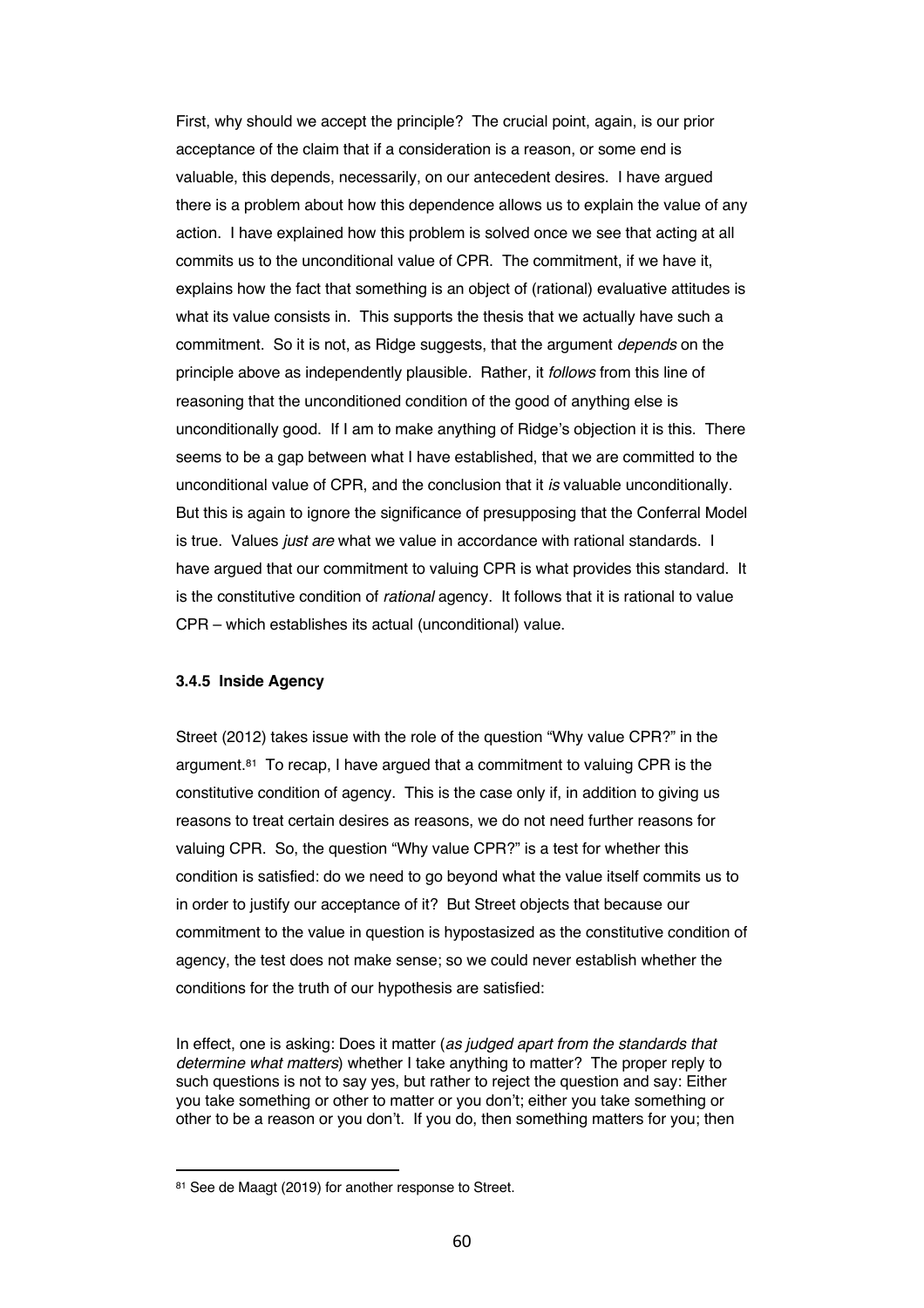you have reasons. If you don't, then nothing matters for you; then you have no reasons. (Ibid: 49-50)82

The claim is that because the conclusion is that our commitment to valuing CPR establishes the normativity of any consideration whatever, there can be no question within this scheme of whether that commitment is itself justified. It is just the precondition for the sense of any question concerning *our* reasons. There is some truth in what Street says. But it does not threaten the argument. She is right that (on the present view) questions about reasons, when posed by some creature who is committed in no way to valuing CPR, cannot have any significance for what we should do, and is unintelligible to us. This is an idea familiar from 2.5. Street is wrong, however, that the question on which the argument depends is *this* kind of question. That is, we assume for the purposes of argument that we act for reasons and attempt to show how this is possible. In effect, we are asking: suppose a commitment to valuing CPR were constitutive of agency, then what justification would an agent (by hypothesis, someone who is committed to valuing CPR) have for valuing CPR? Since (*inter alia*) her justification could be provided by her commitment to valuing CPR itself, we conclude that this *is* constitutive of agency because it renders intelligible our original assumption that we act for reasons. The crucial point is that precisely because of this assumption, the question "Why value CPR?" is only ever entertained as a question posed from *inside agency*.83

Street anticipates something like this response when she says "the Kantian constructivist might claim that these claims *are* asserted from somewhere – namely the standpoint of agency itself (Ibid: 50)".<sup>84</sup> I have suggested the argument is framed in terms of an agential perspective which is defined by its commitment to a particular value. But Street doubts whether such a commitment could provide reasons, either for itself or for treating other considerations as reasons, which it would need to in order to satisfy the conditions for being constitutive of agency. I claimed that because valuing CPR means, at least, thinking we have reason to exercise it for its own sake, and exercising it means treating considerations as reasons, its value would provide reasons to treat considerations as reasons. This is also the justification it provides for itself. The idea here may be summed up by the locution that we "need reasons to act". We can focus on this locution to better understand Street's objection to the idea that constitutive conditions of agency can give us reasons:

<sup>82</sup> My emphasis.

<sup>83</sup> There are limits to the intelligibility of even this interpretation of question. See 3.5.

<sup>84</sup> Emphasis original.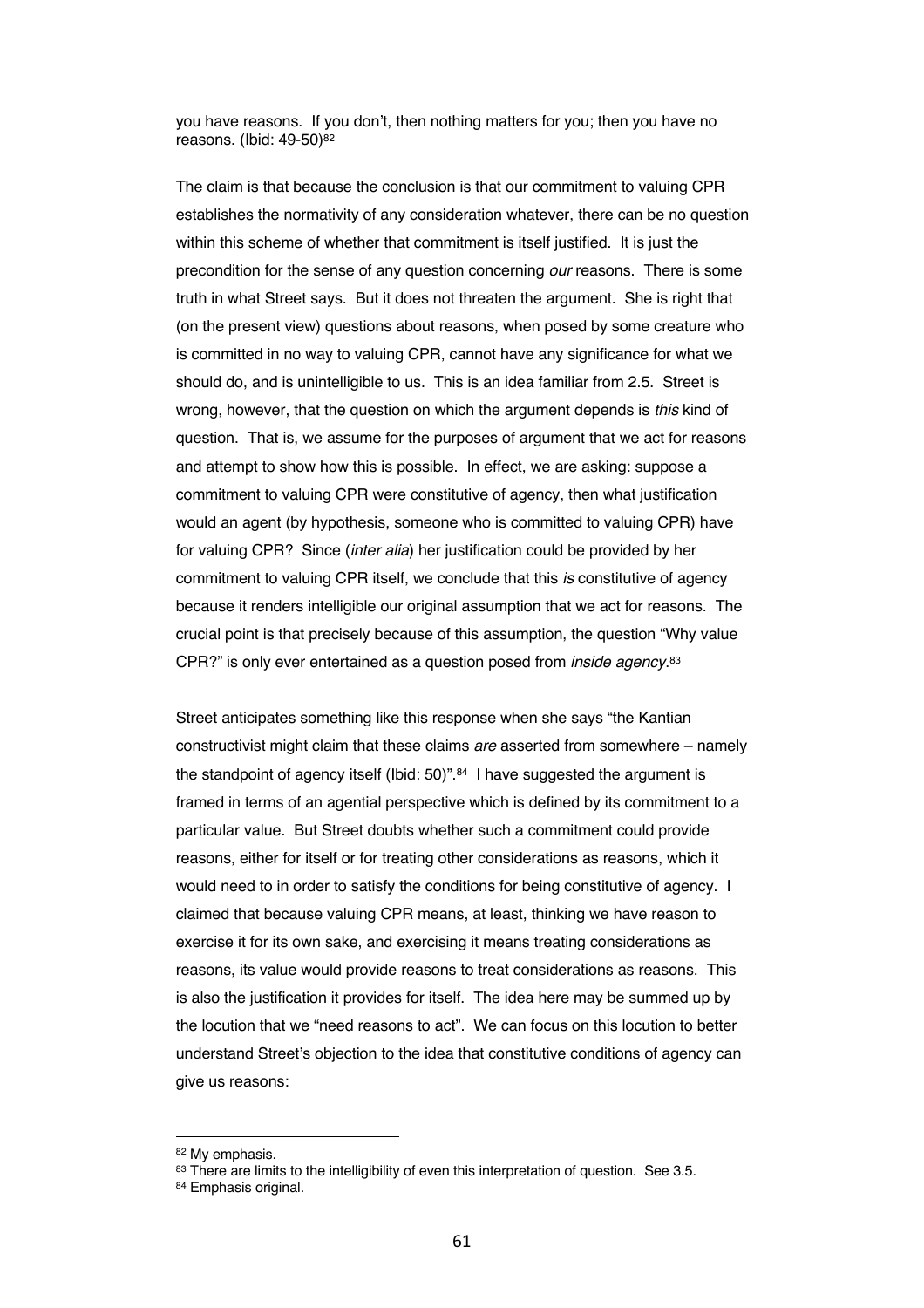On one interpretation, such claims state conceptual, "constitutive" truths, such as "To be a parent, one needs to have children." On this interpretation, these claims merely state what is involved in being an agent... On a second interpretation, however, such claims state substantive normative truths, according to which an agent has a reason to take something or other to be a reason… (Ibid: 51)

So, Street claims the locution that we "need reasons to act" involves either (i) the purely descriptive claim that agents, necessarily, treat some considerations as reasons, or (ii) the explicitly normative claim that agents have a reason to treat some considerations as reasons. Her objection is that whilst the second is needed to support the conclusion of the argument, only the first is true given the constitutivist framework. We need not reargue the case for (i): the claim that agents recognize reasons is just another way of saying their actions are subject to normative assessment. Street's claim that (ii) is false is essentially an extension of her original objection: the idea we could have reasons to be agents is confused because being an agent is rather a presupposition of having reasons and provides the criteria for determining what they are. But this concern is not empty even once we agree that the question is asked from *inside agency*, so there is a criterion for determining our reasons. The point might be that "reasons to be agents", or to treat considerations as reasons, still cannot be amongst them, since if we do not conform to such "reasons" we do not have reasons to begin with.

The possibility which Street ignores is the one developed in 2.4: constitutive standards of agency would provide *agents* with reasons to conform to them even if they did not *exactly* provide reasons for them (or non-agents) to adopt or continue to subject themselves to those standards.<sup>85</sup> The authority which constitutive standards of agency have for agents can be explained simply by the claim that if there are reasons for them to do *anything* then this has to be established by appealing to constitutive norms of agency. Does Street offer anything that undermines this? She provides the following as a counterexample to the idea that constitutive conditions of being an X provide X's with reasons to satisfy those conditions: "a "parent" who does not have children does not have a reason to have children; rather, he or she is not a parent at all (Ibid: 51)". This too can be handled by my account of why constitutive conditions of *agency* provide agents with reasons. The explanation why the constitutive condition of parentage (to be distinguished from "parenting") does not provide even an evaluative measure is that it is not, in a certain sense, a *standard*. That is, it does not admit of degrees of failure in conforming to it. Agency is unlike this. We are all committed to valuing

<sup>85</sup> The idea that they could provide non-agents with *any* reasons is senseless unless they have an independent reason to conform to them.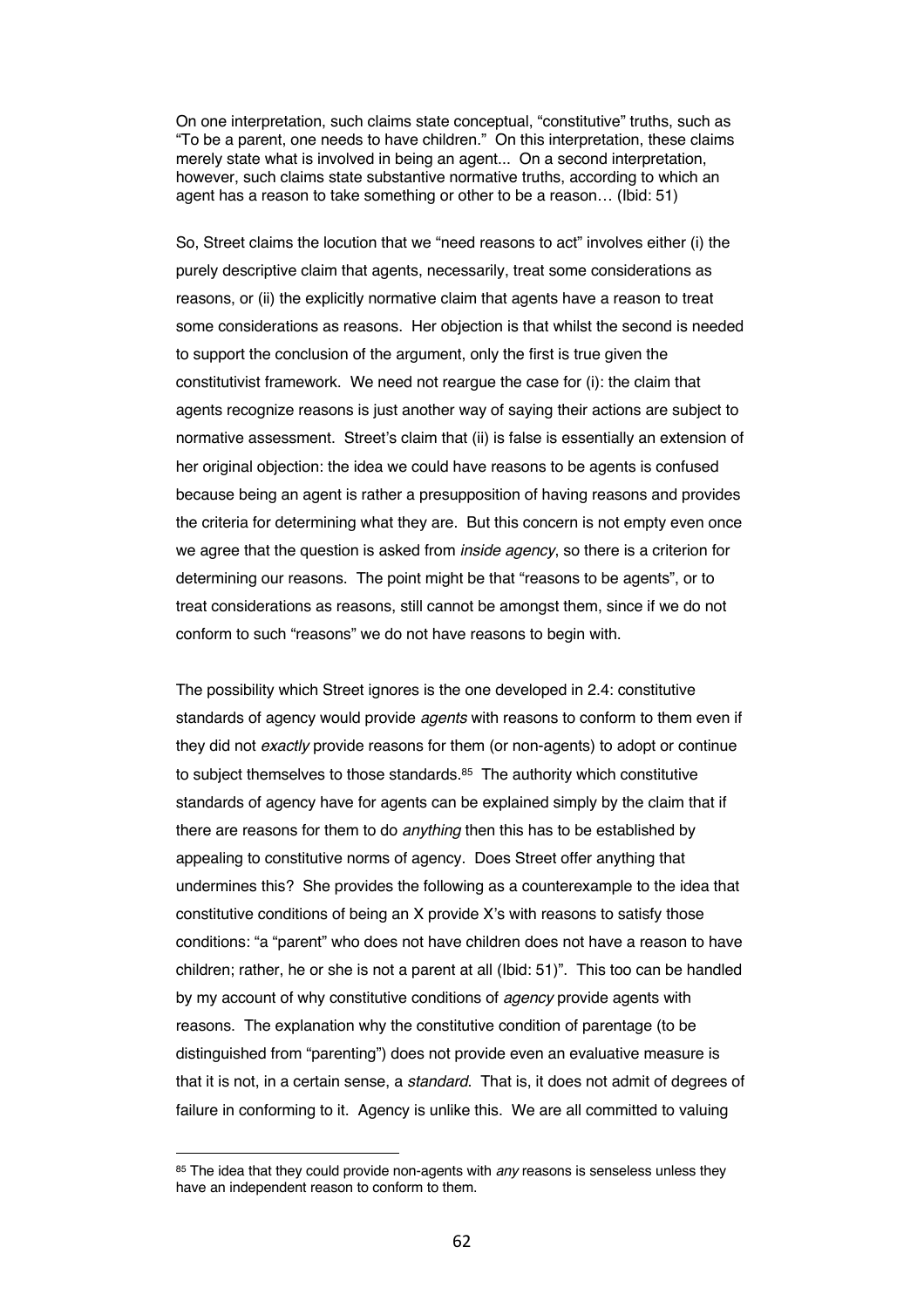CPR, but this does not mean we live up to our commitment. We may exercise our agency *poorly* – such evaluations are rooted in how well we carry out our constitutive function as agents. That we have *reasons* to improve as agents is a consequence of the further arguments I have given in favour of building an account of the nature of reasons out of this evaluative standard.

#### **3.5 The Value of Agency and Regret about Agency**

I will conclude by addressing an apparent tension in my argument. This is brought into view by an earlier strategy which I have just re-invoked. This is the claim that reasons to be agents are not needed to explain why, if there are constitutive standards of agency, those standards would give agents reasons. But now I have argued that we *do* have such a reason because our commitment to valuing CPR is constitutive of agency. So, first, why did I need to make the earlier point if I was, anyway, going to claim that constitutive norms of agency are self-validating? The answer is that without that argument, the case I have been making that we have reason to treat considerations as reasons would be vulnerable to the sort of objection raised by Street above. The charge that there could not be reasons to be agents gets much of its sting from the idea that the force of those "reasons" must derive wholly from the fact that constitutive standards of agency are self-validating (if in fact they are). But the self-validation of standards does not seem sufficient to generate reasons to conform to them. If there are incommensurable self-validating standards, how do we determine which standards to follow? This concern is heightened by the fact that the standard in question, being an agent, is so abstract and thus has the appearance of being rationally optional. I will return to this shortly. The significant point is that the sting of this argument is removed once we see that the authority of constitutive norms of agency does not derive from their being self-validating, but from their being constitutive standards of *agency* when such standards are *the* source of reasons. This explains why I could not progress directly to the argument of this chapter.

But this leaves a more serious worry untouched. How did I demonstrate that this alternative interpretation of the authority of constitutive norms of agency is correct? In part, by arguing that it is intelligible to *regret our agency*. This was meant to rule out the suggestion that having reason to be agents could be the sole explanation why constitutive norms of agency are rationally binding. This is because the intelligibility of such regret indicates we do not always have *most* reason to be agents. So if that reason were all that bound us rationally to constitutive norms of agency, then those norms could not provide us with unconditional reasons, e.g.

63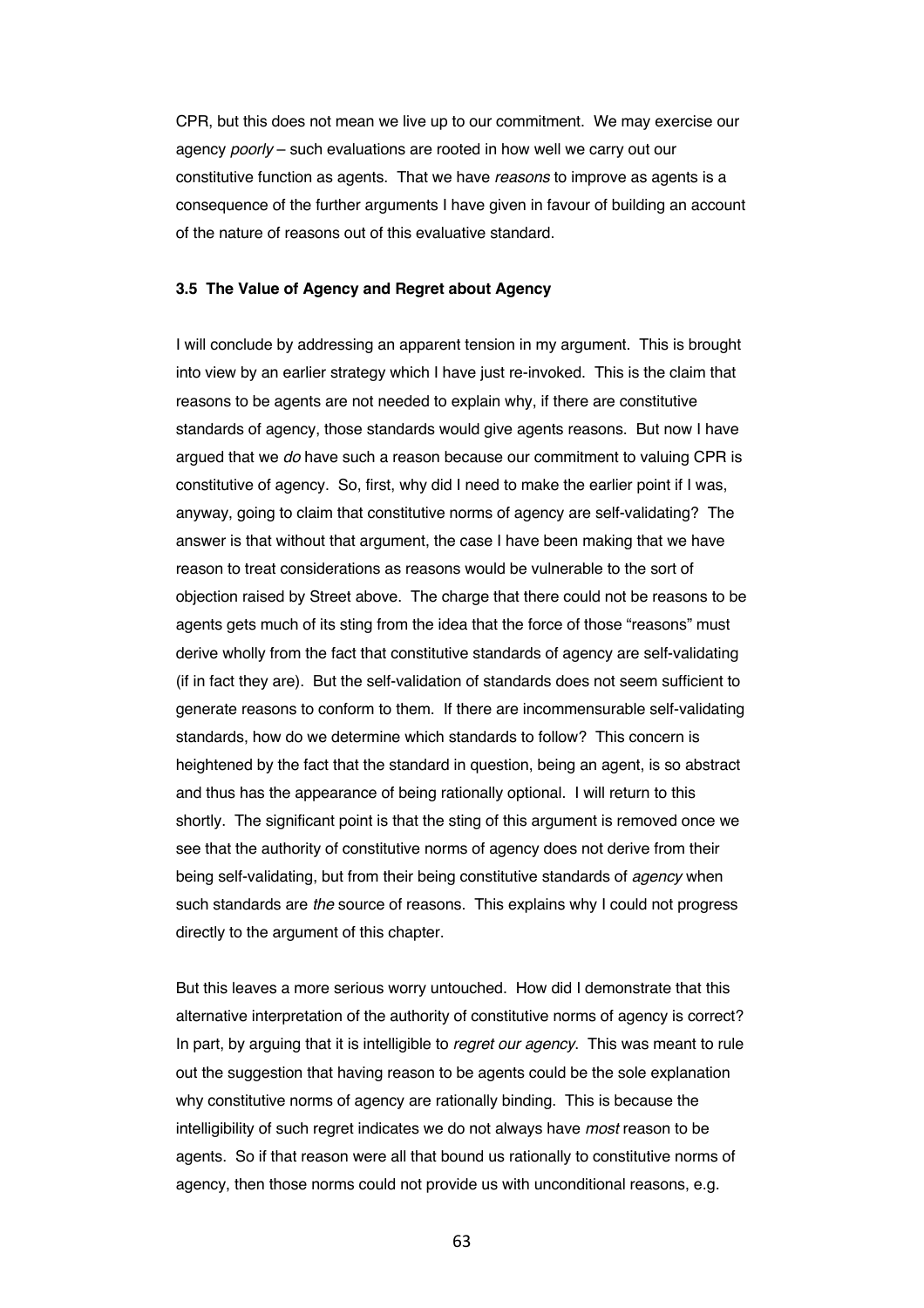moral reasons. Suppose I do not have most reason to be an agent, and further that constitutive norms of agency are what generate moral reasons. In this case I do not have a reason to act morally – which leads to the absurdity that moral reasons are conditional. If I do not have most reason to be an agent, and I do as I have most reason to do, then I will not be an agent. If it is actually *being* – or at least having most reason to be – an agent in virtue of which constitutive standards of agency give me reasons<sup>86</sup>, then the moral standards which are included in these will not be binding upon me. Thus, the intelligibility of regret about agency suggests that a different account of the authority of constitutive norms of agency is needed.

I have now argued that we are committed to valuing CPR insofar as we are agents. But then how can it ever be rational to *disvalue* our agency? If these conclusions are incompatible this would create one of two problems for my argument. If we reject the conclusion that it is intelligible to regret our agency, then we cannot appeal to this idea to show that the explanation of the authority of constitutive norms of agency must be other than that we have reason to be agents. But, if there is a compelling case for the intelligibility of regret about agency, this shows there is a defect in the argument that a commitment to valuing CPR is constitutive of agency. Some other value *might* play this role. But we do not yet know what it is, and so whether it holds out the prospect of grounding moral reasons (amongst other unconditional reasons which we recognize). It may then be advisable to just reject the idea that agency has constitutive standards as ill-conceived, and so no progress has been made towards an explanation of practical authority.

Fortunately, we need not fear any of these possibilities because the conclusion that regret about agency is intelligible and the conclusion that a commitment to valuing CPR is constitutive of agency are not in fact incompatible. The reason why is simple. If the latter conclusion is correct, we always have *a* reason to be agents. But it does not follow that this reason is *indefeasible*.87 Thus, it is consistent with the intelligibility of regret about agency – that is, that we could have most reason to *not* be agents. At first glance, this may not seem obvious. I have argued that because our commitment to this value is constitutive of agency, if we cannot value

<sup>86</sup> This is similar to a point about instrumental reasons. If I have some reason to study in Bloomsbury now, but most reason to shop in Stratford, do I have any reason to get on a tube to Bloomsbury (allowing that these are exhaustive of my primary reasons)? Arguably not. I only have reasons to take the means to an end if I have most reason to pursue that end – or at least if I intend to pursue an end which is supported by reasons that are not greatly outweighed by the reasons for some easily available alternative.

<sup>87</sup> Notice this does not undermine the authority of constitutive norms of agency so long as our reason to be agents is not the sole explanation why they are binding on us.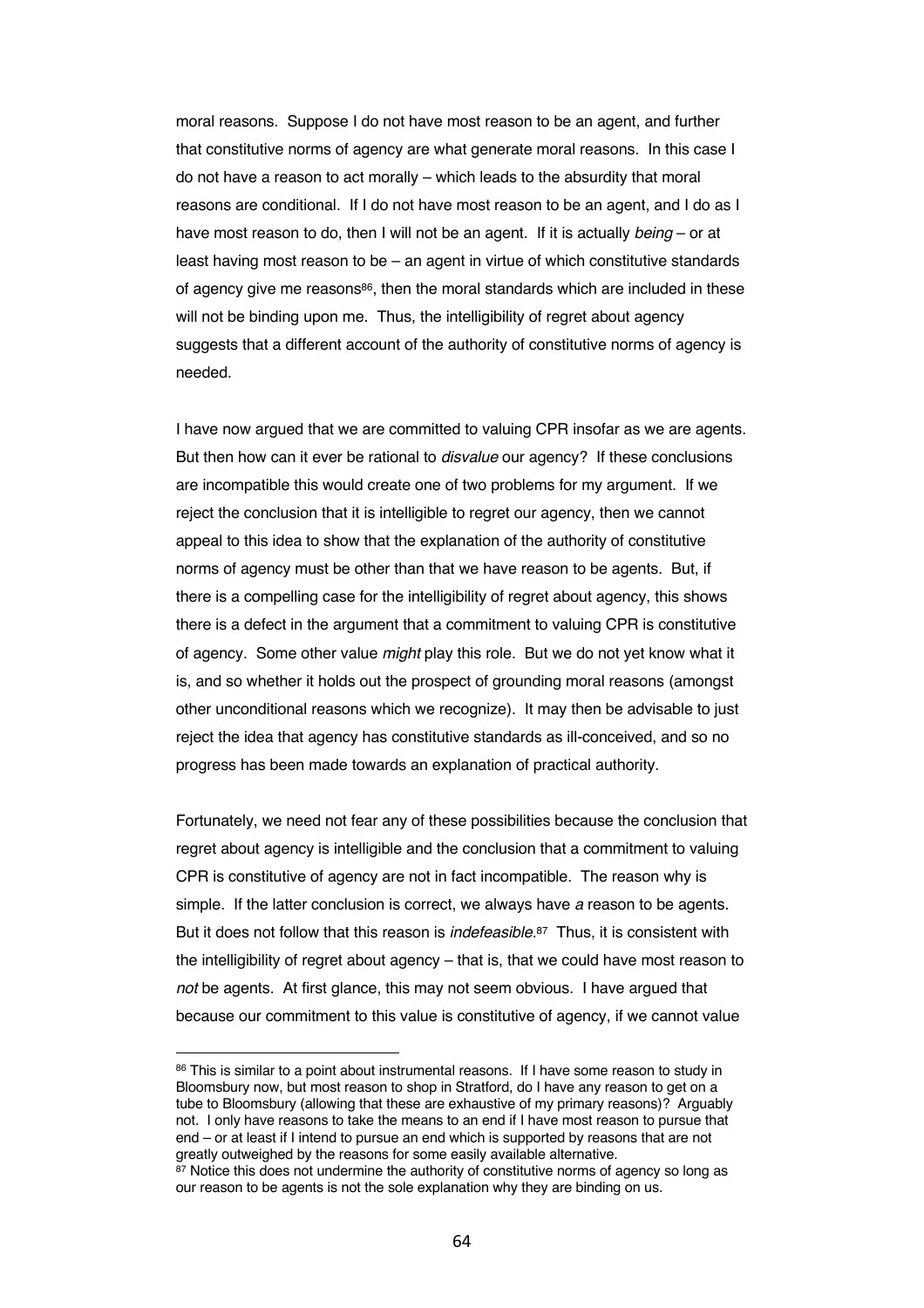some end consistently with valuing CPR, then it cannot be valuable and thus we cannot have reasons to bring it about. So how could we ever have a reason – let alone one which *outweighs* our reason to be agents – that in order to follow we would have to act against reasons which are given directly by this value? That acting on some consideration has this consequence surely excludes it from being a reason. This is true, but subject to a minor qualification which shows we could have most reason to not be agents. Sometimes the world, and the choices it forces upon us, are inhospitable to our agency. We can only do our best to hold ourselves together in the circumstances. So, whilst some consideration cannot be a reason unless it is, *in principle*, possible to act on it and on the reasons which are given directly by the value of CPR, it may sometimes be impossible to act on both.88 In which case, it is for first-order normative theory to determine what we have most reason to do. Nothing we have said forces the claim that reasons which are given directly by the constitutive condition of agency are always overriding.<sup>89</sup> On the contrary, my comments about the intelligibility of regret about agency suggest they are not – at least with respect to considerations bearing only on *our own* rational capacities.

Of course, it also follows from my view that even when regret about agency is rational, agents must recognize that they have *some* reason to be agents. Does this undermine the intelligibility of regret about agency? Clearly not. The question "Why be an agent?" (like a certain version of the question "Why be moral?") which an agent might pose need not imply that she fails to recognize the normativity of considerations bearing on constitutive standards of agency. (If it did, we can explain why *that* question is unintelligible. This person, like the moral skeptic, is asking something like: why care about the thing which I must already care about in order to ask whether I should care about it or anything else?) In order to give voice to the kind of regret about agency which we can understand, an agent need only doubt whether she has most reason, on this occasion, to be an agent.<sup>90</sup>

<sup>88</sup> See Korsgaard (2009; 2018: 259-62) for related discussion.

<sup>89</sup> I do not commit myself to any view about the priority of moral constraints on action – which are given directly by the value of agency. However, if someone were to make the case that they are not always overriding, this point would go some way to mitigating the charge that my view fails to recognize the practical importance of considerations which do not fall under the narrowly moral, impartial point of view, e.g. personal relationships and attachments (Williams 1981a). Even if their practical importance is conditioned by the value of CPR, it need not follow that we should act on reasons given directly by the latter when the two conflict.

<sup>90</sup> Similarly, she could intelligibly ask whether she has most reason to be moral, on this occasion, so long as it is not part of our moral concepts that moral reasons are always overriding (see previous note).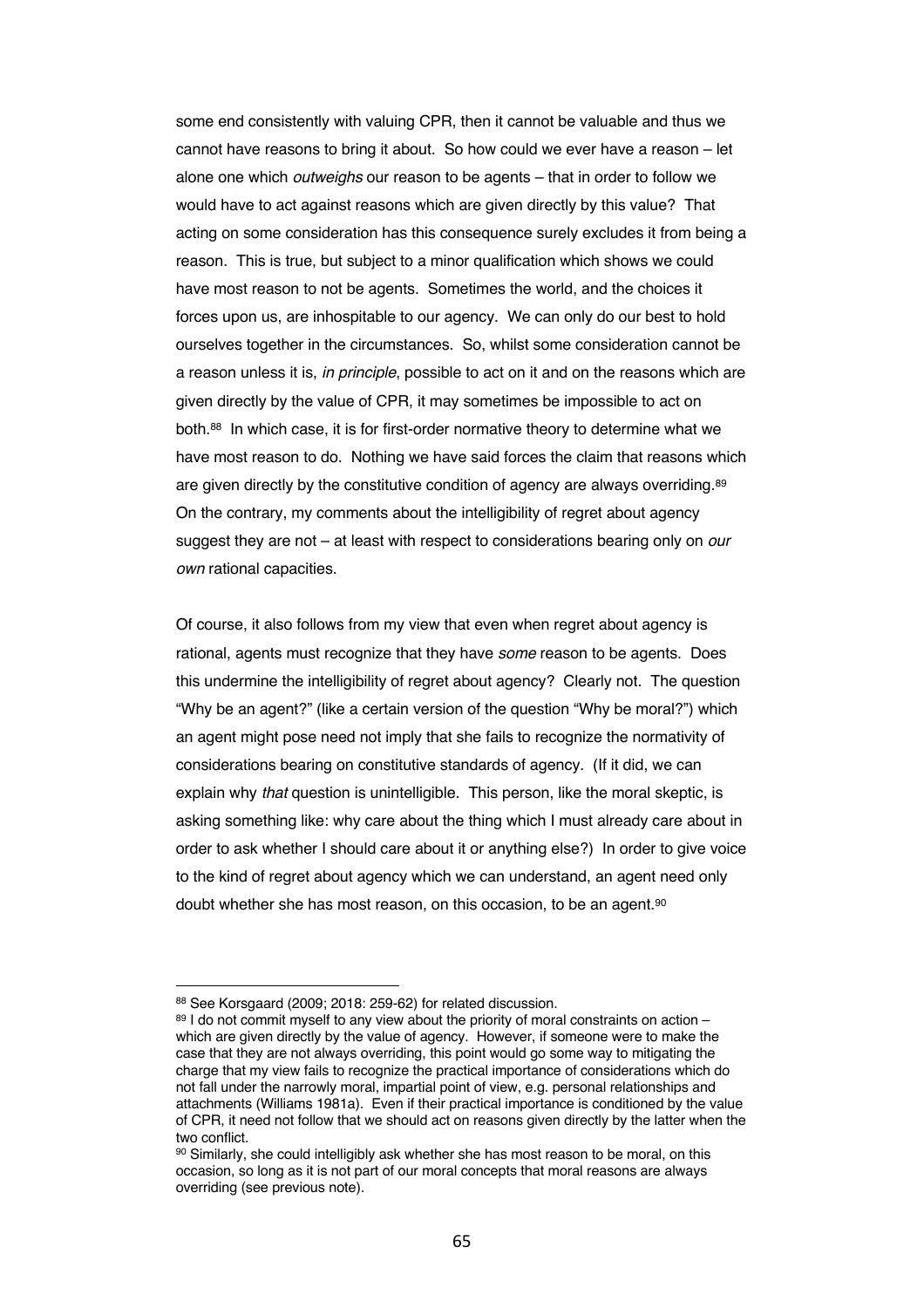Regret about agency can never be to completely disvalue it; so long as it remains intelligible, it cannot be to give up on agency completely. This reflects generally on the fact that our predicament as agents is imperfect: we cannot do everything we have reason to do. Perhaps this fact can itself be a source of regret about agency. We are in the tragic position of both being conscious of the ways in which our agency is constrained by the societies, smaller social units, and ultimately the bodies we inhabit, and at the same time having the capacity to transcend these limits in thought. We can experience this capacity as a burden in a world in which we are in control of so little. I do not know whether this is a reason to not be an agent.<sup>91</sup> But if it is, it conflicts with the reason we all have to be agents. Maybe this is why regret about agency is often experienced as a persistent unease as we just go on living our lives – and if it emerges as a powerful threat to our existence, this is often experienced as a struggle, and not as an unopposed shift in the balance of reasons.

<sup>91</sup> There are unanswered questions about how we could *in principle* act for this reason and follow all the reasons that are given directly by constitutive standards of agency.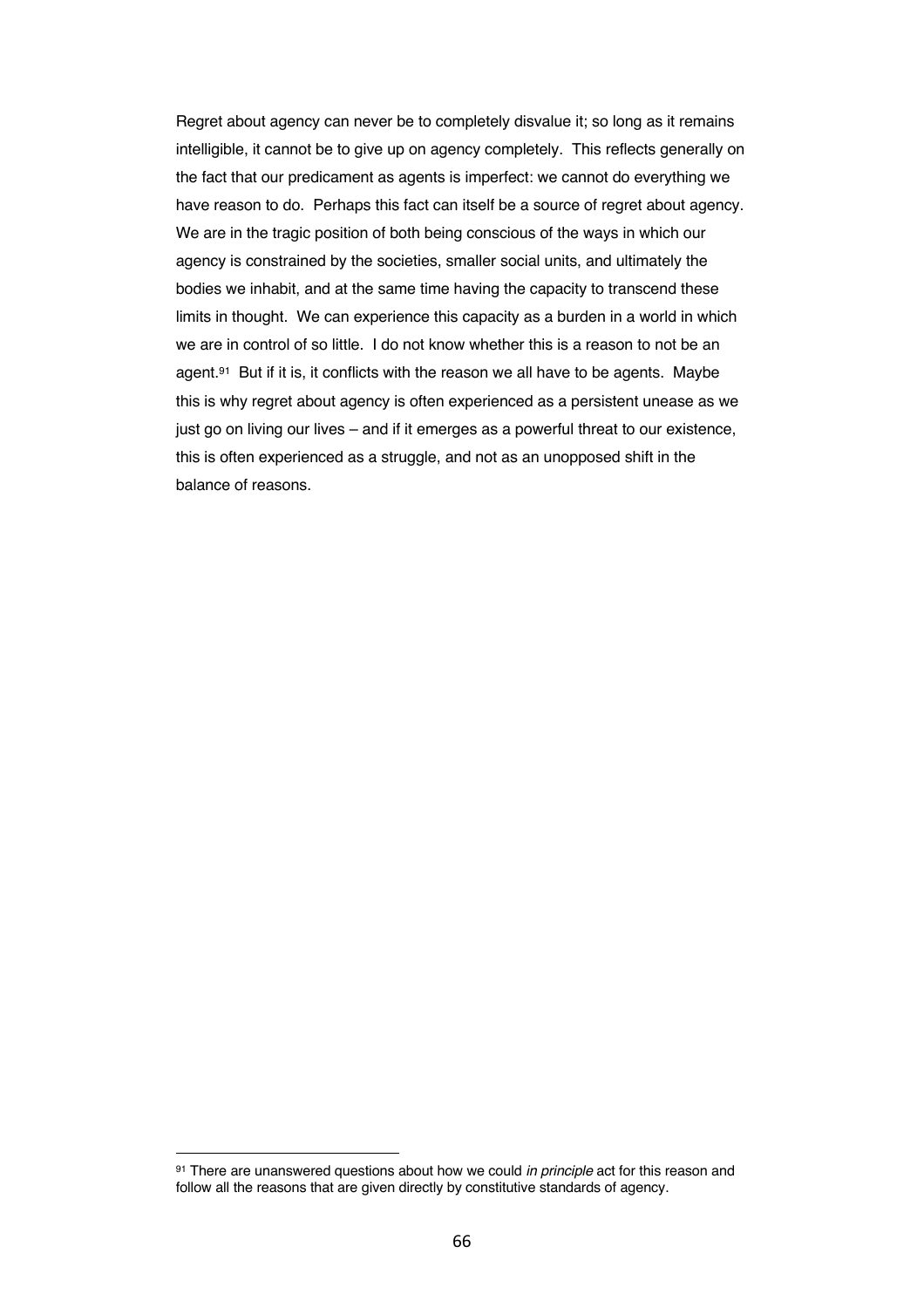# **Conclusion**

I have just argued that we are committed, as the constitutive condition of our agency, to valuing CPR. Let us recall the significance of this. Chapter One made two claims about what it is to be subject to reasons. First, there is a necessary connection between the existence of normative reasons and the possibility of their explaining action in a certain way. Part of what follows is that conclusive reasons will motivate us insofar as we are rational. Second, there are unconditional reasons – moral reasons being an example. I argued that realism cannot explain the first point, and that certain desire-based views cannot explain the second. Thus, I said that neither can explain practical authority. Chapter Two argued that *if*  there is a constitutive aim of agency, this explains practical authority. If all reasons are in some way grounded in this aim then we can agree with the aforementioned desire-based theories that reasons are necessarily related to antecedent motives – thereby explaining why conclusive reasons will motivate us insofar as we are rational. But we now claim that a certain aim is constitutive of agency, and so we reject the idea that the content of our motives is always ultimately contingent. This allows for the existence of unconditional reasons – unlike the desire-based views already discussed. Chapter Three saw this idea through by showing there *is* a constitutive aim of agency. We have, then, an alternative account of the nature of practical reasons which addresses the faults of some major rivals.

I will finish by noting various threads for further development. First, the final argument that there is a constitutive aim of agency relies entirely on the success of the case against realism in 1.6. Whilst I am convinced by the case there presented, I wish I could have made space to consider how realists might respond, given the importance of this disagreement to my wider project. Second, my side of this dispute would be helped if the alternative to realism was more fully developed. Two areas in particular need further attention: (i) how the relativistic aspects of my proposal are consistent with intuitions about value; (ii) how relativism is avoided entirely in epistemic matters. Lastly, I was only able to gesture at what first-order normative conclusions may arise from my thesis about the constitutive aim of agency, e.g. do we have moral reasons? This depends partly on whether we are really committed to valuing *our own* CPR or to valuing these faculties wherever we find them. This is, sadly, for another time.92

<sup>92</sup> I thank Ulrike Heuer, who supervised this work. I also thank Lucy O'Brien and John Hyman for feedback on my Wollheim submission, and Victor Weber for comments on an early draft of Chapter One.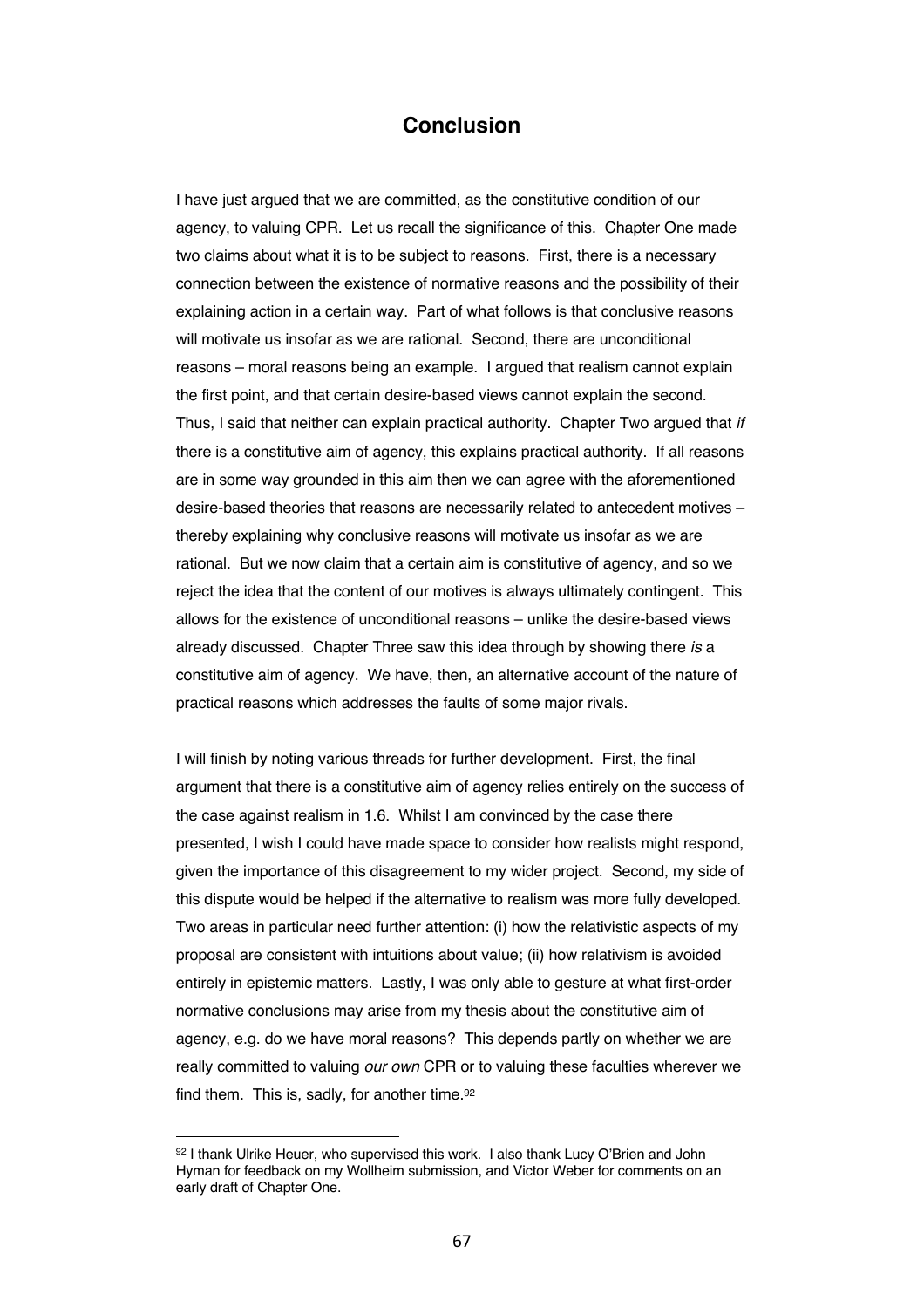# **Bibliography**

Brady, M.S., 2002, "Skepticism, Normativity, and Practical Identity", *The Journal of Value Enquiry* 36(4): 403-12

Dasgupta, S., 2017, "Normative Non-Naturalism and the Problem of Authority", *Proceedings of the Aristotelian Society* 117(3): 297-319

Dreier, J., 2015, "Can Reasons Fundamentalism Answer the Normative Question?", in Gunnar Björnsson, Caj Strandberg, Ragnar Francén Olinder, John Eriksson, and Fredrik Björklund (eds.), *Motivational Internalism*, Oxford: Oxford University Press: 167-81

Enoch, D., 2006, "Agency, Shmagency: Why Normativity Won't Come from What Is Constitutive of Action", *The Philosophical Review* 115(2): 169-98

-----. 2011, "Shmagency Revisited", in Michael S. Brady (ed.) *New Waves in Metaethics*, Basingstoke: Palgrave Macmillan UK: 208-233

Ferrero, L., 2009, "Constitutivism and the Inescapability of Agency", in Russ Shafer-Landau (ed.), *Oxford Studies in Metaethics* 4, Oxford: Oxford University Press: 303-33

Fitzpatrick, W.J., 2005, "The Practical Turn in Ethical Theory: Korsgaard's Constructivism, Realism, and the Nature of Normativity, *Ethics* 115(4): 651-91

Frankfurt, H.G., 1988, "Freedom of the will and the concept of a person", reprinted in his *The Importance of What We Care About: Philosophical Essays*, Cambridge: Cambridge University Press: 11-25. Originally published in 1971, *The Journal of Philosophy* 68(1): 5-20

Heuer, U., 2011, "Guided by Reasons: Raz on the Normative Explanatory Nexus", pp. 353-65, in George Pavlakos, Niko Kolodny, Ulrike Heuer & Douglas Lavin, "Three Comments on Joseph Raz's Conception of Normativity", *Jurisprudence*  2(2): 329-78

Hills, A., 2010, *The Beloved Self: Morality and the Challenge from Egoism*, Oxford: Oxford University Press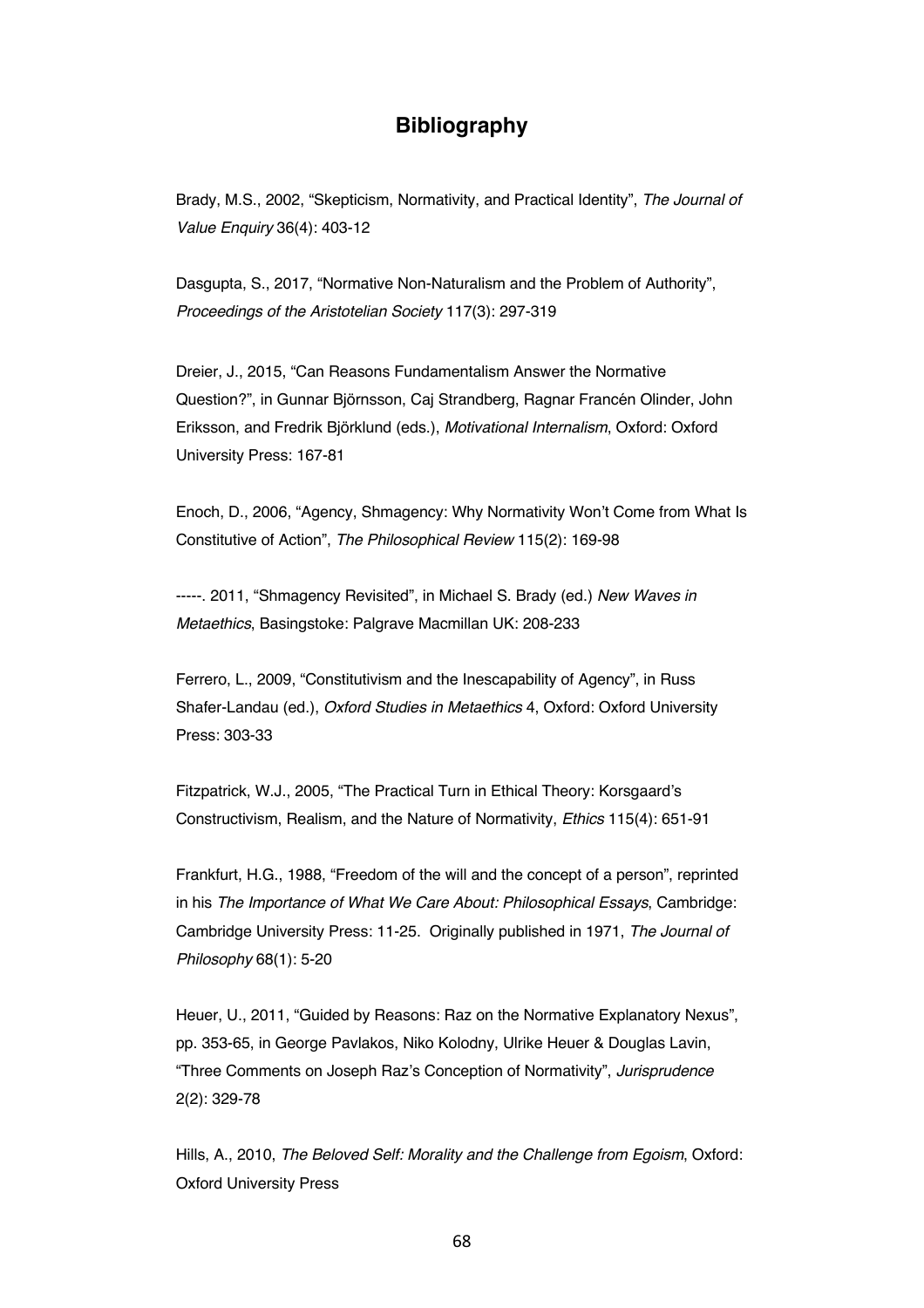Katsafanas, P., 2013, *Agency and the Foundations of Ethics: Nietzschean Constitutivism,* Oxford: Oxford University Press

Korsgaard, C.M., 1996, *The Sources of Normativity*, Cambridge: Cambridge University Press

-----., 1997, "The Normativity of Instrumental Reason", in Garrett Cullity & Berys Gaut (eds.), *Ethics and Practical Reason*, Oxford: Oxford University Press: 215-54

-----. 1999, "Self-Constitution in the Ethics of Plato and Kant", *The Journal of Ethics*  3(1): 1-29

-----., 2008, "Taking the Law into Our Own Hands: Kant on the Right to Revolution", reprinted in her *The Constitution of Agency*, Oxford: Oxford University Press: 233- 62. Originally published in Andrews Reath, Barbara Herman, and Christine M. Korsgaard (eds.), 1997, *Reclaiming the History of Ethics: Essays for John Rawls*, Cambridge: Cambridge University Press: 297-328

-----. 2009, *Self-Constitution: Agency, Identity, and Integrity,* Oxford: Oxford University Press

Kant, Immanuel, 1998, *Groundwork of the Metaphysics of Morals*, Mary Gregor (trans.), Revised edition 2012, Mary Gregor and Jens Timmermann (eds.), Cambridge: Cambridge University Press [Abbreviated to *Gr*. References are given by the page number of the relevant volume of *Kants gesammelte Schriften*, which appear in the margins of most translations]

Lavin, D., 2017, "Forms of Rational Agency", *Royal Institute of Philosophy Supplement* 80: 171-93

de Maagt, S., 2018, "Korsgaard's Other Argument for Interpersonal Morality: the Argument from the Sufficiency of Agency", *Ethical Theory and Moral Practice*  21(4): 887-902

-----., 2019, "Why Humean constructivists should become Kantian constructivists", *Philosophical Explorations*: 1-14

Nagel, T., 1970, *The Possibility of Altruism*, Oxford: Clarendon Press Raz, J., 2011, *From Normativity to Responsibility*, Oxford: Oxford University Press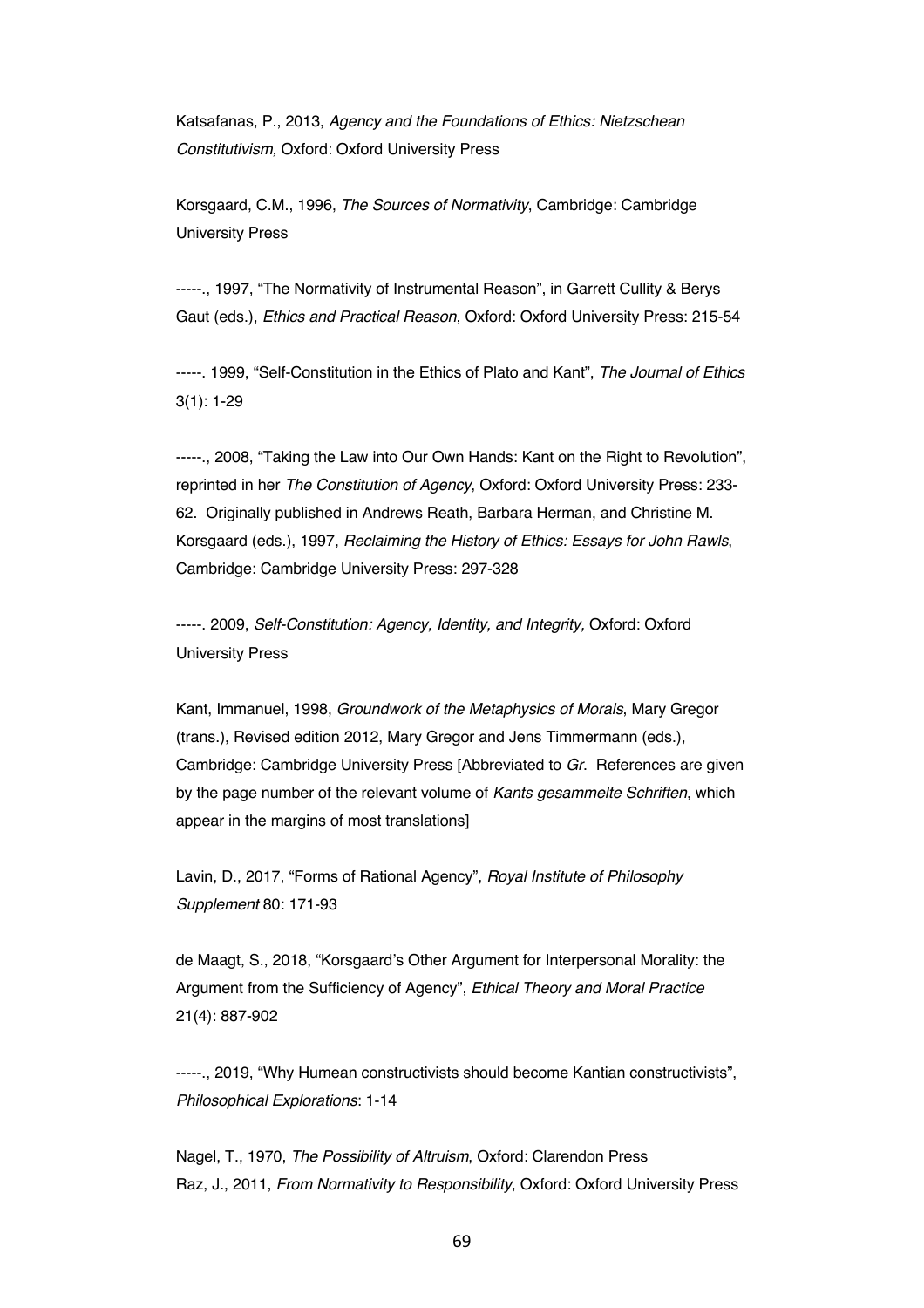Ridge, M., 2005, "Why Must We Treat Humanity With Respect? Evaluating the Regress Argument", *European Journal of Analytic Philosophy* 1(1): 57-74

Scanlon, T.M., 2014, *Being Realistic About Reasons*, Oxford: Oxford University Press

Shah, N., 2003, "How Truth Governs Belief", *The Philosophical Review* 112(4): 447-82

Silverstein, M., 2015, "The shmagency question", *Philosophical Studies* 172(5): 1127-42

Smith, M., 1994, *The Moral Problem*, Oxford: Blackwell

Stern, R., 2015, "The Value of Humanity: Reflections on Korsgaard's Transcendental Argument", reprinted in his *Kantian Ethics: Value, Agency, and Obligation*, Oxford: Oxford University Press. Originally published in Joel Smith and Peter Sullivan (eds.), 2011, *Transcendental Philosophy and Naturalism*, Oxford, Oxford University Press: 74-95

Street, S., 2012, "Coming to Terms with Contingency: Humean Constructivism about Practical Reason", in J. Lenman and Y. Shemmer (eds.), *Constructivism in Practical Philosophy,* Oxford: Oxford University Press: 40-59

Stroud, B., 1968, "Transcendental Arguments", *The Journal of Philosophy* 65(9): 241-56

Tiffany, E., 2012, "Why Be an Agent?", *Australasian Journal of Philosophy* 90(2): 223-33

Velleman, J.D., 2009, *How We Get Along,* Cambridge: Cambridge University Press

Williams, B., 1981a, "Persons, character and morality", reprinted in his *Moral Luck*, Cambridge: Cambridge University Press: 1-19. Originally published in A.O. Rorty (ed.), 1976, *The Identities of Persons*, Berkley: University of California Press: 197- 216

-----., 1981b, "Internal and External Reasons", reprinted in his *Moral Luck*, Cambridge: Cambridge University Press: 101-13. Originally published in Ross